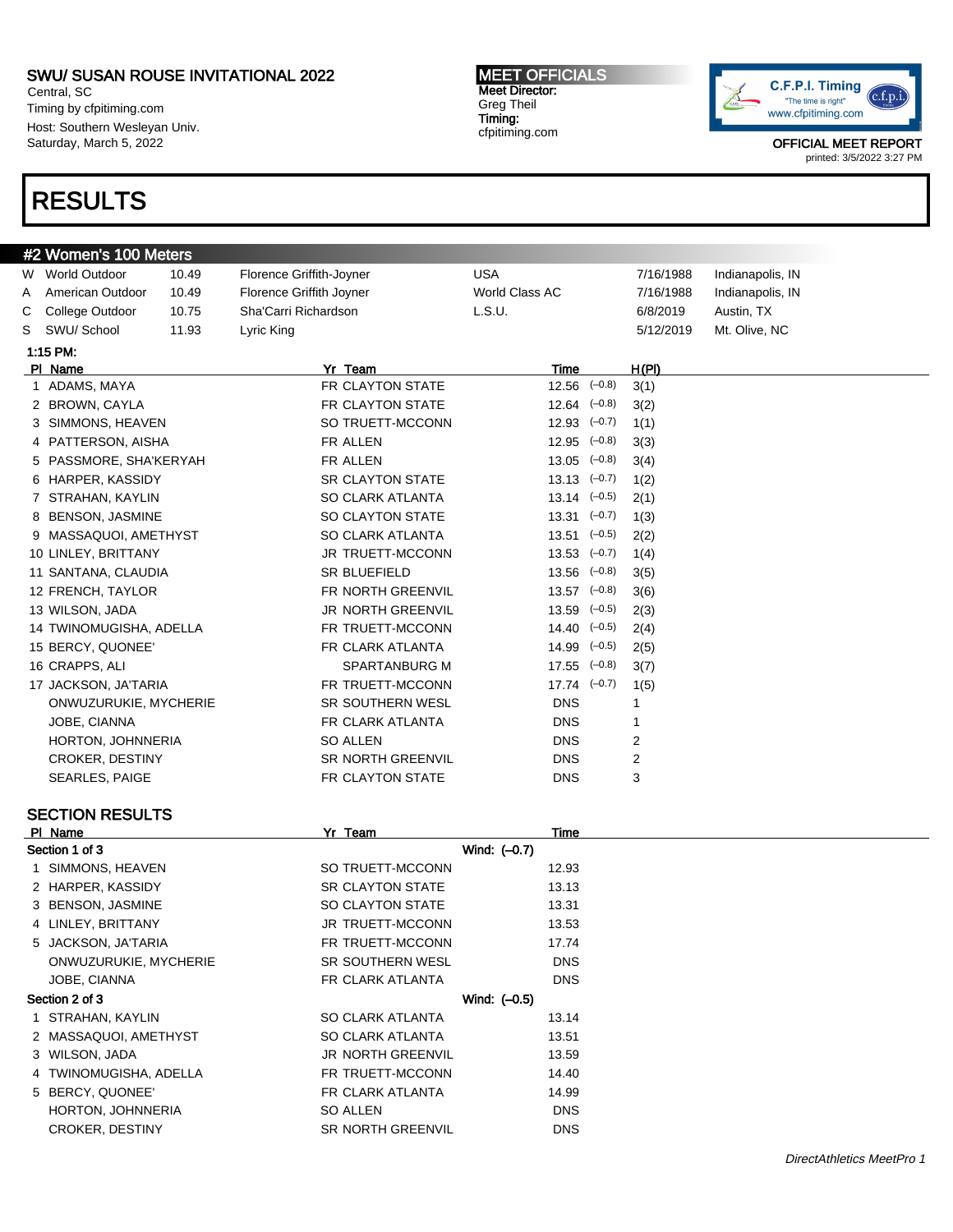Central, SC Timing by cfpitiming.com Host: Southern Wesleyan Univ. Saturday, March 5, 2022

# RESULTS

MEET OFFICIALS Meet Director: Greg Theil Timing: cfpitiming.com



|                                                               | #2 Women's 100 Meters (cont'd) |       |                          |              |                                      |          |           |               |  |
|---------------------------------------------------------------|--------------------------------|-------|--------------------------|--------------|--------------------------------------|----------|-----------|---------------|--|
|                                                               | PI Name                        |       | Yr Team                  |              | <b>Time</b>                          |          |           |               |  |
|                                                               | Section 3 of 3                 |       |                          | Wind: (-0.8) |                                      |          |           |               |  |
|                                                               | 1 ADAMS, MAYA                  |       | FR CLAYTON STATE         |              | 12.56                                |          |           |               |  |
|                                                               | 2 BROWN, CAYLA                 |       | FR CLAYTON STATE         |              | 12.64                                |          |           |               |  |
|                                                               | 3 PATTERSON, AISHA             |       | FR ALLEN                 |              | 12.95                                |          |           |               |  |
|                                                               | 4 PASSMORE, SHA'KERYAH         |       | FR ALLEN                 |              | 13.05                                |          |           |               |  |
|                                                               | 5 SANTANA, CLAUDIA             |       | SR BLUEFIELD             |              | 13.56                                |          |           |               |  |
|                                                               | 6 FRENCH, TAYLOR               |       | FR NORTH GREENVIL        |              | 13.57                                |          |           |               |  |
|                                                               | 7 CRAPPS, ALI                  |       | SPARTANBURG M            |              | 17.55                                |          |           |               |  |
|                                                               | SEARLES, PAIGE                 |       | FR CLAYTON STATE         |              | <b>DNS</b>                           |          |           |               |  |
|                                                               | #4 Women's 200 Meters          |       |                          |              |                                      |          |           |               |  |
|                                                               | W World Outdoor                | 21.34 | Florence Griffith-Joyner | <b>USA</b>   |                                      |          | 9/29/1988 | Seoul, KOR    |  |
| A                                                             | American Outdoor               | 21.34 | Florence Griffith Joyner |              | World Class AC                       |          | 9/29/1988 | Seoul, KOR    |  |
| С                                                             | College Outdoor                | 22.02 | Kyra Jefferson           | Florida      |                                      |          | 6/17/2017 | Eugene, OR    |  |
| S                                                             | SWU/ School                    | 23.57 | Jami Wright              |              |                                      |          | 5/29/2021 | Allendale, MI |  |
|                                                               | 2:40 PM:                       |       |                          |              |                                      |          |           |               |  |
|                                                               | PI Name                        |       | Yr Team                  |              | Time                                 |          | H(PI)     |               |  |
| $\mathbf{1}$                                                  | HILL, HANNAH                   |       | FR NORTH GREENVIL        |              | $25.26$ $(-1.2)$                     |          | 1(1)      |               |  |
|                                                               | 2 JONES, ARIYONNA              |       | SO CLAYTON STATE         |              | $25.65$ $(-1.2)$                     |          | 1(2)      |               |  |
|                                                               | 3 WRIGHT, CIERRA               |       | FR SOUTHERN WESL         |              | $26.01$ $(-1.8)$                     |          | 2(1)      |               |  |
|                                                               | 4 ADAMS, MAYA                  |       | FR CLAYTON STATE         |              | $26.01$ $(-1.2)$                     |          | 1(3)      |               |  |
|                                                               | 5 BROWN, CAYLA                 |       | FR CLAYTON STATE         |              | $26.39$ $(-1.2)$                     |          | 1(4)      |               |  |
|                                                               | 6 VAUGHN, CARLEIGH             |       | FR NORTH GREENVIL        |              | $26.40$ $(-1.2)$                     |          | 1(5)      |               |  |
|                                                               | 7 ZAVALA, LYCIA                |       | JR SOUTHERN WESL         |              | $26.83$ $(-1.8)$                     |          | 2(2)      |               |  |
|                                                               | 8 PATTERSON, AISHA             |       | FR ALLEN                 |              | $26.86$ $(-1.8)$                     |          | 2(3)      |               |  |
|                                                               | 9 WALL, AIJA                   |       | <b>JR CLAYTON STATE</b>  |              | $27.21$ $(-1.8)$                     |          | 2(4)      |               |  |
|                                                               | 10 STRAHAN, KAYLIN             |       | SO CLARK ATLANTA         |              | 27.30                                | $(-1.2)$ | 1(6)      |               |  |
|                                                               | 11 PASSMORE, SHA'KERYAH        |       | FR ALLEN                 |              | 27.43                                | $(+0.0)$ | 3(1)      |               |  |
|                                                               | 12 DEVRIES, CARMEN             |       | SR SOUTHERN WESL         |              | $27.44$ $(-1.2)$                     |          | 1(7)      |               |  |
|                                                               | 13 HAGOOD, JORDAN              |       | SO NORTH GREENVIL        |              | 27.58                                | $(+0.0)$ | 3(2)      |               |  |
|                                                               | 14 WARD, MALERY                |       | SR NORTH GREENVIL        |              | 27.85                                | $(+0.0)$ |           |               |  |
|                                                               | 15 FRENCH, TAYLOR              |       | FR NORTH GREENVIL        |              |                                      | $(+0.0)$ | 3(3)      |               |  |
|                                                               |                                |       | SR BLUEFIELD             |              | 27.90                                | $(+0.0)$ | 3(4)      |               |  |
|                                                               | 16 SANTANA, CLAUDIA            |       | SR CLAYTON STATE         |              | 28.31                                |          | 3(5)      |               |  |
|                                                               | 17 HARPER, KASSIDY             |       | FR CLARK ATLANTA         |              | $28.39$ $(-1.8)$<br>$28.46$ $(-1.8)$ |          | 2(5)      |               |  |
|                                                               | 18 HARTLEY-SCOTT, JAYLA        |       | JR TRUETT-MCCONN         |              |                                      |          | 2(6)      |               |  |
|                                                               | 19 LINLEY, BRITTANY            |       |                          |              | $28.60$ $(-1.2)$                     |          | 1(8)      |               |  |
|                                                               | 20 LEE, LONDON                 |       | <b>SR CLARK ATLANTA</b>  |              | 28.65 (+0.0)                         |          | 3(6)      |               |  |
|                                                               | 21 WILSON, JADA                |       | JR NORTH GREENVIL        |              | $28.83$ $(-0.2)$                     |          | 4(1)      |               |  |
|                                                               | 22 JOBE, CIANNA                |       | FR CLARK ATLANTA         |              | $29.68$ $(-1.8)$                     |          | 2(7)      |               |  |
|                                                               | 23 TWINOMUGISHA, ADELLA        |       | FR TRUETT-MCCONN         |              | $29.84$ $(-0.2)$                     |          | 4(2)      |               |  |
|                                                               | 24 SHEPHERD, AUTUMN            |       | FR TRUETT-MCCONN         |              | 29.93 (+0.0)                         |          | 3(7)      |               |  |
|                                                               | 25 PARKS, ELISABETH            |       | JR BOB JONES             |              | $32.11$ $(-0.2)$                     |          | 4(3)      |               |  |
| 26 CHELLIS, JULIA<br>FR BOB JONES<br>$34.38$ $(-0.2)$<br>4(4) |                                |       |                          |              |                                      |          |           |               |  |
|                                                               | 27 TAYLOR, LILIANA             |       | SR BOB JONES             |              | $35.05$ $(-0.2)$                     |          | 4(5)      |               |  |
|                                                               | BARKLEY, MAYA                  |       | FR CLARK ATLANTA         |              | DNS                                  |          | 2         |               |  |
|                                                               | JACKSON, JA'TARIA              |       | FR TRUETT-MCCONN         |              | DNS                                  |          | 3         |               |  |
|                                                               | WHALEY, KAITLYN                |       | SR BOB JONES             |              | <b>DNS</b>                           |          | 4         |               |  |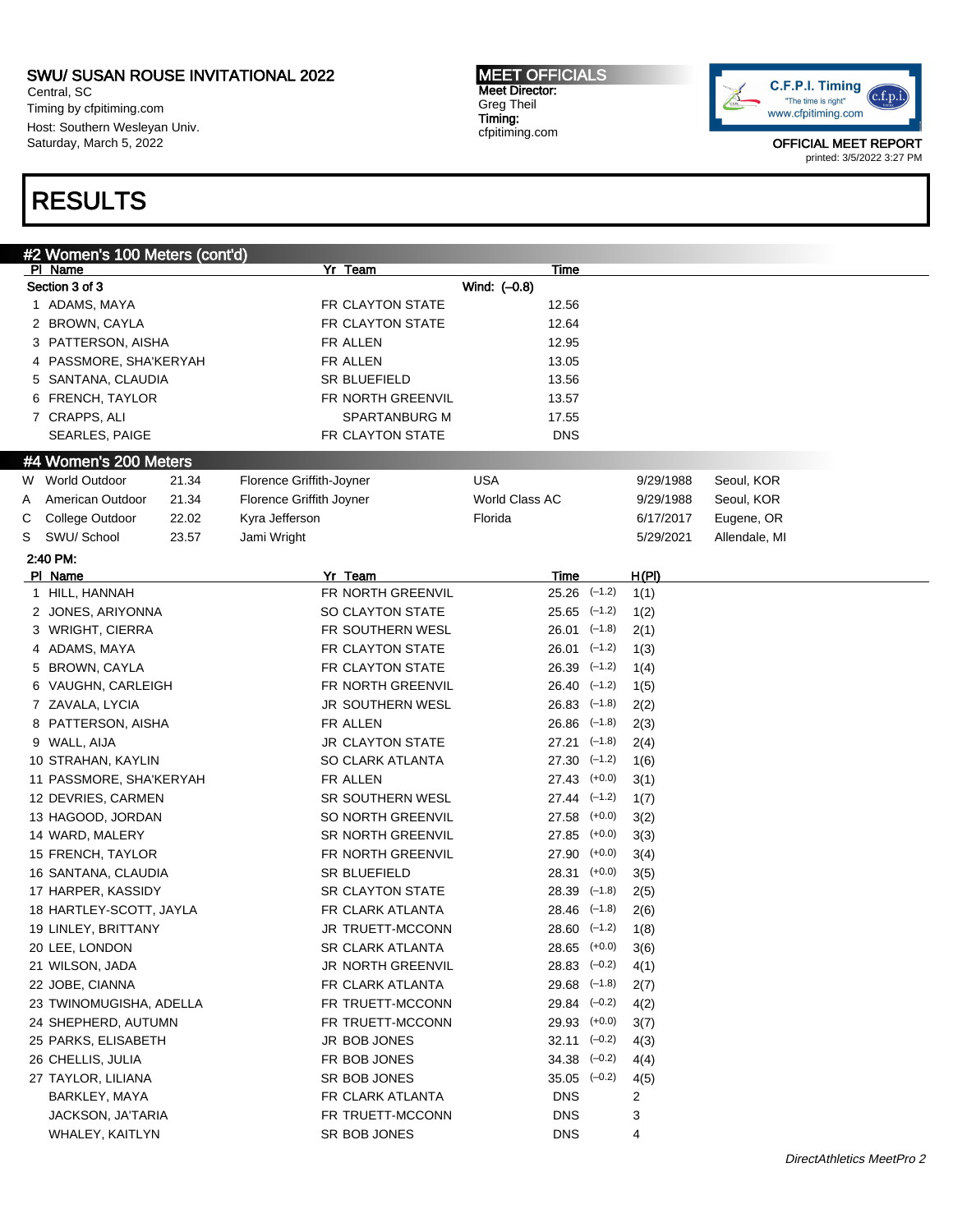Central, SC Timing by cfpitiming.com Host: Southern Wesleyan Univ. Saturday, March 5, 2022

#4 Women's 200 Meters (cont'd)

# RESULTS

#### MEET OFFICIALS Meet Director: Greg Theil Timing: cfpitiming.com



| 2:40 PM:               |                          |             |       |
|------------------------|--------------------------|-------------|-------|
| <b>PI Name</b>         | Yr Team                  | <u>Time</u> | H(PI) |
| CRAPPS, ALI            | SPARTANBURG M            | <b>DNS</b>  | 4     |
|                        |                          |             |       |
| <b>SECTION RESULTS</b> |                          |             |       |
| PI Name                | Yr Team                  | Time        |       |
| Section 1 of 4         | Wind: (-1.2)             |             |       |
| 1 HILL, HANNAH         | FR NORTH GREENVIL        | 25.26       |       |
| 2 JONES, ARIYONNA      | <b>SO CLAYTON STATE</b>  | 25.65       |       |
| 3 ADAMS, MAYA          | FR CLAYTON STATE         | 26.01       |       |
| 4 BROWN, CAYLA         | FR CLAYTON STATE         | 26.39       |       |
| 5 VAUGHN, CARLEIGH     | FR NORTH GREENVIL        | 26.40       |       |
| 6 STRAHAN, KAYLIN      | SO CLARK ATLANTA         | 27.30       |       |
| 7 DEVRIES, CARMEN      | <b>SR SOUTHERN WESL</b>  | 27.44       |       |
| 8 LINLEY, BRITTANY     | JR TRUETT-MCCONN         | 28.60       |       |
| Section 2 of 4         | Wind: (-1.8)             |             |       |
| 1 WRIGHT, CIERRA       | FR SOUTHERN WESL         | 26.01       |       |
| 2 ZAVALA, LYCIA        | JR SOUTHERN WESL         | 26.83       |       |
| 3 PATTERSON, AISHA     | FR ALLEN                 | 26.86       |       |
| 4 WALL, AIJA           | <b>JR CLAYTON STATE</b>  | 27.21       |       |
| 5 HARPER, KASSIDY      | <b>SR CLAYTON STATE</b>  | 28.39       |       |
| 6 HARTLEY-SCOTT, JAYLA | FR CLARK ATLANTA         | 28.46       |       |
| 7 JOBE, CIANNA         | FR CLARK ATLANTA         | 29.68       |       |
| BARKLEY, MAYA          | FR CLARK ATLANTA         | <b>DNS</b>  |       |
| Section 3 of 4         | Wind: (+0.0)             |             |       |
| 1 PASSMORE, SHA'KERYAH | FR ALLEN                 | 27.43       |       |
| 2 HAGOOD, JORDAN       | SO NORTH GREENVIL        | 27.58       |       |
| 3 WARD, MALERY         | <b>SR NORTH GREENVIL</b> | 27.85       |       |
| 4 FRENCH, TAYLOR       | FR NORTH GREENVIL        | 27.90       |       |
| 5 SANTANA, CLAUDIA     | <b>SR BLUEFIELD</b>      | 28.31       |       |
| 6 LEE, LONDON          | SR CLARK ATLANTA         | 28.65       |       |
| 7 SHEPHERD, AUTUMN     | FR TRUETT-MCCONN         | 29.93       |       |
| JACKSON, JA'TARIA      | FR TRUETT-MCCONN         | <b>DNS</b>  |       |
| Section 4 of 4         | Wind: (-0.2)             |             |       |
| 1 WILSON, JADA         | <b>JR NORTH GREENVIL</b> | 28.83       |       |
| 2 TWINOMUGISHA, ADELLA | FR TRUETT-MCCONN         | 29.84       |       |
| 3 PARKS, ELISABETH     | <b>JR BOB JONES</b>      | 32.11       |       |
| 4 CHELLIS, JULIA       | FR BOB JONES             | 34.38       |       |
| 5 TAYLOR, LILIANA      | SR BOB JONES             | 35.05       |       |
| WHALEY, KAITLYN        | SR BOB JONES             | <b>DNS</b>  |       |
| CRAPPS, ALI            | SPARTANBURG M            | <b>DNS</b>  |       |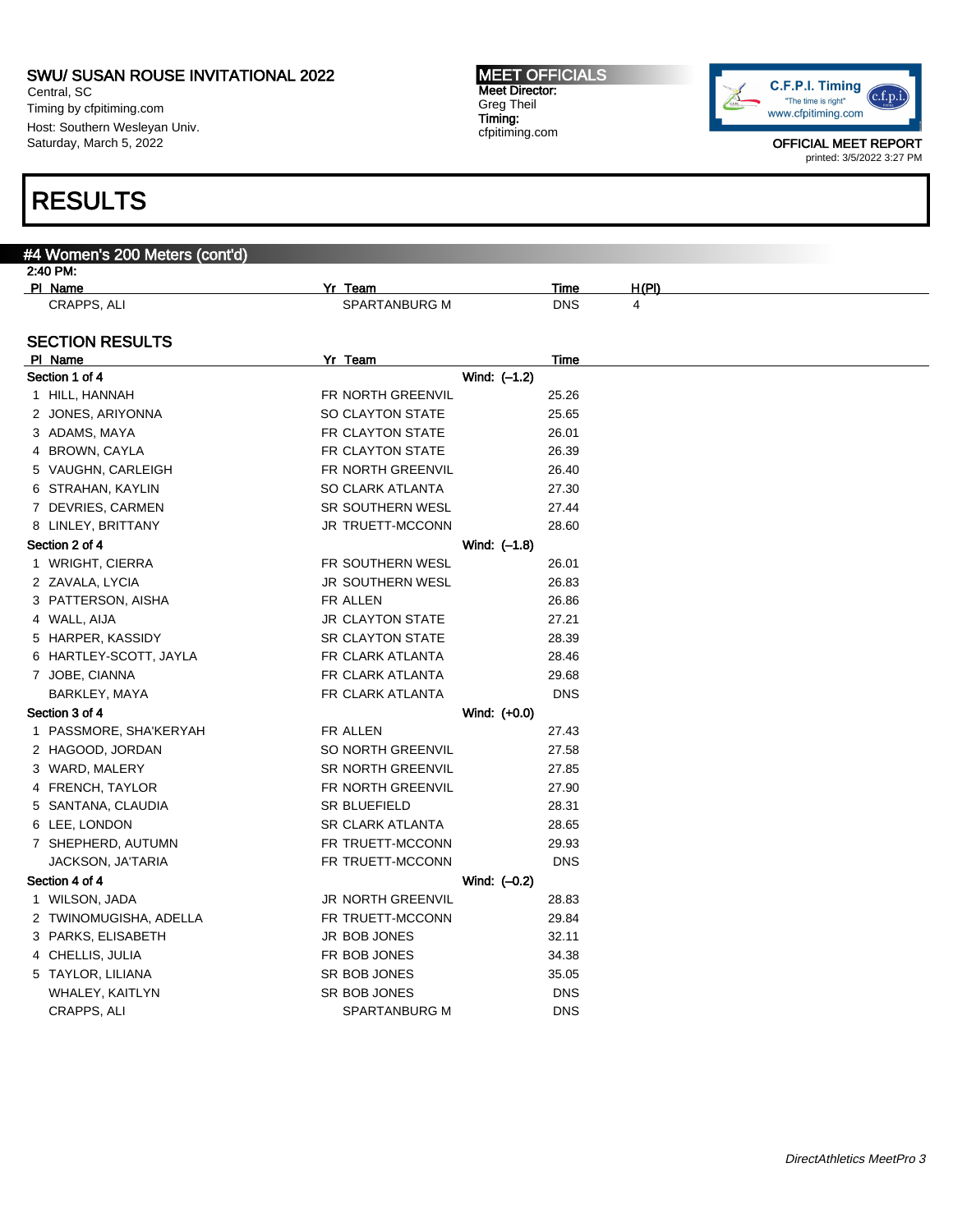Central, SC Timing by cfpitiming.com Host: Southern Wesleyan Univ. Saturday, March 5, 2022

# RESULTS

#### MEET OFFICIALS Meet Director: Greg Theil Timing: cfpitiming.com



|   | #6 Women's 400 Meters     |       |                         |            |              |           |                |                           |
|---|---------------------------|-------|-------------------------|------------|--------------|-----------|----------------|---------------------------|
|   | W World Outdoor           | 47.60 | Marita Koch             | GDR        |              | 10/6/1985 | Canberra, AUS  |                           |
| Α | American Outdoor          | 48.70 | Sandi Richards          | Nike       |              | 9/17/2006 | Athens, GRE    |                           |
| С | College Outdoor           | 49.57 | Athing MU               | Texas A&M  |              | 6/12/2021 | Eugene, OR     |                           |
| S | SWU/ School               | 54.43 | Jami Wright             |            |              | 2021      | Greensboro, NC |                           |
|   | 12:45 PM:                 |       |                         |            |              |           |                |                           |
|   | PI Name                   |       | Yr Team                 | Time       | <u>H(PI)</u> |           |                |                           |
|   | 1 HILL, HANNAH            |       | FR NORTH GREENVIL       | 57.45      | 1(1)         |           |                |                           |
|   | 2 BEUGRE, MICHELE         |       | SR SOUTHERN WESL        | 58.16      | 1(2)         |           |                |                           |
|   | 3 WRIGHT, CIERRA          |       | FR SOUTHERN WESL        | 58.76      | 1(3)         |           |                |                           |
| 4 | JONES, ARIYONNA           |       | SO CLAYTON STATE        | 59.08      | 1(4)         |           |                |                           |
|   | 5 ZAVALA, LYCIA           |       | JR SOUTHERN WESL        | 59.52      | 1(5)         |           |                |                           |
|   | 6 WALL, AIJA              |       | <b>JR CLAYTON STATE</b> | 1:03.48    | 2(1)         |           |                |                           |
|   | 7 HARTLEY-SCOTT, JAYLA    |       | FR CLARK ATLANTA        | 1:03.92    | 2(2)         |           |                |                           |
|   | 8 STEWART, SAVANNA        |       | FR SOUTHERN WESL        | 1:03.95    | 2(3)         |           |                |                           |
|   | 9 BROADWELL, TAYLOR       |       | SR SOUTHERN WESL        | 1:04.37    | 3(1)         |           |                |                           |
|   | 10 NORK, MARGARET         |       | JR NORTH GREENVIL       | 1:05.12    | 2(4)         |           |                |                           |
|   | 11 LOFTON, ACACIA         |       | FR CLARK ATLANTA        | 1:05.57    | 3(2)         |           |                |                           |
|   | 12 ALLEN, TRENYONNA       |       | FR TRUETT-MCCONN        | 1:06.01    | 3(3)         |           |                |                           |
|   | 13 LEE, LONDON            |       | <b>SR CLARK ATLANTA</b> | 1:06.19    | 2(5)         |           |                |                           |
|   | BARKLEY, MAYA             |       | FR CLARK ATLANTA        | <b>DNS</b> | $\mathbf{1}$ |           |                |                           |
|   | IRIZARRY, MELANIE         |       | FR NORTH GREENVIL       | <b>DNS</b> | 2            |           |                |                           |
|   | CALLOWAY, CORIONAH        |       | <b>SO ALLEN</b>         | <b>DNS</b> | 2            |           |                |                           |
|   | TAYLOR, LILIANA           |       | SR BOB JONES            | <b>DNS</b> | 3            |           |                |                           |
|   | COOK, SKYA                |       | <b>SO ALLEN</b>         | <b>DNS</b> | 3            |           |                |                           |
|   | PITTS, HATTIE             |       | SR SOUTHERN WESL        | <b>DNS</b> | 3            |           |                |                           |
|   | <b>BARTON, CARRIE</b>     |       | SR SOUTHERN WESL        | <b>DNS</b> | 3            |           |                |                           |
|   |                           |       |                         |            |              |           |                |                           |
|   | <b>SECTION RESULTS</b>    |       |                         |            |              |           |                |                           |
|   | PI Name<br>Section 1 of 3 |       | Yr Team                 | Time       |              |           |                |                           |
|   | 1 HILL, HANNAH            |       | FR NORTH GREENVIL       | 57.45      |              |           |                |                           |
|   | 2 BEUGRE, MICHELE         |       | <b>SR SOUTHERN WESL</b> | 58.16      |              |           |                |                           |
|   | 3 WRIGHT, CIERRA          |       | FR SOUTHERN WESL        | 58.76      |              |           |                |                           |
|   | 4 JONES, ARIYONNA         |       | SO CLAYTON STATE        | 59.08      |              |           |                |                           |
|   | 5 ZAVALA, LYCIA           |       | <b>JR SOUTHERN WESL</b> | 59.52      |              |           |                |                           |
|   | BARKLEY, MAYA             |       | FR CLARK ATLANTA        | <b>DNS</b> |              |           |                |                           |
|   | Section 2 of 3            |       |                         |            |              |           |                |                           |
|   | 1 WALL, AIJA              |       | <b>JR CLAYTON STATE</b> | 1:03.48    |              |           |                |                           |
|   | 2 HARTLEY-SCOTT, JAYLA    |       | FR CLARK ATLANTA        | 1:03.92    |              |           |                |                           |
|   | 3 STEWART, SAVANNA        |       | FR SOUTHERN WESL        | 1:03.95    |              |           |                |                           |
|   | 4 NORK, MARGARET          |       | JR NORTH GREENVIL       | 1:05.12    |              |           |                |                           |
|   | 5 LEE, LONDON             |       | <b>SR CLARK ATLANTA</b> | 1:06.19    |              |           |                |                           |
|   | IRIZARRY, MELANIE         |       | FR NORTH GREENVIL       | DNS.       |              |           |                |                           |
|   | CALLOWAY, CORIONAH        |       | SO ALLEN                | <b>DNS</b> |              |           |                |                           |
|   | Section 3 of 3            |       |                         |            |              |           |                |                           |
|   | 1 BROADWELL, TAYLOR       |       | SR SOUTHERN WESL        | 1:04.37    |              |           |                |                           |
|   | 2 LOFTON, ACACIA          |       | FR CLARK ATLANTA        | 1:05.57    |              |           |                |                           |
|   |                           |       |                         |            |              |           |                |                           |
|   |                           |       |                         |            |              |           |                | DirectAthletics MeetPro 4 |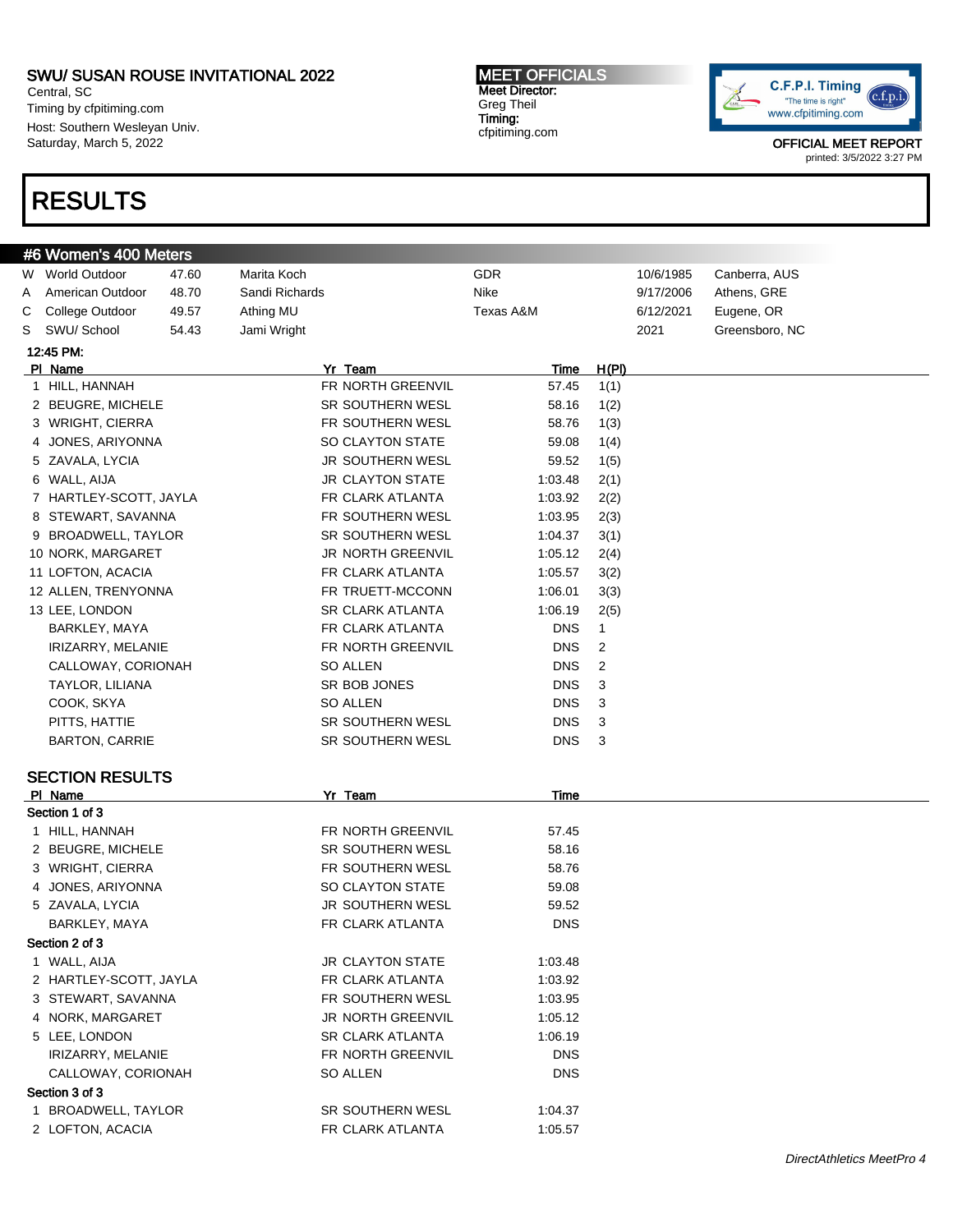Central, SC Timing by cfpitiming.com Host: Southern Wesleyan Univ. Saturday, March 5, 2022

# RESULTS

MEET OFFICIALS Meet Director: Greg Theil Timing: cfpitiming.com



| #6 Women's 400 Meters (cont'd)<br><b>PI Name</b> |         | Yr Team                 | <b>Time</b> |              |           |                 |                                  |
|--------------------------------------------------|---------|-------------------------|-------------|--------------|-----------|-----------------|----------------------------------|
| 3 ALLEN, TRENYONNA                               |         | FR TRUETT-MCCONN        | 1:06.01     |              |           |                 |                                  |
| TAYLOR, LILIANA                                  |         | SR BOB JONES            | <b>DNS</b>  |              |           |                 |                                  |
| COOK, SKYA                                       |         | <b>SO ALLEN</b>         | <b>DNS</b>  |              |           |                 |                                  |
| PITTS, HATTIE                                    |         | SR SOUTHERN WESL        | <b>DNS</b>  |              |           |                 |                                  |
| <b>BARTON, CARRIE</b>                            |         | SR SOUTHERN WESL        | <b>DNS</b>  |              |           |                 |                                  |
|                                                  |         |                         |             |              |           |                 |                                  |
| #8 Women's 800 Meters                            |         |                         |             |              |           |                 |                                  |
| W World Outdoor                                  | 1:53.28 | Jarmila Kratochvilova   | CZE         |              | 7/27/1983 | Munich, GER     |                                  |
| American Outdoor<br>A                            | 1:55.04 | Athing Mu               | Nike        |              | 8/21/2021 | Eugene, OR      |                                  |
| College Outdoor<br>С                             | 1:57.73 | Athing MU               | Texas A&M   |              | 4/17/2021 | Waco, TX        |                                  |
| SWU/ School<br>S                                 | 2:18.65 | Alana Grant             |             |              | 4/16/2016 | Tallahassee, FL |                                  |
| 1:40 PM:                                         |         |                         |             |              |           |                 |                                  |
| PI Name                                          |         | Yr Team                 | <u>Time</u> | <u>H(PI)</u> |           |                 |                                  |
| 1 MORGAN, MACEY                                  |         | SO SOUTHERN WESL        | 2:30.78     | 2(1)         |           |                 |                                  |
| 2 LEWELLEN, MADISON                              |         | SR SOUTHERN WESL        | 2:30.91     | 1(1)         |           |                 |                                  |
| 3 KNOWLES, SASHA                                 |         | <b>JR CLAYTON STATE</b> | 2:33.29     | 1(2)         |           |                 |                                  |
| 4 HETZEL, GRACE                                  |         | SR BELMONT ABBEY        | 2:35.09     | 1(3)         |           |                 |                                  |
| 5 VALENTINE, GRACE                               |         | SR NORTH GREENVIL       | 2:35.68     | 2(2)         |           |                 |                                  |
| 6 MORGAN, HALEY                                  |         | SO SOUTHERN WESL        | 2:37.03     | 3(1)         |           |                 |                                  |
| 7 CHESNEY, MADISON                               |         | SPARTANBURG M           | 2:37.71     | 1(4)         |           |                 |                                  |
| 8 CHOCK, SIMONE                                  |         | SO TRUETT-MCCONN        | 2:38.24     | 1(5)         |           |                 |                                  |
| 9 BROWN, MARINA                                  |         | FR CLAYTON STATE        | 2:39.56     | 1(6)         |           |                 |                                  |
| 10 FLOOK, MARYMARGARET                           |         | SO NORTH GREENVIL       | 2:39.96     | 2(3)         |           |                 |                                  |
| 11 SIMS, ELLE                                    |         | FR TRUETT-MCCONN        | 2:40.67     | 2(4)         |           |                 |                                  |
| 12 DIXON, JANEY                                  |         | FR SOUTHERN WESL        | 2:42.47     | 2(5)         |           |                 |                                  |
| 13 CANADY, HANNAH                                |         | SR TRUETT-MCCONN        | 2:42.54     | 2(6)         |           |                 |                                  |
| 14 REEVES, JULIA                                 |         | JR SOUTHERN WESL        | 2:43.16     | 2(7)         |           |                 |                                  |
| 15 FROCK, ABBEY                                  |         | SO SOUTHERN WESL        | 2:45.27     | 1(7)         |           |                 |                                  |
| 16 SMITH, MIRACLE                                |         | SO CLARK ATLANTA        | 2:47.52     | 1(8)         |           |                 |                                  |
| 17 PONCE, HAYDEN                                 |         | SO TRUETT-MCCONN        | 2:54.13     | 3(2)         |           |                 |                                  |
| 18 PARTEE, KAYLA                                 |         | <b>JR CLARK ATLANTA</b> | 2:55.79     | 2(8)         |           |                 |                                  |
| 19 ANDREWS, NAOMI                                |         | <b>SO CLARK ATLANTA</b> | 2:57.15     | 3(3)         |           |                 |                                  |
| 20 SANCHEZ, KRISTINA                             |         | SR BLUEFIELD            | 2:58.65     | 3(4)         |           |                 |                                  |
| 21 WILSON, MIKAYLA                               |         | SPARTANBURG M           | 3:05.93     | 3(5)         |           |                 |                                  |
| 22 ALLEN, ARIA                                   |         | FR CLARK ATLANTA        | 3:20.57     | 1(9)         |           |                 |                                  |
| JOHNSON, KYLA                                    |         | FR SOUTHERN WESL        | DNF         | 3            |           |                 |                                  |
| TAYLOR, AYANI                                    |         | FR ALLEN                | DNS.        | 3            |           |                 |                                  |
| PALMS, KAELYN                                    |         | FR CLARK ATLANTA        | <b>DNS</b>  | 3            |           |                 |                                  |
| CALLOWAY, CORIONAH                               |         | <b>SO ALLEN</b>         | DNS.        | 2            |           |                 |                                  |
| JONES, COURTNEY                                  |         | FR BOB JONES            | DNS.        | 3            |           |                 |                                  |
| COOK, SKYA                                       |         | SO ALLEN                | DNS         | 3            |           |                 |                                  |
| <b>SECTION RESULTS</b>                           |         |                         |             |              |           |                 |                                  |
| PI Name                                          |         | Yr Team                 | Time        |              |           |                 |                                  |
| Section 1 of 3                                   |         |                         |             |              |           |                 |                                  |
| 1 LEWELLEN, MADISON                              |         | SR SOUTHERN WESL        | 2:30.91     |              |           |                 |                                  |
| 2 KNOWLES, SASHA                                 |         | <b>JR CLAYTON STATE</b> | 2:33.29     |              |           |                 |                                  |
|                                                  |         |                         |             |              |           |                 | <b>DirectAthletics MeetPro 5</b> |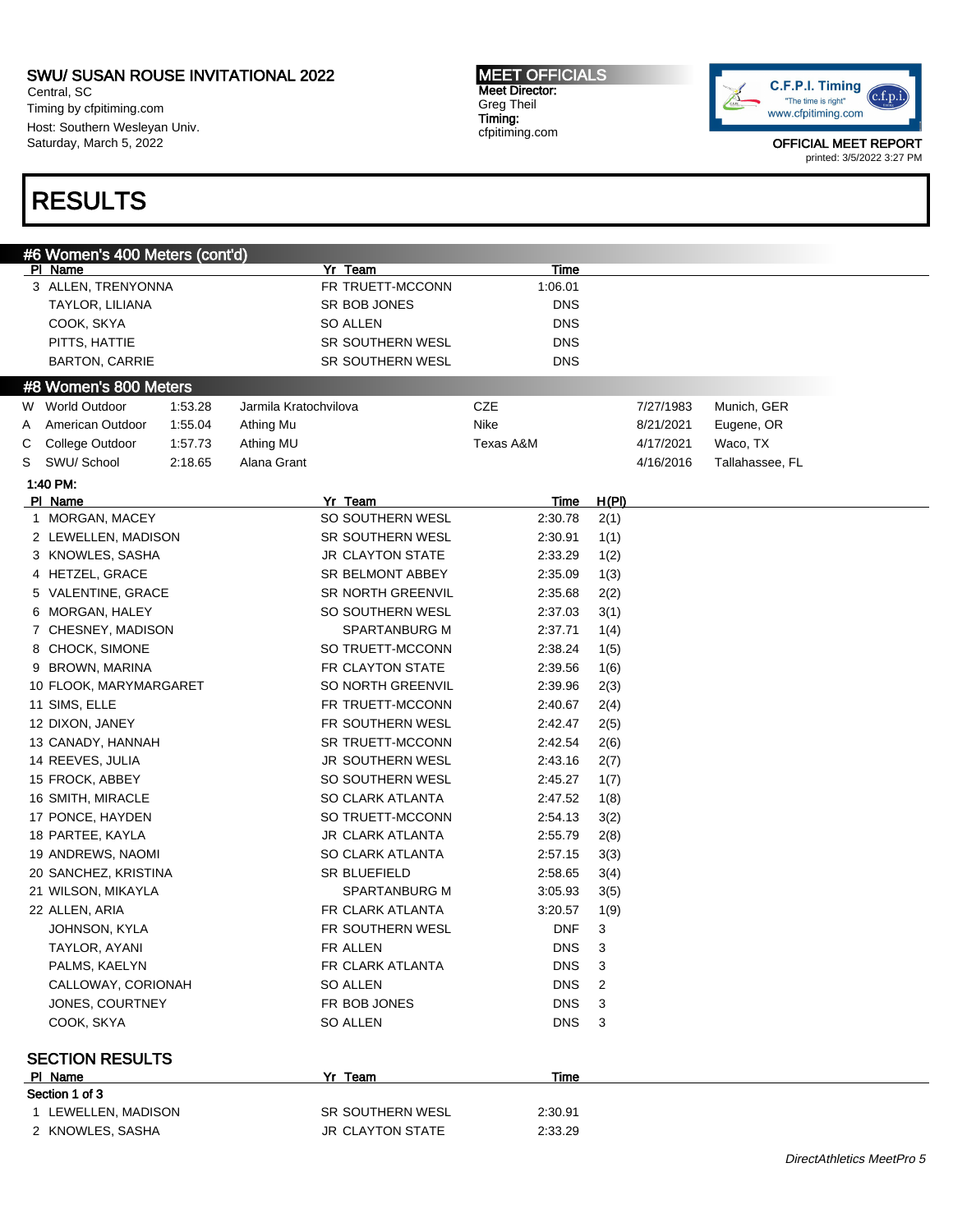Central, SC Timing by cfpitiming.com Host: Southern Wesleyan Univ. Saturday, March 5, 2022

# RESULTS

MEET OFFICIALS Meet Director: Greg Theil Timing: cfpitiming.com



|   | #8 Women's 800 Meters (cont'd) |         |                     |                          |             |           |                 |  |
|---|--------------------------------|---------|---------------------|--------------------------|-------------|-----------|-----------------|--|
|   | PI Name                        |         | Yr Team             |                          | Time        |           |                 |  |
|   | 3 HETZEL, GRACE                |         |                     | SR BELMONT ABBEY         | 2:35.09     |           |                 |  |
|   | 4 CHESNEY, MADISON             |         |                     | SPARTANBURG M            | 2:37.71     |           |                 |  |
|   | 5 CHOCK, SIMONE                |         |                     | SO TRUETT-MCCONN         | 2:38.24     |           |                 |  |
|   | 6 BROWN, MARINA                |         |                     | FR CLAYTON STATE         | 2:39.56     |           |                 |  |
|   | 7 FROCK, ABBEY                 |         |                     | SO SOUTHERN WESL         | 2:45.27     |           |                 |  |
|   | 8 SMITH, MIRACLE               |         |                     | SO CLARK ATLANTA         | 2:47.52     |           |                 |  |
|   | 9 ALLEN, ARIA                  |         |                     | FR CLARK ATLANTA         | 3:20.57     |           |                 |  |
|   | Section 2 of 3                 |         |                     |                          |             |           |                 |  |
|   | 1 MORGAN, MACEY                |         |                     | SO SOUTHERN WESL         | 2:30.78     |           |                 |  |
|   | 2 VALENTINE, GRACE             |         |                     | <b>SR NORTH GREENVIL</b> | 2:35.68     |           |                 |  |
|   | 3 FLOOK, MARYMARGARET          |         |                     | SO NORTH GREENVIL        | 2:39.96     |           |                 |  |
|   | 4 SIMS, ELLE                   |         |                     | FR TRUETT-MCCONN         | 2:40.67     |           |                 |  |
|   | 5 DIXON, JANEY                 |         |                     | FR SOUTHERN WESL         | 2:42.47     |           |                 |  |
|   | 6 CANADY, HANNAH               |         |                     | SR TRUETT-MCCONN         | 2:42.54     |           |                 |  |
|   | 7 REEVES, JULIA                |         |                     | JR SOUTHERN WESL         | 2:43.16     |           |                 |  |
|   | 8 PARTEE, KAYLA                |         |                     | <b>JR CLARK ATLANTA</b>  | 2:55.79     |           |                 |  |
|   | CALLOWAY, CORIONAH             |         | SO ALLEN            |                          | <b>DNS</b>  |           |                 |  |
|   | Section 3 of 3                 |         |                     |                          |             |           |                 |  |
|   | 1 MORGAN, HALEY                |         |                     | SO SOUTHERN WESL         | 2:37.03     |           |                 |  |
|   | 2 PONCE, HAYDEN                |         |                     | SO TRUETT-MCCONN         | 2:54.13     |           |                 |  |
|   | 3 ANDREWS, NAOMI               |         |                     | <b>SO CLARK ATLANTA</b>  | 2:57.15     |           |                 |  |
|   | 4 SANCHEZ, KRISTINA            |         | <b>SR BLUEFIELD</b> |                          | 2:58.65     |           |                 |  |
|   | 5 WILSON, MIKAYLA              |         |                     | SPARTANBURG M            | 3:05.93     |           |                 |  |
|   | JOHNSON, KYLA                  |         |                     | FR SOUTHERN WESL         | <b>DNF</b>  |           |                 |  |
|   | TAYLOR, AYANI                  |         | FR ALLEN            |                          | <b>DNS</b>  |           |                 |  |
|   | PALMS, KAELYN                  |         |                     | FR CLARK ATLANTA         | <b>DNS</b>  |           |                 |  |
|   | JONES, COURTNEY                |         | FR BOB JONES        |                          | <b>DNS</b>  |           |                 |  |
|   | COOK, SKYA                     |         | <b>SO ALLEN</b>     |                          | <b>DNS</b>  |           |                 |  |
|   | #10 Women's 1500 Meters        |         |                     |                          |             |           |                 |  |
|   | W World Outdoor                | 3:50.07 | Genzebe DIBABA      |                          | ETH         | 7/15/2017 | Fontvielle, MON |  |
| Α | American Outdoor               | 3.54.99 | Shelby Houlihan     |                          | Bowerman TC | 10/5/2019 | Doha, QAT       |  |
| С | College Outdoor                | 3:59.90 | Jenny Simpson       |                          | Colorado    |           | Eugene, OR      |  |
| S | SWU/ School                    | 4:43.16 | Erica Stephens      |                          |             | 4/23/2016 | Elon, NC        |  |
|   | 11:45 AM.                      |         |                     |                          |             |           |                 |  |
|   | PI Name                        |         | Yr Team             |                          | Time        |           |                 |  |
|   | 1 HETZEL, GRACE                |         |                     | SR BELMONT ABBEY         | 5:22.50     |           |                 |  |
|   | 2 CHESNEY, MADISON             |         |                     | SPARTANBURG M            | 5:23.44     |           |                 |  |
|   | 3 HAWKINS, KALKIDAN            |         |                     | FR CLAYTON STATE         | 5:32.36     |           |                 |  |
|   | 4 DIXON, JANEY                 |         |                     | FR SOUTHERN WESL         | 5:32.96     |           |                 |  |
|   | 5 SMITH, MIRACLE               |         |                     | SO CLARK ATLANTA         | 5:49.85     |           |                 |  |
|   | 6 FOX, NICOLE                  |         | SR BOB JONES        |                          | 6:00.78     |           |                 |  |
|   | 7 CATHEY, HANNAH               |         | JR BOB JONES        |                          | 6:04.91     |           |                 |  |
|   | 8 WILSON, MIKAYLA              |         |                     | SPARTANBURG M            | 6:05.11     |           |                 |  |
|   | 9 PARTEE, KAYLA                |         |                     | JR CLARK ATLANTA         | 6:26.73     |           |                 |  |
|   | 10 ALLEN, ARIA                 |         |                     | FR CLARK ATLANTA         | 7:01.32     |           |                 |  |
|   | PALMS, KAELYN                  |         |                     | FR CLARK ATLANTA         | <b>DNS</b>  |           |                 |  |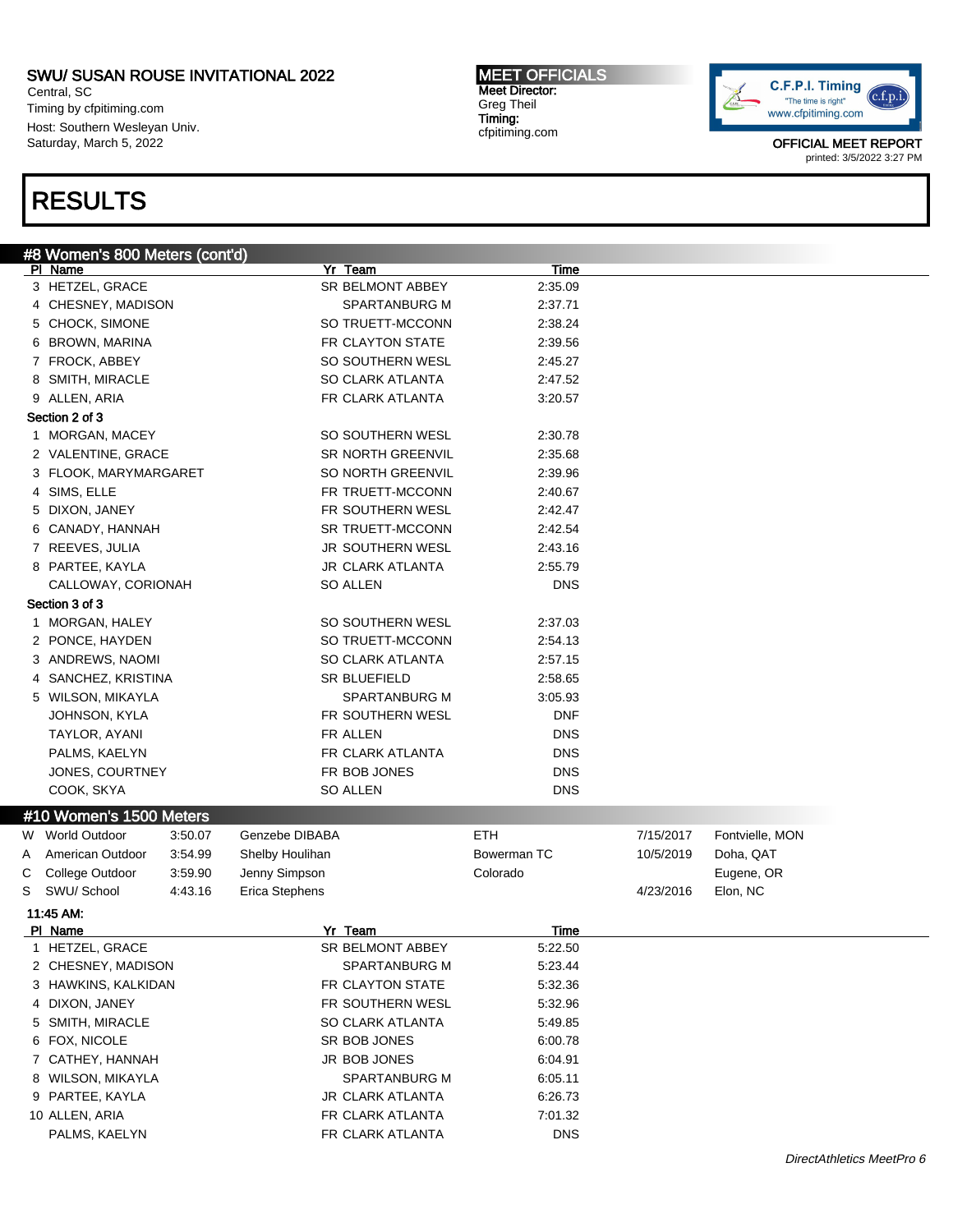Central, SC Timing by cfpitiming.com Host: Southern Wesleyan Univ. Saturday, March 5, 2022

# RESULTS

#### MEET OFFICIALS Meet Director: Greg Theil Timing: cfpitiming.com



|              | #12 Women's 5000 Meters                    |          |                             |                        |              |                |
|--------------|--------------------------------------------|----------|-----------------------------|------------------------|--------------|----------------|
|              | W World Outdoor                            | 14:06.52 | Letesenbet Gidey            | <b>ETH</b>             | 10/7/2020    | Valencia, ESP  |
| A            | American Outdoor                           | 14:23.92 | Shelby Houlihan             | Bowerman TC            | 7/10/2020    | Portland, OR   |
| С            | College Outdoor                            | 15:07.64 | Jenny Simpson               | Colorado               | 5/2/2009     | Palto Alto, CA |
| S            | SWU/ School                                | 19:55.46 | Maggie Rice                 |                        | 4/27/2019    | Central, SC    |
|              | 10:00 AM:                                  |          |                             |                        |              |                |
|              | PI Name                                    |          | Yr Team                     | Time                   |              |                |
| $\mathbf{1}$ | CAMPBELL, SAVANNAH                         |          | JR TRUETT-MCCONN            | S 18:48.77             |              |                |
|              | 2 PALLOZZI, MAKENNA                        |          | SO BELMONT ABBEY            | S 19:35.69             |              |                |
|              | 3 LITTLE, MEGHAN                           |          | SO BELMONT ABBEY            | 20:13.55               |              |                |
|              | 4 CHOCK, SIMONE                            |          | SO TRUETT-MCCONN            | 20:22.08               |              |                |
|              | 5 BROADWELL, TAYLOR                        |          | <b>SR SOUTHERN WESL</b>     | 20:28.23               |              |                |
|              | 6 MORGAN, MACEY                            |          | SO SOUTHERN WESL            | 20:28.50               |              |                |
|              | 7 FROCK, ABBEY                             |          | SO SOUTHERN WESL            | 20:37.99               |              |                |
|              | 8 CANADY, HANNAH                           |          | SR TRUETT-MCCONN            | 20:38.00               |              |                |
|              | 9 CRAFT, ALLISON                           |          | FR TRUETT-MCCONN            | 20:57.90               |              |                |
|              | 10 SIMS, ELLE                              |          | FR TRUETT-MCCONN            | 21:15.58               |              |                |
|              | LEWELLEN, MADISON                          |          | <b>SR SOUTHERN WESL</b>     | <b>DNF</b>             |              |                |
|              | SNYDER, MARGARET                           |          | JR BOB JONES                | <b>DNS</b>             |              |                |
|              | MARKS, ALYSSA                              |          | SR BOB JONES                | <b>DNS</b>             |              |                |
|              |                                            |          |                             |                        |              |                |
|              | #15 Women's 100m Hurdles                   |          |                             |                        |              |                |
|              | W World Outdoor                            | 12.20    | Keni Harrison               | <b>USA</b>             | 7/22/2016    | London, ENG    |
|              |                                            |          |                             |                        |              | London, ENG    |
|              |                                            |          |                             |                        |              |                |
| A            | American Outdoor                           | 12.20    | Keni Harrison               | adidas                 | 7/22/2016    |                |
| С<br>S       | College Outdoor<br>SWU/ School             | 12.39    | <b>Brianna Rollins</b>      | Clemson                | 6/8/2013     | Eugene, OR     |
|              |                                            | 13.93    | Skylar Julian               |                        | 5/27/2017    |                |
|              | 12:15 PM:                                  |          |                             |                        |              |                |
|              | PI Name<br>1 FLORES, ISABELLE              |          | Yr Team<br>FR BELMONT ABBEY | Time<br>$15.40 (-0.3)$ | <u>H(PI)</u> |                |
|              | 2 LAY, TRAVON                              |          | FR SOUTHERN WESL            | $15.43$ $(-0.3)$       | 2(1)<br>2(2) |                |
|              | 3 MOORER, TELEAH                           |          | SO ALLEN                    | $15.77$ $(-0.8)$       | 1(1)         |                |
|              | 4 KELLS, HALEY                             |          | FR BELMONT ABBEY            | $17.54$ $(-0.3)$       | 2(3)         |                |
|              | 5 WILSON, ADDISON                          |          | SO TRUETT-MCCONN            | $17.89$ $(-0.8)$       | 1(2)         |                |
|              | 6 ALLEN, TRENYONNA                         |          | FR TRUETT-MCCONN            | $18.93$ $(-0.3)$       | 2(4)         |                |
|              | 7 SHEPHERD, AUTUMN                         |          | FR TRUETT-MCCONN            | $19.01$ $(-0.8)$       | 1(3)         |                |
|              |                                            |          | SO CLARK ATLANTA            | <b>DNS</b>             | 1            |                |
|              | MASSAQUOI, AMETHYST<br>ROBINSON, KY'LEIGHA |          | SO ALLEN                    | <b>DNS</b>             | 1            |                |
|              |                                            |          |                             |                        |              |                |
|              | <b>SECTION RESULTS</b>                     |          |                             |                        |              |                |
|              | PI Name                                    |          | Yr Team                     | Time                   |              |                |
|              | Section 1 of 2                             |          |                             | Wind: (-0.8)           |              |                |
|              | 1 MOORER, TELEAH                           |          | SO ALLEN                    | 15.77                  |              |                |
|              | 2 WILSON, ADDISON                          |          | SO TRUETT-MCCONN            | 17.89                  |              |                |
|              | 3 SHEPHERD, AUTUMN                         |          | FR TRUETT-MCCONN            | 19.01                  |              |                |
|              | MASSAQUOI, AMETHYST                        |          | SO CLARK ATLANTA            | <b>DNS</b>             |              |                |
|              | ROBINSON, KY'LEIGHA                        |          | SO ALLEN                    | <b>DNS</b>             |              |                |
|              | Section 2 of 2                             |          |                             | Wind: $(-0.3)$         |              |                |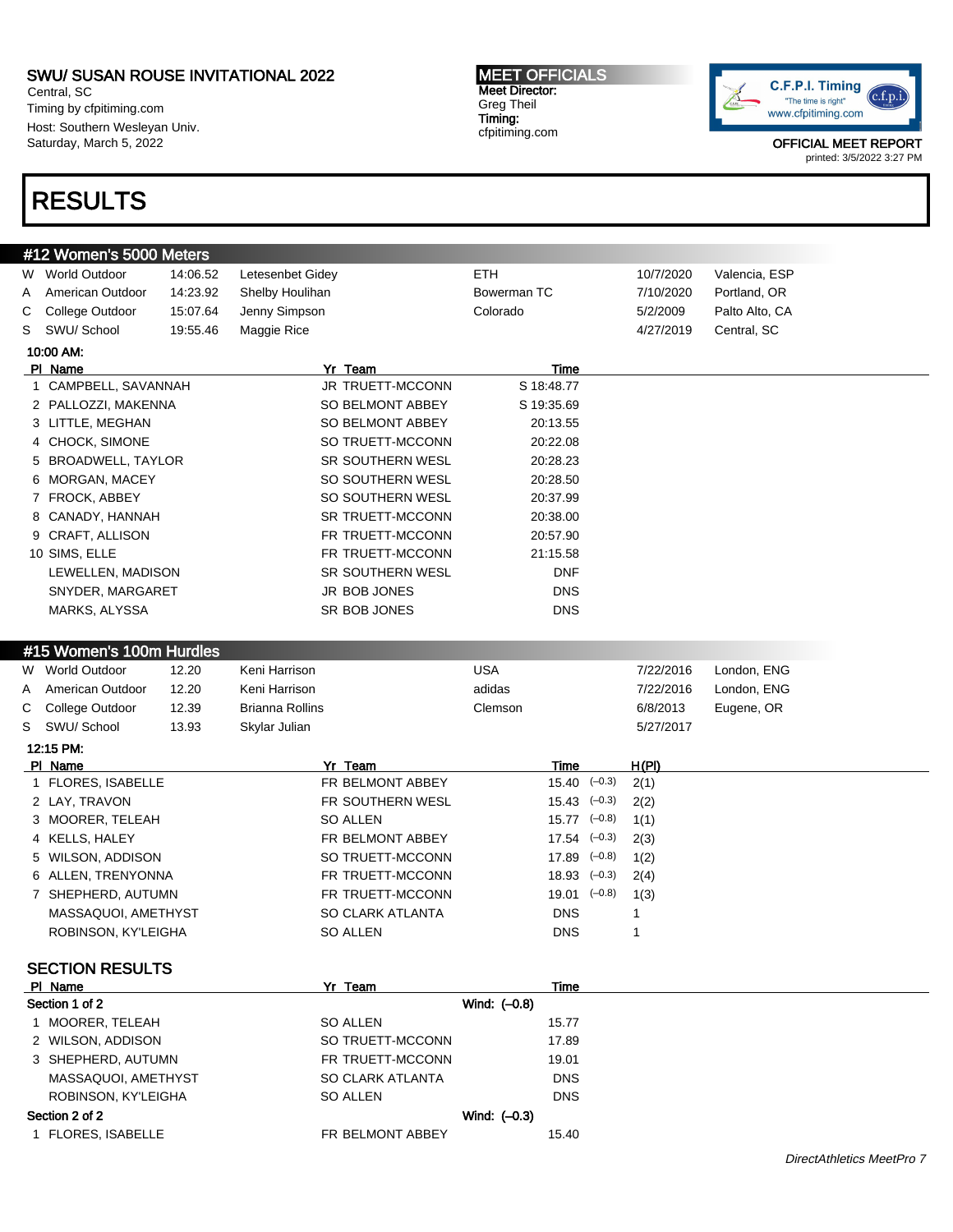Central, SC Timing by cfpitiming.com Host: Southern Wesleyan Univ. Saturday, March 5, 2022

#### MEET OFFICIALS Meet Director: Greg Theil Timing: cfpitiming.com



OFFICIAL MEET REPORT printed: 3/5/2022 3:27 PM

# RESULTS

|   | #15 Women's 100m Hurdles (cont'd)    |         |                   |                                   |                      |              |           |               |  |
|---|--------------------------------------|---------|-------------------|-----------------------------------|----------------------|--------------|-----------|---------------|--|
|   | PI Name<br>2 LAY, TRAVON             |         |                   | Yr Team<br>FR SOUTHERN WESL       | Time<br>15.43        |              |           |               |  |
|   |                                      |         |                   | FR BELMONT ABBEY                  | 17.54                |              |           |               |  |
|   | 3 KELLS, HALEY                       |         |                   | FR TRUETT-MCCONN                  | 18.93                |              |           |               |  |
|   | 4 ALLEN, TRENYONNA                   |         |                   |                                   |                      |              |           |               |  |
|   | #18 Women's 400m Hurdles             |         |                   |                                   |                      |              |           |               |  |
|   | W World Outdoor                      | 51.46   | Sydney McLaughlin |                                   | <b>USA</b>           |              | 8/4/2021  | Tokyo, JPN    |  |
| A | American Outdoor                     | 51.46   | Sydney McLaughlin |                                   | New Balance          |              | 8/4/2021  | Tokyo, JPN    |  |
| С | College Outdoor                      | 52.75   | Sydney McLaughlin |                                   | Kentucky             |              | 5/13/2018 | Knoxville, TN |  |
| S | SWU/ School                          | 1:03.00 | Sh'Keya Wimberly  |                                   |                      |              | 5/1/2015  |               |  |
|   | 2:15 PM:                             |         |                   |                                   |                      |              |           |               |  |
|   | PI Name                              |         |                   | Yr Team<br>FR BELMONT ABBEY       | Time                 | <u>H(PI)</u> |           |               |  |
|   | 1 FLORES, ISABELLE                   |         |                   |                                   | 1:04.91              | 1(1)         |           |               |  |
|   | 2 WILLIAMS, KEYANNA                  |         |                   | SR SOUTHERN WESL                  | 1:05.37              | 1(2)         |           |               |  |
|   | 3 GRIGSBY, TENAE                     |         |                   | JR TRUETT-MCCONN                  | 1:07.49              | 1(3)         |           |               |  |
|   | 4 LAY, TRAVON                        |         |                   | FR SOUTHERN WESL                  | 1:09.24              | 1(4)         |           |               |  |
|   | 5 ARNOLD, BRILEY                     |         |                   | <b>JR NORTH GREENVIL</b>          | 1:09.54              | 1(5)         |           |               |  |
|   | 6 TATE, LAURYN                       |         |                   | SO SOUTHERN WESL                  | 1:10.23              | 2(1)         |           |               |  |
|   | 7 MASSAQUOI, AMETHYST                |         |                   | SO CLARK ATLANTA                  | 1:11.68              | 2(2)         |           |               |  |
|   | 8 ROSE, KATLYN                       |         |                   | FR NORTH GREENVIL                 | 1:14.67              | 2(3)         |           |               |  |
|   | 9 TAYLOR, AYANI                      |         |                   | FR ALLEN                          | 1:18.75              | 2(4)         |           |               |  |
|   | CASTILLO, ISABELA                    |         |                   | FR SOUTHERN WESL                  | <b>DNS</b>           | $\mathbf{1}$ |           |               |  |
|   | LEMA, KAYLA                          |         |                   | FR SOUTHERN WESL                  | <b>DNS</b>           | 2            |           |               |  |
|   |                                      |         |                   |                                   |                      |              |           |               |  |
|   |                                      |         |                   |                                   |                      |              |           |               |  |
|   | <b>SECTION RESULTS</b><br>PI Name    |         |                   | Yr Team                           | Time                 |              |           |               |  |
|   | Section 1 of 2                       |         |                   |                                   |                      |              |           |               |  |
|   | 1 FLORES, ISABELLE                   |         |                   | FR BELMONT ABBEY                  | 1:04.91              |              |           |               |  |
|   | 2 WILLIAMS, KEYANNA                  |         |                   | SR SOUTHERN WESL                  | 1:05.37              |              |           |               |  |
|   | 3 GRIGSBY, TENAE                     |         |                   | <b>JR TRUETT-MCCONN</b>           | 1:07.49              |              |           |               |  |
|   | 4 LAY, TRAVON                        |         |                   | FR SOUTHERN WESL                  | 1:09.24              |              |           |               |  |
|   | 5 ARNOLD, BRILEY                     |         |                   | <b>JR NORTH GREENVIL</b>          | 1:09.54              |              |           |               |  |
|   | CASTILLO, ISABELA                    |         |                   | FR SOUTHERN WESL                  | <b>DNS</b>           |              |           |               |  |
|   | Section 2 of 2                       |         |                   |                                   |                      |              |           |               |  |
|   | 1 TATE, LAURYN                       |         |                   | SO SOUTHERN WESL                  | 1:10.23              |              |           |               |  |
|   | 2 MASSAQUOI, AMETHYST                |         |                   | SO CLARK ATLANTA                  | 1:11.68              |              |           |               |  |
|   | 3 ROSE, KATLYN                       |         |                   | FR NORTH GREENVIL                 | 1:14.67              |              |           |               |  |
|   |                                      |         |                   | FR ALLEN                          | 1:18.75              |              |           |               |  |
|   | 4 TAYLOR, AYANI<br>LEMA, KAYLA       |         |                   | FR SOUTHERN WESL                  | <b>DNS</b>           |              |           |               |  |
|   |                                      |         |                   |                                   |                      |              |           |               |  |
|   | #20 Women's 3000 Meters              |         |                   |                                   |                      |              |           |               |  |
|   | W World Outdoor                      | 8:06.11 | Junzia Wang       |                                   | <b>CHN</b>           |              | 9/13/1993 | Beijing, CHN  |  |
|   | 3:15 PM:                             |         |                   |                                   |                      |              |           |               |  |
|   | PI Name                              |         |                   | Yr Team                           | Time                 |              |           |               |  |
|   | 1 PALLOZZI, MAKENNA                  |         |                   | SO BELMONT ABBEY                  | 11:23.62<br>11:52.37 |              |           |               |  |
|   | 2 LITTLE, MEGHAN                     |         |                   | SO BELMONT ABBEY                  |                      |              |           |               |  |
|   | 3 BRIGHT, EMMA<br>4 SNYDER, MARGARET |         |                   | FR NORTH GREENVIL<br>JR BOB JONES | 12:21.14<br>12:25.94 |              |           |               |  |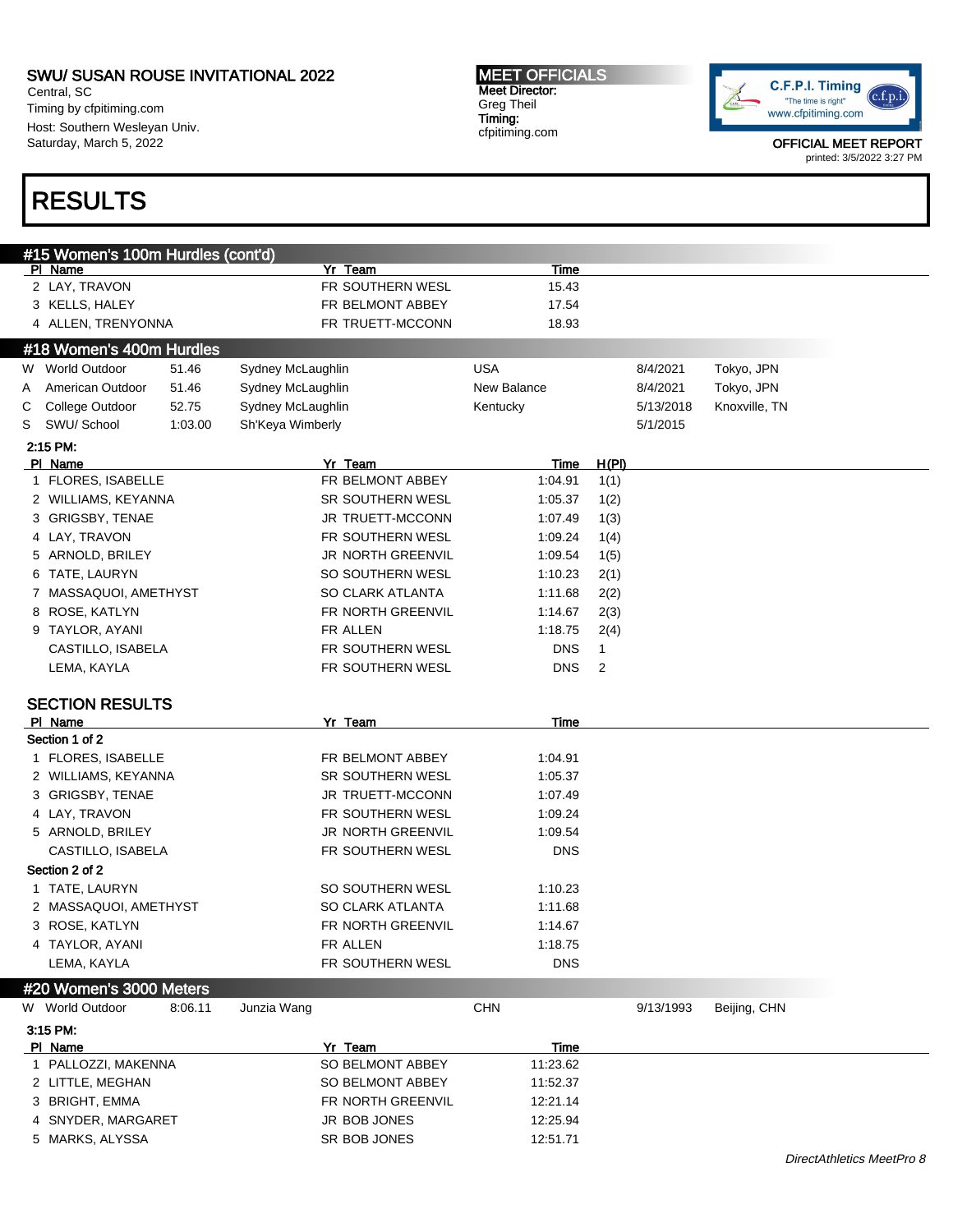Central, SC Timing by cfpitiming.com Host: Southern Wesleyan Univ. Saturday, March 5, 2022

#### MEET OFFICIALS Meet Director: Greg Theil Timing: cfpitiming.com



OFFICIAL MEET REPORT printed: 3/5/2022 3:27 PM

# RESULTS

# #20 Women's 3000 Meters (cont'd) 3:15 PM: Pl Name Yr Team Time 6 HAWKINS, KALKIDAN FR CLAYTON STATE 12:58.01 7 COPELAND, KAYLEE FR NORTH GREENVIL 13:27.09 8 BRIDGES, MADDIE SO NORTH GREENVIL 14:19.55 FUTRELL, KYLIE SO NORTH GREENVIL DNS JONES, COURTNEY GALLERY CONSTRUCTED FRIEGES AND THE BOB JONES #22 Women's 4 x 100m Relay W World Outdoor at 40.82 Bartoletta, Felix, Knight, Jeter USA 8/11/2012 London, ENG A American Outdoor 40.82 Bartoletta, Felix, Knight, Jeter USA national team 8/10/2012 London, ENG C College Outdoor 42.05 Brisco, Johnson, Misher, Hobbs L.S.U. 5/13/2018 Knoxville, TN S SWU/ School 45.98 Beugre, Lewis, King, Trapp 4/27/2019 Central, SC 11:30 AM: Pl Team Time 1 CLAYTON STATE (A) 48.48 2 TRUETT-MCCONNELL (A) 49.65 3 CLAYTON STATE (B) 50.11 4 ALLEN (A) 51.16 5 CLARK ATLANTA (A) 51.88 6 CLARK ATLANTA (B) 54.27 7 BOB JONES (A) 1:00.92 #24 Women's 4 x 400m Relay W World Outdoor 3:15.17 Ledovskaya, Nazarova, Pinigina, RUS 10/1/1988 Seoul, KOR A American Outdoor 3:15.51 Howard, Dixon, Brisco, Joyner USA national team 10/1/1988 Seoul, KOR C College Outdoor 3:22.34 Robinson-Jones, Young, Reed, Mu Texas A&M 6/12/2021 Eugene, OR S SWU/ School 3:45.85 Barton, Theil, Taylor, Jackson 5/2/2015 3:45 PM: Pl Team Time 1 SOUTHERN WESLEYAN (B) 3:59.86 2 SOUTHERN WESLEYAN (A) 4:04.12 3 TRUETT-MCCONNELL (A) 4:13.59 4 CLARK ATLANTA (A) 4:16.31 5 CLAYTON STATE (A) 4:23.20 6 SOUTHERN WESLEYAN (C) 4:28.20 7 SOUTHERN WESLEYAN (D) 4:39.46 8 CLARK ATLANTA (B) 4:42.16 #26 Women's High Jump W World Outdoor a 2.09m Stefka Kostadinova **BUL BUL 8/30/1987** Rome, ITA A American Outdoor 2.05m Chaunte Lowe Nike Nike Nike 6/26/2010 Des Moines, IA C College Outdoor 1.99m Brigetta Barrett Arizona Arizona 5/11/2013 Los Angeles, CA S SWU/ School 1.68m Paige Peterson 4/7/2018 Central, SC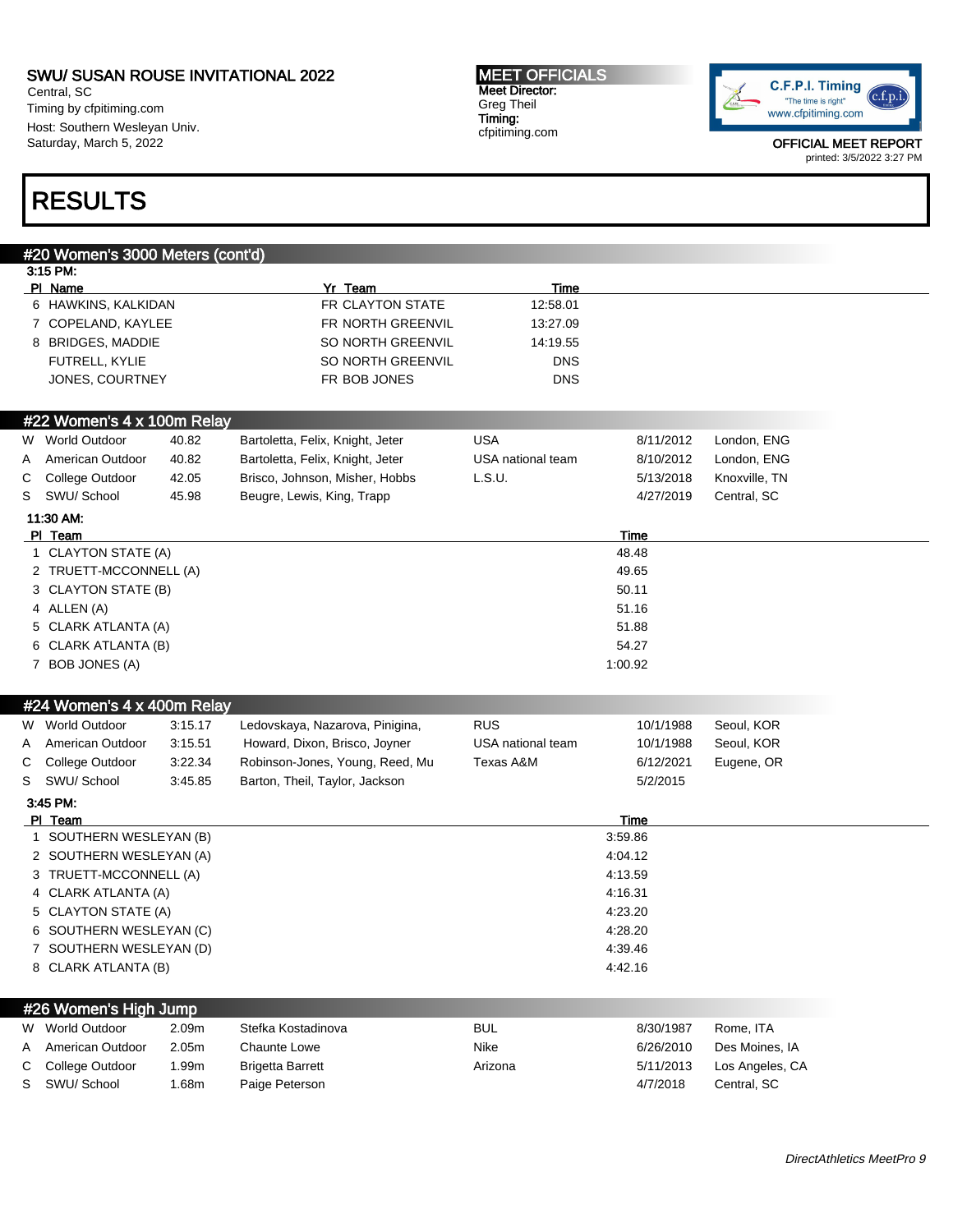Central, SC Timing by cfpitiming.com Host: Southern Wesleyan Univ. Saturday, March 5, 2022

# RESULTS

# #26 Women's High Jump (cont'd)

|              | 12:30 PM:                |       |                      |                                                               |            |                                      |            |               |                                              |                           |                 |       |  |
|--------------|--------------------------|-------|----------------------|---------------------------------------------------------------|------------|--------------------------------------|------------|---------------|----------------------------------------------|---------------------------|-----------------|-------|--|
|              | PI Name                  |       | Yr Team              | Mark                                                          | 1.35       | 1.40                                 | 1.45       | 1.50          | 1.55                                         |                           |                 |       |  |
| $\mathbf{1}$ | <b>ENGLISH, KOURTNEY</b> |       | FR ALLEN             | 1.50 $4'$ 11"                                                 | PPP        | $\circ$                              | O          | $\circ$       | <b>XXX</b>                                   |                           |                 |       |  |
|              | 2 WHITE, MALIYAH         |       | <b>SO CLARK ATLA</b> | 1.45m $4'9''$                                                 | O          | O                                    | XO         | <b>XXX</b>    |                                              |                           |                 |       |  |
|              | 3 KELLS, HALEY           |       | FR BELMONT A         | 1.40m $4'7''$                                                 | O          | O                                    | <b>XXX</b> |               |                                              |                           |                 |       |  |
|              | 4 ANDREWS, NAOMI         |       | <b>SO CLARK ATLA</b> | 1.40m $4'$ 7"                                                 | O          | XO                                   | <b>XXX</b> |               |                                              |                           |                 |       |  |
|              | 5 LOFTON, ACACIA         |       | FR CLARK ATLA        | 1.35m $4'5''$                                                 | $\circ$    | <b>XXX</b>                           |            |               |                                              |                           |                 |       |  |
|              | GRIGSBY, TENAE           |       | JR TRUETT-MC         | NΗ                                                            | XXX        |                                      |            |               |                                              |                           |                 |       |  |
|              | LUBAMBA, GLORIEST        |       | SO COLUMBIA I        | NΗ                                                            | $\times$   |                                      |            |               |                                              |                           |                 |       |  |
|              | <b>CURTIS, NIALLA</b>    |       | <b>SR BLUEFIELD</b>  | NΗ                                                            | <b>XXX</b> |                                      |            |               |                                              |                           |                 |       |  |
|              | ROBINSON, KY'LEIGHA      |       | SO ALLEN             | <b>DNS</b>                                                    |            |                                      |            |               |                                              |                           |                 |       |  |
|              | CASTILLO, ISABELA        |       | <b>FR SOUTHERN</b>   | <b>DNS</b>                                                    |            |                                      |            |               |                                              |                           |                 |       |  |
|              | <b>HARRIS, TAYLOR</b>    |       | <b>SR NORTH GRE</b>  | <b>DNS</b>                                                    |            |                                      |            |               |                                              |                           |                 |       |  |
|              |                          |       |                      |                                                               |            |                                      |            |               |                                              |                           |                 |       |  |
|              | #28 Women's Pole Vault   |       |                      |                                                               |            |                                      |            |               |                                              |                           |                 |       |  |
|              | W World Outdoor          | 5.06m | Yelena Isinbaeva     |                                                               | <b>RUS</b> |                                      |            |               | 8/28/2009                                    |                           | Zurich, SUI     |       |  |
| A            | American Outdoor         | 5.00m | Sandi Morris         |                                                               | Nike       |                                      |            |               | 9/9/2016                                     |                           | Brussels, BEL   |       |  |
| С            | College Outdoor          | 4.73m | Olivia Gruver        |                                                               |            | Washington                           |            |               | 3/29/2019                                    |                           | Palo Alto, CA   |       |  |
| S            | SWU/ School              | 3.20m | Haley McLaughlin     |                                                               |            |                                      |            |               | 3/6/2021                                     |                           | Central, SC     |       |  |
|              | 10:30 AM:                |       |                      |                                                               |            |                                      |            |               |                                              |                           |                 |       |  |
|              | PI Name                  |       | Yr Team              | <b>Mark</b>                                                   | 2.30       | 2.45                                 | 2.60       | 2.75          | 2.90                                         | 3.05                      |                 |       |  |
|              | 1 MCLAUGHLIN, HALEY      |       | SR SOUTHERN          | 2.90m 9'6 <sup>1/4</sup>                                      | PPP        | PPP                                  | PPP        | PPP           | $\circ$                                      | <b>XXX</b>                |                 |       |  |
|              | 2 WILSON, ADDISON        |       | SO TRUETT-MC         | 2.90m $9'6\frac{1}{4}$                                        | <b>PPP</b> | XO                                   | O          | O             | XXO XXX                                      |                           |                 |       |  |
|              | 3 LIPSEY, LILY           |       | JR TRUETT-MC         | 2.45m $8'0\frac{1}{2}$                                        | O          | O                                    | <b>XXX</b> |               |                                              |                           |                 |       |  |
|              | 4 LABRANT, AVA           |       | FR SOUTHERN          | 2.45m 8' 0 <sup>1/2</sup>                                     | XO         | $\circ$                              | <b>XXX</b> |               |                                              |                           |                 |       |  |
|              | LOFTON, ACACIA           |       | FR CLARK ATLA        | <b>NH</b>                                                     | XXX        |                                      |            |               |                                              |                           |                 |       |  |
|              | CASSIDY, MADISON         |       | <b>SR PIEDMONT</b>   | NΗ                                                            | <b>PPP</b> | <b>PPP</b>                           | <b>PPP</b> | <b>PPP</b>    | XXX                                          |                           |                 |       |  |
|              |                          |       |                      |                                                               |            |                                      |            |               |                                              |                           |                 |       |  |
|              | #30 Women's Long Jump    |       |                      |                                                               |            |                                      |            |               |                                              |                           |                 |       |  |
|              | W World Outdoor          | 7.52m | Galina Christyakova  |                                                               | <b>RUS</b> |                                      |            |               | 6/11/1988                                    |                           | St. Petersburg, |       |  |
| A            | American Outdoor         | 7.49m | Jackie Joyner-Kersee |                                                               | Honda      |                                      |            |               | 5/22/1994                                    |                           | New York, NY    |       |  |
| С            | College Outdoor          | 7.14m | <b>Tara Davis</b>    |                                                               | Texas      |                                      |            |               | 3/26/2021                                    |                           | Austin, TX      |       |  |
| S            | SWU/ School              | 5.85m | Mycherie Onwuzuruike |                                                               |            |                                      |            |               | 4/26/2019                                    |                           | Central, SC     |       |  |
|              | 10:00 AM:                |       |                      |                                                               |            |                                      |            |               |                                              |                           |                 |       |  |
|              | PI Name                  |       | Yr Team              | Mark                                                          |            | Rnd 1                                |            | Rnd 2         | Rnd 3                                        | Rnd 4                     | Rnd 5           | Rnd 6 |  |
|              | 1 DEVRIES, CARMEN        |       | <b>SR SOUTHERN</b>   | 5.18m 17' 0"                                                  |            | $(+1.6)$ 5.17 $(+1.0)$               |            | <b>FOUL</b>   |                                              | $4.84 (+0.9) 5.18 (+1.6)$ |                 |       |  |
|              | 2 HAGOOD, JORDAN         |       | SO NORTH GRE         | 5.01 m $16'5^{1/4}$ (+1.6) 4.88 (+0.9) 5.01 (+1.6)            |            |                                      |            |               | <b>FOUL</b>                                  | <b>FOUL</b>               |                 |       |  |
|              | 3 GREEN, NY'ASIA         |       | <b>JR CLAYTON S</b>  | 4.98m $16'$ 4 <sup>1/4</sup> (+1.3) 4.40 (+0.2) 4.95 (+0.2)   |            |                                      |            |               | <b>FOUL</b>                                  | $4.98 (+1.3)$             |                 |       |  |
|              | 4 SMILING, JOANN         |       | SO NORTH GRE         | 4.97m 16′ 3¾                                                  | $(+2.6)$   | <b>FOUL</b>                          |            |               | $4.82 (+1.5) 4.97 (+2.6)$                    | $4.86 (+1.4)$             |                 |       |  |
|              | 5 LOVE, KAYLA            |       | FR SOUTHERN          | 4.89m <i>16' 01</i> / <sub>2</sub>                            |            |                                      |            |               | $(+1.9)$ 4.62 (+0.4) 4.58 (+1.0) 4.89 (+1.9) | PASS                      |                 |       |  |
|              | 6 ROBINSON, KY'LEIGHA    |       | SO ALLEN             | 4.76m 15' 7 <sup>1</sup> / <sub>2</sub>                       |            | $(+0.0)$ 4.76 $(+0.0)$ 4.67 $(+1.6)$ |            |               | $4.56 (+0.3)$                                | PASS                      |                 |       |  |
|              | 7 KELLS, HALEY           |       | FR BELMONT A         | 4.75m 15'7"                                                   | $(+0.0)$   | <b>FOUL</b>                          |            | <b>FOUL</b>   | <b>FOUL</b>                                  | $4.75 (+0.0)$             |                 |       |  |
|              | 8 ANDREWS, NAOMI         |       | SO CLARK ATLA        | 4.58m $15'0\%$                                                | $(+1.5)$   | <b>FOUL</b>                          |            | $4.45 (+2.5)$ | <b>FOUL</b>                                  | $4.58 (+1.5)$             |                 |       |  |
|              | 9 WHITE, MALIYAH         |       | SO CLARK ATLA        | 4.51m 14' 93/4                                                |            | $(+1.4)$ 4.51 $(+1.4)$               |            |               | 4.47 (+1.6) $ 4.50$ (+1.4)                   | $4.46 (+1.5)$             |                 |       |  |
|              | 10 BENSON, JASMINE       |       | SO CLAYTON S         | 4.35m $14'3\frac{1}{4}$                                       | $(+0.0)$   | <b>FOUL</b>                          |            |               | 4.32 (+1.4) $ 4.33$ (+1.2)                   | $4.35 (+0.0)$             |                 |       |  |
|              | 11 CURTIS, NIALLA        |       | SR BLUEFIELD         | 3.97m $13'0^{1/4}$ (+1.7) 3.51 (+1.5) 3.70 (+1.7) 3.97 (+1.7) |            |                                      |            |               |                                              | <b>FOUL</b>               |                 |       |  |



OFFICIAL MEET REPORT printed: 3/5/2022 3:27 PM

#### MEET OFFICIALS Meet Director: Greg Theil Timing: cfpitiming.com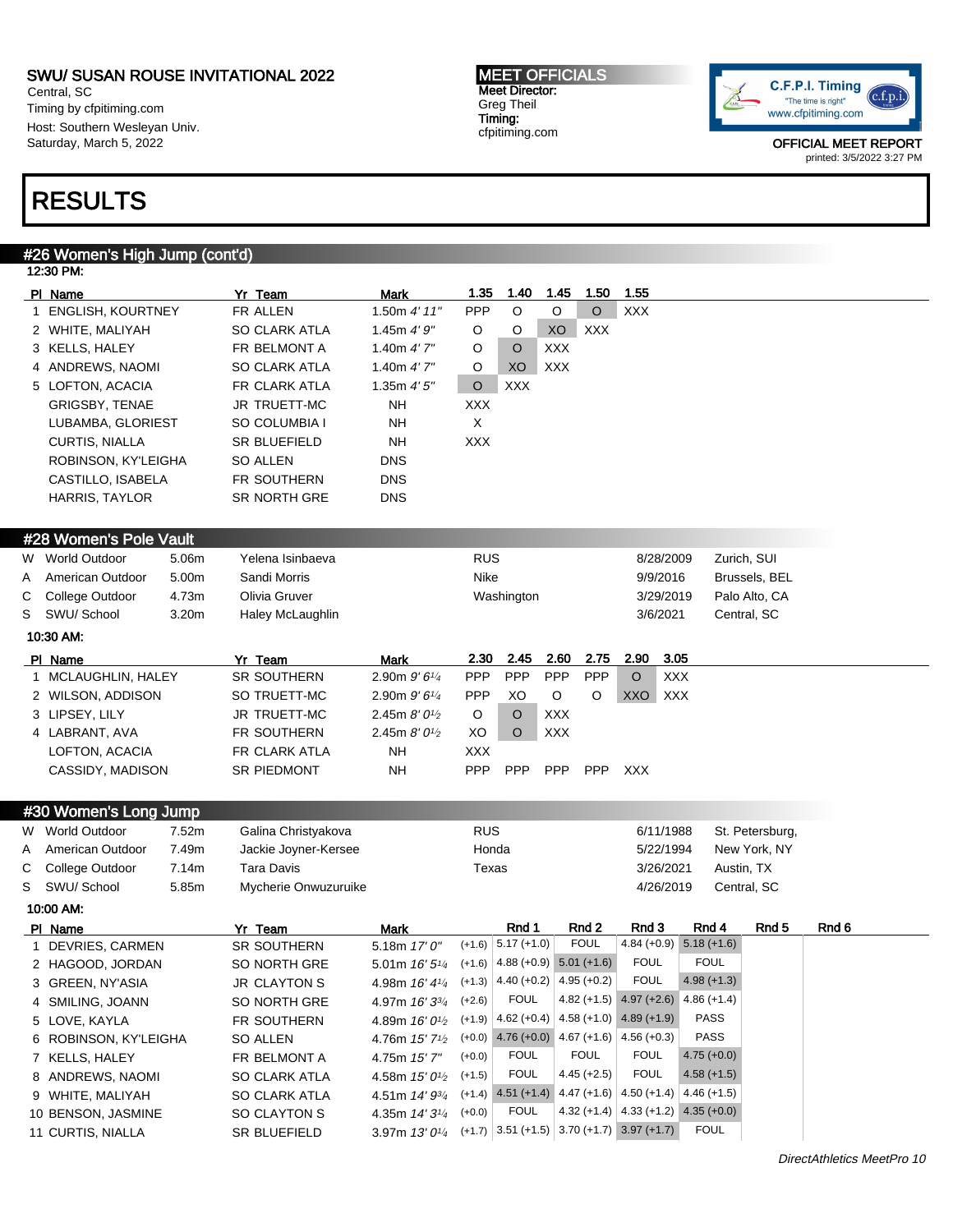Central, SC Timing by cfpitiming.com Host: Southern Wesleyan Univ. Saturday, March 5, 2022

#### MEET OFFICIALS Meet Director: Greg Theil Timing: cfpitiming.com



OFFICIAL MEET REPORT printed: 3/5/2022 3:27 PM

# RESULTS

|           | #30 Women's Long Jump (cont'd) |        |                      |                                                                                         |            |                                              |                |                                                                      |                |                  |       |  |
|-----------|--------------------------------|--------|----------------------|-----------------------------------------------------------------------------------------|------------|----------------------------------------------|----------------|----------------------------------------------------------------------|----------------|------------------|-------|--|
| 10:00 AM: |                                |        |                      |                                                                                         |            |                                              |                |                                                                      |                |                  |       |  |
| PI Name   |                                |        | Yr Team              | <b>Mark</b>                                                                             |            | Rnd 1                                        | Rnd 2          | Rnd 3                                                                | Rnd 4          | Rnd <sub>5</sub> | Rnd 6 |  |
|           | 12 SMITH, EMILY                |        | SO BELMONT A         | 3.69m 12' 11/4                                                                          | $(+0.7)$   | $2.67 (+0.8)$                                |                | $3.67 (+0.0) 3.69 (+0.7)$                                            | $3.09 (+1.5)$  |                  |       |  |
|           | 13 HENRY, REIA                 |        | FR CLAYTON S         | 3.51m $11'6''$                                                                          |            | $(+0.4)$ 3.51 $(+0.4)$ 3.32 $(+1.6)$         |                | $3.41 (+0.6)$                                                        | <b>PASS</b>    |                  |       |  |
|           | 14 HASENECZ, JULIA             |        | FR CLAYTON S         | $2.82m$ $9'3''$                                                                         |            | $(+0.9)$ 2.82 $(+0.9)$                       | <b>PASS</b>    | <b>PASS</b>                                                          | PASS           |                  |       |  |
|           | <b>WALTERS, SHANELEE</b>       |        | SO CLARK ATLA        | <b>DNS</b>                                                                              |            |                                              |                |                                                                      |                |                  |       |  |
|           | BERCY, QUONEE'                 |        | FR CLARK ATLA        | <b>FOUL</b>                                                                             |            | <b>FOUL</b>                                  | <b>FOUL</b>    | <b>FOUL</b>                                                          | <b>FOUL</b>    |                  |       |  |
|           | #32 Women's Triple Jump        |        |                      |                                                                                         |            |                                              |                |                                                                      |                |                  |       |  |
|           | W World Outdoor                | 15.67m | Yulima Rojas         |                                                                                         | <b>VEN</b> |                                              |                | 8/1/2021                                                             |                | Tokyo, JPN       |       |  |
| A         | American Outdoor               | 14.92m | Katurah Orji         |                                                                                         |            | ATL TC                                       |                | 12/25/2021                                                           |                | Chula Vista, CA  |       |  |
| С         | College Outdoor                | 14.71m | Keturah Orji         |                                                                                         |            | Georgia                                      |                | 8/14/2016                                                            |                | Rio de Jaeiro,   |       |  |
| S         | SWU/ School                    | 11.49m | Tierra Johnson       |                                                                                         |            |                                              |                | 5/12/2018                                                            |                |                  |       |  |
| 12:00 PM: |                                |        |                      |                                                                                         |            |                                              |                |                                                                      |                |                  |       |  |
| PI Name   |                                |        | Yr Team              | Mark                                                                                    |            | Rnd 1                                        | Rnd 2          | Rnd 3                                                                | Rnd 4          | Rnd 5            | Rnd 6 |  |
|           | 1 HALL, MYESHA                 |        | FR TRUETT-MC         | 11.32m 37' 13/4                                                                         |            |                                              |                | $(+0.0)$ 11.32 $(+0.0)$ 11.23 $(+1.4)$ 10.89 $(+0.8)$ 10.87 $(+0.0)$ |                |                  |       |  |
|           | 2 LOVE, KAYLA                  |        | FR SOUTHERN          | 10.62m 34' 10 <sup>1/4</sup> (+1.0) 10.26 (+0.8) 10.62 (+1.0) 10.54 (+0.5) 10.38 (+0.9) |            |                                              |                |                                                                      |                |                  |       |  |
|           | 3 DEVRIES, CARMEN              |        | <b>SR SOUTHERN</b>   | 10.44m 34' 3"                                                                           | $(+0.3)$   | <b>FOUL</b>                                  |                | $10.41 (+1.1) 10.44 (+0.3)$                                          | <b>PASS</b>    |                  |       |  |
|           | 4 KELLS, HALEY                 |        | FR BELMONT A         | 10.42m 34' 21/4                                                                         |            | $(+0.0)$ 10.42 $(+0.0)$                      | <b>FOUL</b>    | $10.39 (+0.0)$                                                       | <b>FOUL</b>    |                  |       |  |
|           | 5 GREEN, NY'ASIA               |        | <b>JR CLAYTON S</b>  | 10.39m 34' 11/4                                                                         |            | $(+0.5)$ 10.19 $(+0.0)$ 10.39 $(+0.5)$       |                | <b>PASS</b>                                                          | <b>PASS</b>    |                  |       |  |
|           | 6 WHITE, MALIYAH               |        | <b>SO CLARK ATLA</b> | 9.23m $30'3^{1/2}$                                                                      |            | $(+0.3)$ 9.23 $(+0.3)$                       | <b>FOUL</b>    | <b>PASS</b>                                                          | <b>PASS</b>    |                  |       |  |
|           | 7 BERCY, QUONEE'               |        | FR CLARK ATLA        | 8.99m 29' 6"                                                                            |            | $(+1.5)$ 8.67 (+2.1) 8.99 (+1.5) 8.88 (+0.0) |                |                                                                      | <b>FOUL</b>    |                  |       |  |
|           | 8 SHEPHERD, AUTUMN             |        | FR TRUETT-MC         | 8.84m 29' 0"                                                                            | (NW)       | <b>FOUL</b>                                  | 8.84           | <b>FOUL</b>                                                          |                |                  |       |  |
|           | <b>WALTERS, SHANELEE</b>       |        | <b>SO CLARK ATLA</b> | <b>DNS</b>                                                                              |            |                                              |                |                                                                      |                |                  |       |  |
|           | NAKANWAGI, ESTHER              |        | SR TRUETT-MC         | <b>FOUL</b>                                                                             |            | <b>FOUL</b>                                  | <b>FOUL</b>    | <b>PASS</b>                                                          | <b>PASS</b>    |                  |       |  |
|           | <b>ENGLISH, KOURTNEY</b>       |        | FR ALLEN             | <b>FOUL</b>                                                                             |            | <b>FOUL</b>                                  | <b>FOUL</b>    | <b>PASS</b>                                                          | PASS           |                  |       |  |
|           | #34 Women's Shot Put           |        |                      |                                                                                         |            |                                              |                |                                                                      |                |                  |       |  |
|           | W World Outdoor                | 22.63m | Natalya Lisovskaya   |                                                                                         | <b>RUS</b> |                                              |                | 6/7/1987                                                             |                | Moscow, RUS      |       |  |
| A         | American Outdoor               | 20.63m | Michelle Carter      |                                                                                         | Nike       |                                              |                | 8/12/2016                                                            |                | Rio de Janeiro,  |       |  |
| С         | College Outdoor                | 19.35m | Raven Saunders       |                                                                                         |            | Mississippi                                  |                | 8/12/2016                                                            |                | Rio de Janeiro,  |       |  |
| S         | SWU/ School                    | 13.37m | Kelsie Smith         |                                                                                         |            |                                              |                | 4/24/2021                                                            |                | Mt. Olive, NC    |       |  |
| 12:15 PM: |                                |        |                      |                                                                                         |            |                                              |                |                                                                      |                |                  |       |  |
| PI Name   |                                |        | Yr Team              | Mark                                                                                    |            | Rnd 1<br>11.00                               | Rnd 2<br>11.56 | Rnd 3<br>12.14                                                       | Rnd 4<br>11.95 | Rnd <sub>5</sub> | Rnd 6 |  |
|           | 1 PICKENS, KLOEY               |        | FR COLUMBIA I        | 12.14m 39' 10"                                                                          |            |                                              |                |                                                                      | 11.09          |                  |       |  |
|           | 2 WEST, PARIS                  |        | <b>UNATTACHE</b>     | 11.95m 39' 2 <sup>1</sup> / <sub>2</sub>                                                |            | 11.81                                        | 11.95          | 11.84                                                                |                |                  |       |  |
|           | 3 JONES, GRACE                 |        | FR TRUETT-MC         | 11.65m 38' 2 <sup>3/4</sup>                                                             |            | 11.65                                        | 1.13           | <b>FOUL</b>                                                          | 11.61          |                  |       |  |
|           | 4 SMITH, KELSIE                |        | SR SOUTHERN          | 11.59m 38' 0 <sup>1/4</sup>                                                             |            | 11.59                                        | 11.51          | 10.93                                                                | 10.53          |                  |       |  |
|           | 5 HUNT, ACOYA                  |        | FR COLUMBIA I        | 11.14m $36'6^{3/4}$                                                                     |            | <b>FOUL</b>                                  | 10.15          | 9.86                                                                 | 11.14          |                  |       |  |
|           | 6 MORSE, KATRINA               |        | SO BELMONT A         | 11.12m 36' 5 <sup>3/4</sup>                                                             |            | 10.34                                        | 11.12          | 10.53                                                                | 10.11          |                  |       |  |
|           | 7 DAVIS, ALEXA                 |        | FR BELMONT A         | 10.74m 35' 3"                                                                           |            | 10.60                                        | <b>FOUL</b>    | 10.74                                                                | 10.46          |                  |       |  |
|           | 8 CARTER, NIKIYJA              |        | SR CLARK ATLA        | 10.47m 34' 41/4                                                                         |            | 9.88                                         | 10.47          | <b>FOUL</b>                                                          | <b>FOUL</b>    |                  |       |  |
|           | 9 JONES, CRYSTAL               |        | SR COLUMBIA I        | 9.97m 32' 8 <sup>1</sup> /2                                                             |            | 9.90                                         | 9.97           | <b>FOUL</b>                                                          | 9.31           |                  |       |  |
|           | 10 DEVANE, BRITTANY            |        | SR PIEDMONT          | 9.86m $32'$ 4 $\frac{1}{4}$                                                             |            | 9.86                                         | 9.27           | 9.52                                                                 | 9.62           |                  |       |  |
|           | 11 GREUBEL, WREN               |        | FR PIEDMONT          | 9.24m $30'3^{3}/4$                                                                      |            | 9.24                                         | 8.87           | 8.92                                                                 | 8.80           |                  |       |  |
|           | 12 BUICE, CARLY                |        | FR TRUETT-MC         | 9.04m 29' 8"                                                                            |            | 8.56                                         | 8.61           | 8.49                                                                 | 9.04           |                  |       |  |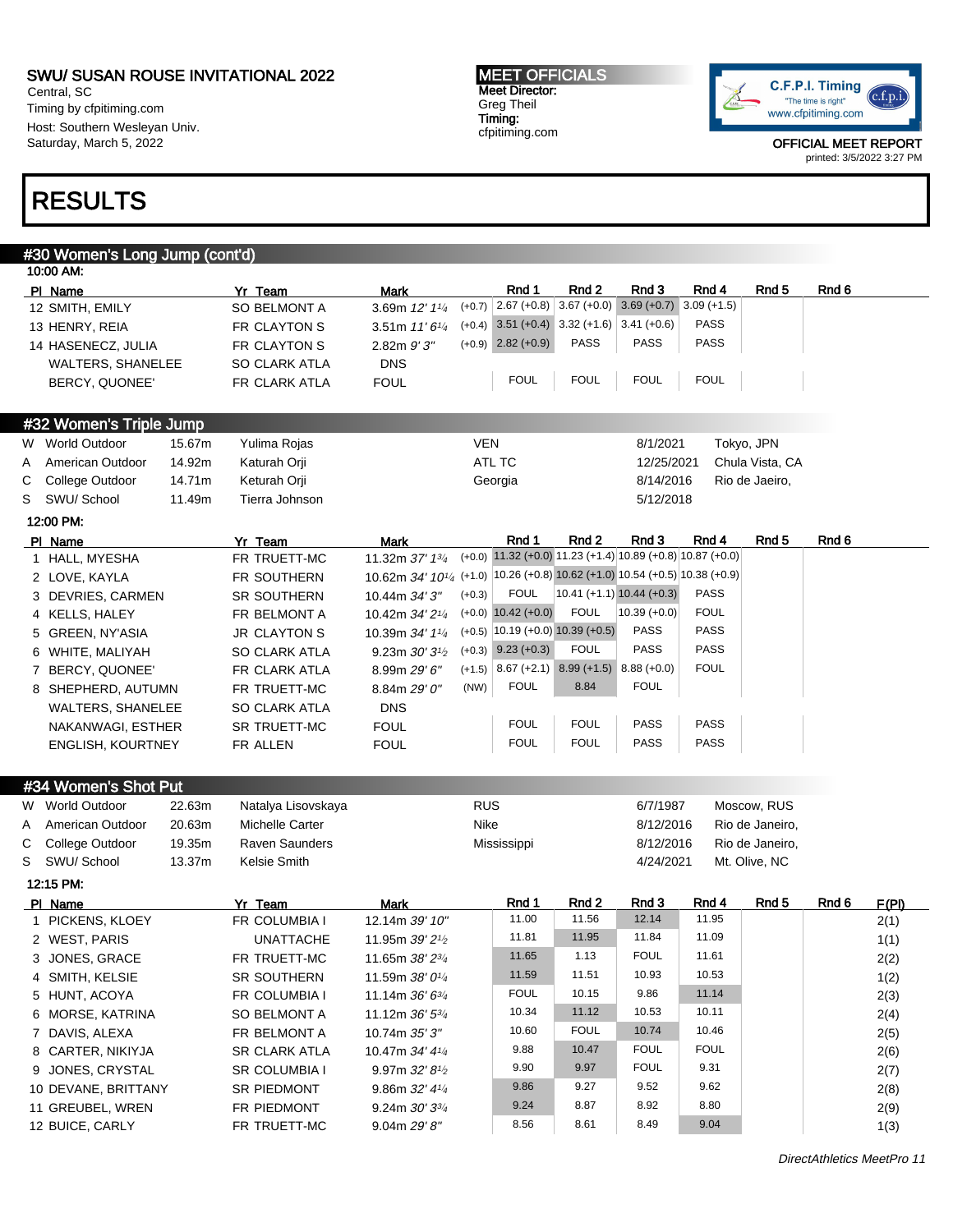Central, SC Timing by cfpitiming.com Host: Southern Wesleyan Univ. Saturday, March 5, 2022

# RESULTS

### #34 Women's Shot Put (cont'd)

| 12:15 PM:           |                      |                              |             |             |             |       |       |       |       |  |
|---------------------|----------------------|------------------------------|-------------|-------------|-------------|-------|-------|-------|-------|--|
| PI Name             | Yr Team              | Mark                         | Rnd 1       | Rnd 2       | Rnd 3       | Rnd 4 | Rnd 5 | Rnd 6 | F(PI) |  |
| 13 RILES, SHANIA    | SO CLAYTON S         | 8.94m 29' 4"                 | PASS        | <b>PASS</b> | <b>FOUL</b> | 8.94  |       |       | 2(10) |  |
| 14 MAULDIN, ABBY    | FR PIEDMONT          | 8.35m $27'$ 4 $\frac{3}{4}$  | 7.88        | 8.27        | 7.38        | 8.35  |       |       | 2(11) |  |
| 15 GRIMES, TAYLEE   | SO SOUTHERN          | 8.29m $27'2\frac{1}{2}$      | 8.29        | 7.99        | 8.26        |       |       |       | 1(4)  |  |
| 16 MITCHELL, LEAH   | <b>SR CLARK ATLA</b> | 7.96m $26'$ 1 <sup>1/2</sup> | 7.40        | 7.96        | 7.85        | 7.67  |       |       | 1(5)  |  |
| 17 BRANCH, KATIE    | <b>SO BELMONT A</b>  | $7.79m 25' 6\frac{3}{4}$     | 7.79        | 7.63        | 7.36        | 7.40  |       |       | 1(6)  |  |
| 18 BOWBLISS, KAELYN | FR NORTH GRE         | 7.78m 25' 61/4               | 7.78        | 7.66        | 7.73        | 7.74  |       |       | 1(7)  |  |
| 19 BEER, LOIS       | FR CLAYTON S         | 6.95m $22'$ $9\frac{3}{4}$   | PASS        | <b>PASS</b> | 6.18        | 6.95  |       |       | 1(8)  |  |
| HOLLOWAY, CALLIE    | SO ALLEN             | <b>DNS</b>                   | <b>PASS</b> | <b>PASS</b> | <b>PASS</b> |       |       |       |       |  |
| DAVIS, ALEXANDRIA   | FR ALLEN             | <b>DNS</b>                   |             |             |             |       |       |       |       |  |
| HARRISON, NESCOTIA  | <b>SR ALLEN</b>      | <b>DNS</b>                   |             |             |             |       |       |       |       |  |
| JOHNSON, LARHONDA   | FR ALLEN             | <b>DNS</b>                   |             |             |             |       |       |       |       |  |
| GLADNEY, AMORIANA   | FR CLARK ATLA        | <b>DNS</b>                   |             |             |             |       |       |       |       |  |
| LOCKHART, TY'TIANA  | <b>SR CLARK ATLA</b> | <b>DNS</b>                   |             |             |             |       |       |       | 2     |  |
| MOSS, JERMISHA      | SO ALLEN             | <b>DNS</b>                   |             |             |             |       |       |       | 2     |  |
|                     |                      |                              |             |             |             |       |       |       |       |  |

MEET OFFICIALS Meet Director: Greg Theil Timing: cfpitiming.com

### FLIGHT RESULTS

| PI Name            | Yr Team              | <b>Mark</b>                              | Rnd 1       | Rnd 2       | Rnd 3       | Rnd 4       | Rnd <sub>5</sub> | Rnd 6 |
|--------------------|----------------------|------------------------------------------|-------------|-------------|-------------|-------------|------------------|-------|
| Flight 1 of 2      |                      |                                          |             |             |             |             |                  |       |
| 1 WEST, PARIS      | <b>UNATTACHE</b>     | 11.95m 39' 2 <sup>1</sup> / <sub>2</sub> | 11.81       | 11.95       | 11.84       | 11.09       |                  |       |
| 2 SMITH, KELSIE    | SR SOUTHERN          | 11.59m 38' 01/4                          | 11.59       | 11.51       | 10.93       | 10.53       |                  |       |
| 3 BUICE, CARLY     | FR TRUETT-MC         | 9.04m 29' 8"                             | 8.56        | 8.61        | 8.49        | 9.04        |                  |       |
| 4 GRIMES, TAYLEE   | SO SOUTHERN          | 8.29m 27' 2 <sup>1/2</sup>               | 8.29        | 7.99        | 8.26        |             |                  |       |
| 5 MITCHELL, LEAH   | <b>SR CLARK ATLA</b> | 7.96m 26' 11/2                           | 7.40        | 7.96        | 7.85        | 7.67        |                  |       |
| 6 BRANCH, KATIE    | SO BELMONT A         | 7.79m 25' 63/4                           | 7.79        | 7.63        | 7.36        | 7.40        |                  |       |
| 7 BOWBLISS, KAELYN | FR NORTH GRE         | 7.78m 25' 61/4                           | 7.78        | 7.66        | 7.73        | 7.74        |                  |       |
| 8 BEER, LOIS       | FR CLAYTON S         | 6.95m 22' 93/4                           | <b>PASS</b> | <b>PASS</b> | 6.18        | 6.95        |                  |       |
| HOLLOWAY, CALLIE   | <b>SO ALLEN</b>      | <b>DNS</b>                               | <b>PASS</b> | <b>PASS</b> | <b>PASS</b> |             |                  |       |
| DAVIS, ALEXANDRIA  | FR ALLEN             | <b>DNS</b>                               |             |             |             |             |                  |       |
| HARRISON, NESCOTIA | <b>SR ALLEN</b>      | <b>DNS</b>                               |             |             |             |             |                  |       |
| JOHNSON, LARHONDA  | FR ALLEN             | <b>DNS</b>                               |             |             |             |             |                  |       |
| GLADNEY, AMORIANA  | FR CLARK ATLA        | <b>DNS</b>                               |             |             |             |             |                  |       |
| Flight 2 of 2      |                      |                                          |             |             |             |             |                  |       |
| 1 PICKENS, KLOEY   | FR COLUMBIA I        | 12.14m 39' 10"                           | 11.00       | 11.56       | 12.14       | 11.95       |                  |       |
| 2 JONES, GRACE     | FR TRUETT-MC         | 11.65m 38' 23/4                          | 11.65       | 1.13        | <b>FOUL</b> | 11.61       |                  |       |
| 3 HUNT, ACOYA      | FR COLUMBIA I        | 11.14m 36' 63/4                          | <b>FOUL</b> | 10.15       | 9.86        | 11.14       |                  |       |
| 4 MORSE, KATRINA   | SO BELMONT A         | 11.12m 36' 53/4                          | 10.34       | 11.12       | 10.53       | 10.11       |                  |       |
| 5 DAVIS, ALEXA     | FR BELMONT A         | 10.74m 35' 3"                            | 10.60       | <b>FOUL</b> | 10.74       | 10.46       |                  |       |
| 6 CARTER, NIKIYJA  | <b>SR CLARK ATLA</b> | 10.47m 34' 41/4                          | 9.88        | 10.47       | <b>FOUL</b> | <b>FOUL</b> |                  |       |
| 7 JONES, CRYSTAL   | <b>SR COLUMBIA I</b> | 9.97m $32'8'$                            | 9.90        | 9.97        | <b>FOUL</b> | 9.31        |                  |       |
| 8 DEVANE, BRITTANY | SR PIEDMONT          | 9.86m 32' 41/4                           | 9.86        | 9.27        | 9.52        | 9.62        |                  |       |
| 9 GREUBEL, WREN    | FR PIEDMONT          | 9.24m $30'3^{3/4}$                       | 9.24        | 8.87        | 8.92        | 8.80        |                  |       |
| 10 RILES, SHANIA   | SO CLAYTON S         | 8.94m 29' 4"                             | <b>PASS</b> | <b>PASS</b> | <b>FOUL</b> | 8.94        |                  |       |
| 11 MAULDIN, ABBY   | FR PIEDMONT          | 8.35m 27' 43/4                           | 7.88        | 8.27        | 7.38        | 8.35        |                  |       |
| LOCKHART, TY'TIANA | <b>SR CLARK ATLA</b> | <b>DNS</b>                               |             |             |             |             |                  |       |
| MOSS, JERMISHA     | <b>SO ALLEN</b>      | <b>DNS</b>                               |             |             |             |             |                  |       |

C.F.P.I. Timing  $(c.f.p.i$ "The time is right" www.cfpitiming.com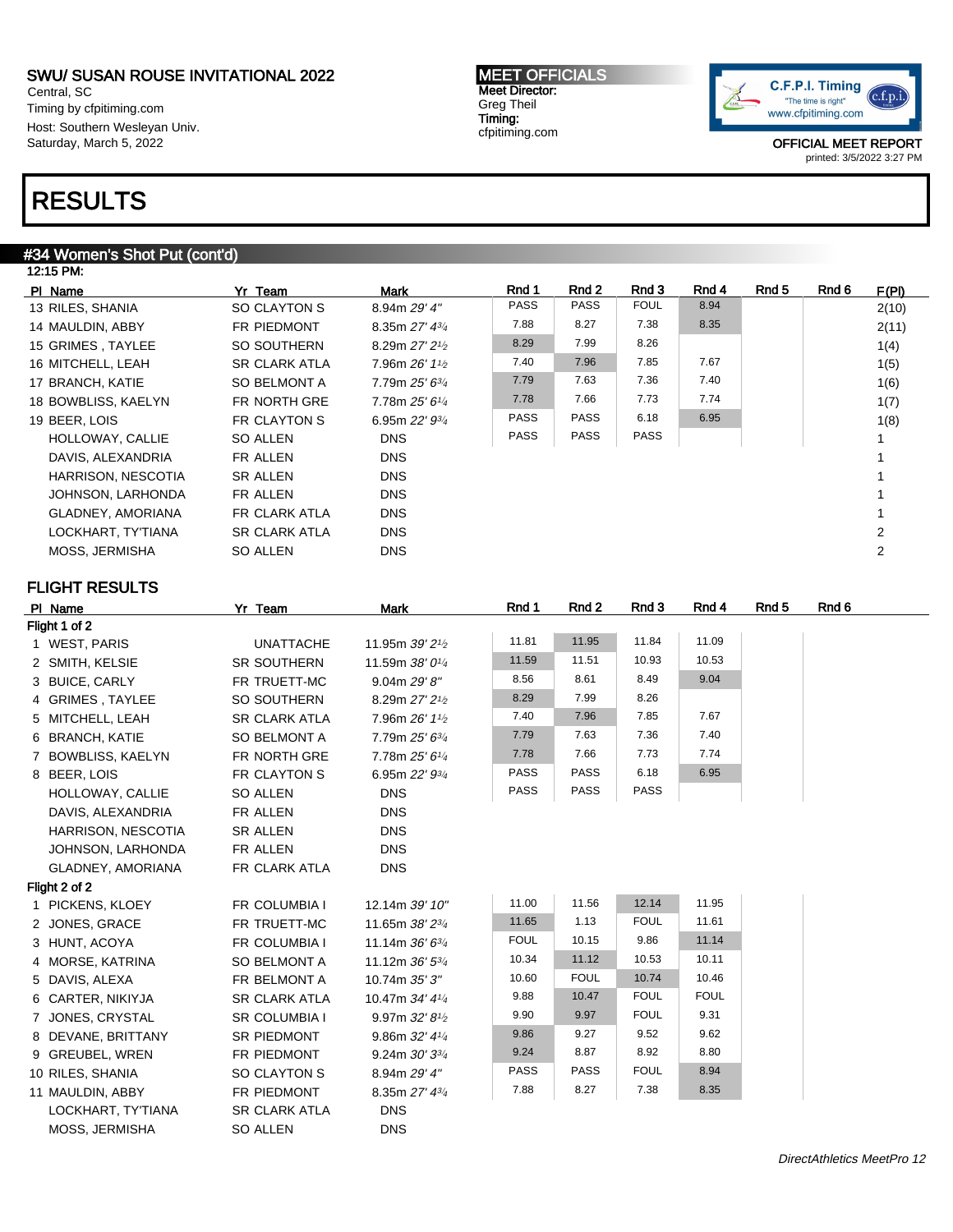Central, SC Timing by cfpitiming.com Host: Southern Wesleyan Univ. Saturday, March 5, 2022

# RESULTS

#### MEET OFFICIALS Meet Director: Greg Theil Timing: cfpitiming.com



OFFICIAL MEET REPORT printed: 3/5/2022 3:27 PM

|   | #36 Women's Discus    |        |                      |                 |               |             |             |             |                  |       |                |
|---|-----------------------|--------|----------------------|-----------------|---------------|-------------|-------------|-------------|------------------|-------|----------------|
|   | W World Outdoor       | 76.80m | Gabriele Reinsch     |                 | GDR           |             | 7/9/1988    |             | Neubrandenburg,  |       |                |
| Α | American Outdoor      | 70.16m | Valarie Allman       |                 | Asics         |             | 9/12/2021   |             | Berlin, GER      |       |                |
| С | College Outdoor       | 70.22m | Jorinde van Klinken  |                 | Arizona State |             | 5/22/2021   |             | Tucson, AZ       |       |                |
| S | SWU/ School           | 41.15m | Kelsie Smith         |                 |               |             | 4/24/2021   |             | Mt. Olive, NC    |       |                |
|   | 2:20 PM:              |        |                      |                 |               |             |             |             |                  |       |                |
|   | PI Name               |        | Yr Team              | <b>Mark</b>     | Rnd 1         | Rnd 2       | Rnd 3       | Rnd 4       | Rnd <sub>5</sub> | Rnd 6 | F(PI)          |
|   | 1 FELTUS, ALLIE       |        | FR PIEDMONT          | 37.24m 122' 2"  | 32.76         | 33.46       | 33.03       | 37.24       |                  |       | 2(1)           |
|   | 2 RILES, SHANIA       |        | SO CLAYTON S         | 36.45m 119' 7"  | 36.45         | 30.59       | 30.94       | 36.03       |                  |       | 2(2)           |
|   | 3 CRAIG, ALLISON      |        | FR TRUETT-MC         | 34.84m 114' 4"  | 34.52         | <b>FOUL</b> | 34.84       | <b>FOUL</b> |                  |       | 2(3)           |
|   | 4 SMITH, KELSIE       |        | SR SOUTHERN          | 33.91m 111'3"   | 30.25         | 33.91       | 24.73       | 33.57       |                  |       | 2(4)           |
|   | 5 WEST, PARIS         |        | <b>UNATTACHE</b>     | 32.90m 107' 11" | 29.77         | 31.27       | 32.90       | 29.03       |                  |       | 1(1)           |
|   | 6 GOOCH, RACHEL       |        | <b>JR TRUETT-MC</b>  | 32.14m 105' 5"  | 31.99         | 32.14       | 31.91       | 31.48       |                  |       | 2(5)           |
|   | 7 HUNT, ACOYA         |        | FR COLUMBIA I        | 31.60m 103'8"   | 31.60         | 30.72       | <b>FOUL</b> | 30.49       |                  |       | 1(2)           |
|   | 8 HINTON, DAZANNI     |        | SO COLUMBIA I        | 31.52m 103' 5"  | 31.52         | <b>FOUL</b> | 31.16       | 30.52       |                  |       | 2(6)           |
|   | 9 GRUMBLES, LILLIAN   |        | FR COLUMBIA I        | 31.46m 103' 2"  | 29.20         | 31.46       | 31.09       | <b>FOUL</b> |                  |       | 1(3)           |
|   | 10 MORSE, KATRINA     |        | SO BELMONT A         | 30.94m 101'6"   | 30.25         | 30.64       | 30.94       | 25.76       |                  |       | 1(4)           |
|   | 11 BABB, KATILYN      |        | SO TRUETT-MC         | 30.18m 99' 0"   | 26.37         | 29.57       | 28.79       | 30.18       |                  |       | 2(7)           |
|   | 12 HOLCOMBE, SELAH    |        | FR SOUTHERN          | 29.99m 98' 5"   | 29.99         | 29.73       | 29.54       | 29.14       |                  |       | 2(8)           |
|   | 13 BUICE, CARLY       |        | FR TRUETT-MC         | 29.35m 96' 3"   | 27.09         | 29.35       | 27.42       | <b>FOUL</b> |                  |       | 1(5)           |
|   | 14 HALL, HANNAH       |        | SO SOUTHERN          | 29.03m 95'3"    | 29.03         | <b>FOUL</b> | 24.00       | 27.07       |                  |       | 2(9)           |
|   | 15 JONES, GRACE       |        | FR TRUETT-MC         | 28.56m 93' 8"   | <b>FOUL</b>   | 28.56       | <b>FOUL</b> | <b>FOUL</b> |                  |       | 2(10)          |
|   | 16 CARVER, MADISON    |        | <b>JR PIEDMONT</b>   | 27.72m 90' 11"  | 26.09         | 27.72       | 24.13       | 25.07       |                  |       | 2(11)          |
|   | 17 CARTER, NIKIYJA    |        | <b>SR CLARK ATLA</b> | 27.38m 89' 10"  | 26.66         | 27.38       | 25.14       | <b>FOUL</b> |                  |       | 1(6)           |
|   | 18 DEVANE, BRITTANY   |        | <b>SR PIEDMONT</b>   | 24.65m 80' 10"  | <b>FOUL</b>   | <b>FOUL</b> | <b>FOUL</b> | 24.65       |                  |       | 2(12)          |
|   | 19 BOWBLISS, KAELYN   |        | FR NORTH GRE         | 23.77m 78' 0"   | 22.81         | <b>FOUL</b> | 23.77       | <b>FOUL</b> |                  |       | 1(7)           |
|   | 20 DAVIS, ALEXA       |        | FR BELMONT A         | 23.25m 76' 3"   | 23.25         | <b>FOUL</b> | <b>FOUL</b> | <b>FOUL</b> |                  |       | 1(8)           |
|   | 21 CURTIS, NIALLA     |        | <b>SR BLUEFIELD</b>  | 17.00m 55' 9"   | <b>FOUL</b>   | 14.88       | 17.00       | 16.73       |                  |       | 1(9)           |
|   | 22 BRANCH, KATIE      |        | <b>SO BELMONT A</b>  | 16.58m 54' 5"   | 16.03         | 16.58       | 15.64       | <b>FOUL</b> |                  |       | 1(10)          |
|   | 23 MITCHELL, LEAH     |        | <b>SR CLARK ATLA</b> | 16.38m 53' 9"   | 13.60         | 15.40       | 16.38       | <b>FOUL</b> |                  |       | 1(11)          |
|   | DAVIS, ALEXANDRIA     |        | FR ALLEN             | <b>DNS</b>      |               |             |             |             |                  |       | 1              |
|   | JOHNSON, LARHONDA     |        | FR ALLEN             | <b>DNS</b>      |               |             |             |             |                  |       | 1              |
|   | LOCKHART, TY'TIANA    |        | <b>SR CLARK ATLA</b> | <b>DNS</b>      |               |             |             |             |                  |       | $\overline{2}$ |
|   | <b>FLIGHT RESULTS</b> |        |                      |                 |               |             |             |             |                  |       |                |
|   | PI Name               |        | Yr Team              | <b>Mark</b>     | Rnd 1         | Rnd 2       | Rnd 3       | Rnd 4       | Rnd <sub>5</sub> | Rnd 6 |                |
|   | Flight 1 of 2         |        |                      |                 |               |             |             |             |                  |       |                |

| .                   |                      |                  |             |             |             |             |
|---------------------|----------------------|------------------|-------------|-------------|-------------|-------------|
| Flight 1 of 2       |                      |                  |             |             |             |             |
| 1 WEST, PARIS       | <b>UNATTACHE</b>     | 32.90m 107' 11"  | 29.77       | 31.27       | 32.90       | 29.03       |
| 2 HUNT, ACOYA       | <b>FR COLUMBIA I</b> | 31.60m $103'8''$ | 31.60       | 30.72       | <b>FOUL</b> | 30.49       |
| 3 GRUMBLES, LILLIAN | <b>FR COLUMBIA I</b> | 31.46m 103' 2"   | 29.20       | 31.46       | 31.09       | <b>FOUL</b> |
| 4 MORSE, KATRINA    | SO BELMONT A         | 30.94m 101'6"    | 30.25       | 30.64       | 30.94       | 25.76       |
| 5 BUICE, CARLY      | FR TRUETT-MC         | 29.35m 96' 3"    | 27.09       | 29.35       | 27.42       | <b>FOUL</b> |
| 6 CARTER, NIKIYJA   | <b>SR CLARK ATLA</b> | 27.38m 89' 10"   | 26.66       | 27.38       | 25.14       | <b>FOUL</b> |
| 7 BOWBLISS, KAELYN  | FR NORTH GRE         | 23.77m 78' 0"    | 22.81       | <b>FOUL</b> | 23.77       | <b>FOUL</b> |
| 8 DAVIS, ALEXA      | FR BELMONT A         | 23.25m 76' 3"    | 23.25       | <b>FOUL</b> | <b>FOUL</b> | <b>FOUL</b> |
| 9 CURTIS, NIALLA    | <b>SR BLUEFIELD</b>  | 17.00m 55' 9"    | <b>FOUL</b> | 14.88       | 17.00       | 16.73       |
| 10 BRANCH, KATIE    | SO BELMONT A         | 16.58m 54' 5"    | 16.03       | 16.58       | 15.64       | <b>FOUL</b> |
| 11 MITCHELL, LEAH   | <b>SR CLARK ATLA</b> | 16.38m 53' 9"    | 13.60       | 15.40       | 16.38       | <b>FOUL</b> |

DirectAthletics MeetPro 13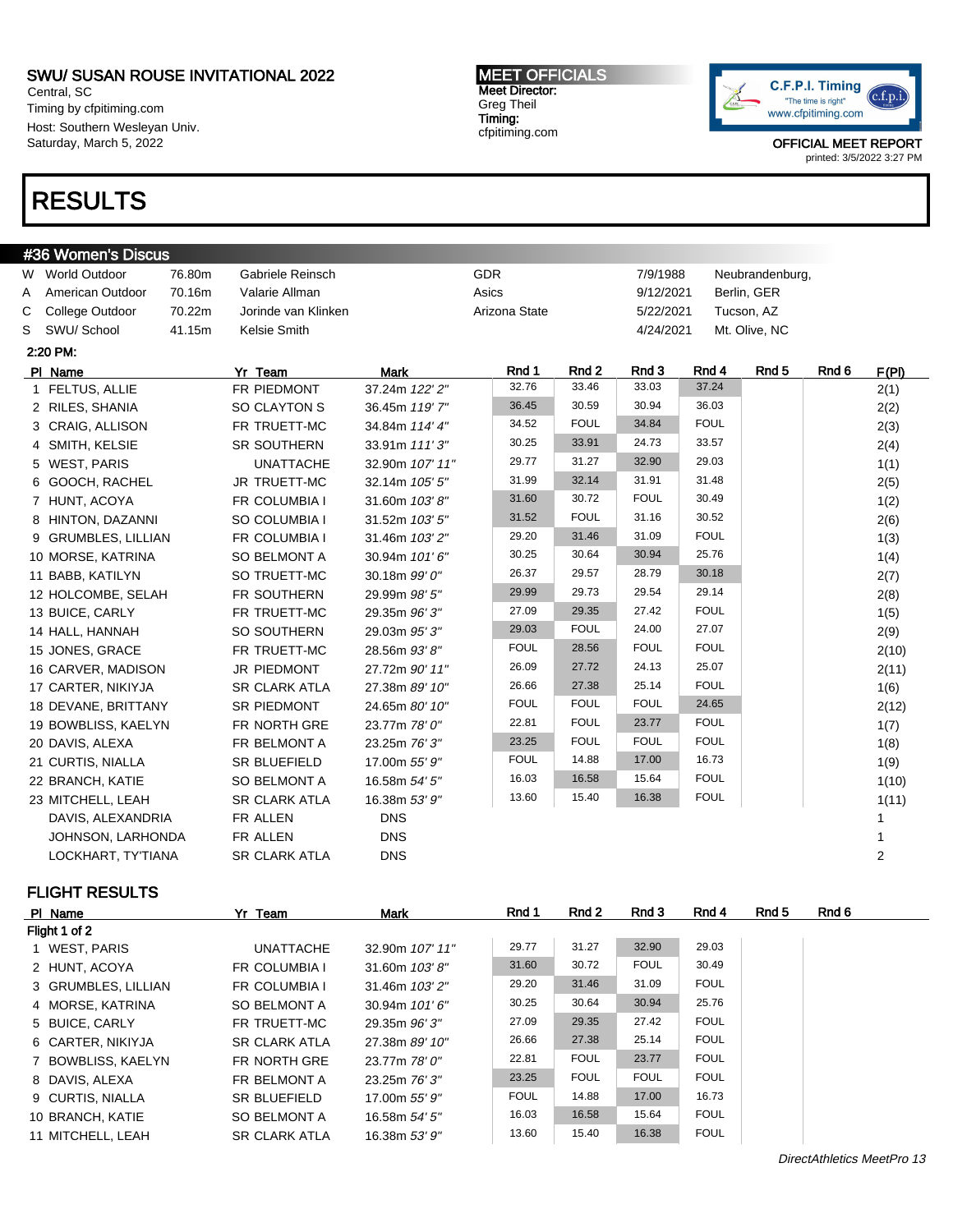Central, SC Timing by cfpitiming.com Host: Southern Wesleyan Univ. Saturday, March 5, 2022

# RESULTS

MEET OFFICIALS Meet Director: Greg Theil Timing: cfpitiming.com



|   | #36 Women's Discus (cont'd)             |                           |                              |             |             |             |             |                  |       |           |
|---|-----------------------------------------|---------------------------|------------------------------|-------------|-------------|-------------|-------------|------------------|-------|-----------|
|   | PI Name                                 | Yr Team                   | Mark                         | Rnd 1       | Rnd 2       | Rnd 3       | Rnd 4       | Rnd 5            | Rnd 6 |           |
|   | DAVIS, ALEXANDRIA                       | FR ALLEN                  | <b>DNS</b>                   |             |             |             |             |                  |       |           |
|   | JOHNSON, LARHONDA                       | FR ALLEN                  | <b>DNS</b>                   |             |             |             |             |                  |       |           |
|   | Flight 2 of 2                           |                           |                              |             |             |             |             |                  |       |           |
|   | 1 FELTUS, ALLIE                         | FR PIEDMONT               | 37.24m 122' 2"               | 32.76       | 33.46       | 33.03       | 37.24       |                  |       |           |
|   | 2 RILES, SHANIA                         | SO CLAYTON S              | 36.45m 119'7"                | 36.45       | 30.59       | 30.94       | 36.03       |                  |       |           |
|   | 3 CRAIG, ALLISON                        | FR TRUETT-MC              | 34.84m 114' 4"               | 34.52       | <b>FOUL</b> | 34.84       | <b>FOUL</b> |                  |       |           |
|   | 4 SMITH, KELSIE                         | SR SOUTHERN               | 33.91m 111'3"                | 30.25       | 33.91       | 24.73       | 33.57       |                  |       |           |
|   | 5 GOOCH, RACHEL                         | JR TRUETT-MC              | 32.14m 105' 5"               | 31.99       | 32.14       | 31.91       | 31.48       |                  |       |           |
|   | 6 HINTON, DAZANNI                       | SO COLUMBIA I             | 31.52m 103' 5"               | 31.52       | <b>FOUL</b> | 31.16       | 30.52       |                  |       |           |
|   | 7 BABB, KATILYN                         | SO TRUETT-MC              | 30.18m 99' 0"                | 26.37       | 29.57       | 28.79       | 30.18       |                  |       |           |
|   | 8 HOLCOMBE, SELAH                       | FR SOUTHERN               | 29.99m 98' 5"                | 29.99       | 29.73       | 29.54       | 29.14       |                  |       |           |
|   | 9 HALL, HANNAH                          | SO SOUTHERN               | 29.03m 95'3"                 | 29.03       | <b>FOUL</b> | 24.00       | 27.07       |                  |       |           |
|   | 10 JONES, GRACE                         | FR TRUETT-MC              | 28.56m 93'8"                 | <b>FOUL</b> | 28.56       | <b>FOUL</b> | <b>FOUL</b> |                  |       |           |
|   | 11 CARVER, MADISON                      | JR PIEDMONT               | 27.72m 90' 11"               | 26.09       | 27.72       | 24.13       | 25.07       |                  |       |           |
|   | 12 DEVANE, BRITTANY                     | SR PIEDMONT               | 24.65m 80' 10"               | <b>FOUL</b> | <b>FOUL</b> | <b>FOUL</b> | 24.65       |                  |       |           |
|   | LOCKHART, TY'TIANA                      | <b>SR CLARK ATLA</b>      | <b>DNS</b>                   |             |             |             |             |                  |       |           |
|   | #38 Women's Hammer                      |                           |                              |             |             |             |             |                  |       |           |
|   | 82.98m<br>W World Outdoor               | Anita Wodarczyk           |                              | POL         |             | 8/28/2016   |             | Warsaw, POL      |       |           |
| Α | American Outdoor<br>80.31m              | DeAnna Price              |                              | Nike        |             | 6/26/2021   |             | Eugene, OR       |       |           |
| С | 75.52m<br>College Outdoor               | Camryn Rodgers            |                              | California  |             | 6/10/2021   |             | Eugene, OR       |       |           |
|   | S SWU/School<br>50.23m                  | Kelsie Smith              |                              |             |             | 4/24/2021   |             | Mt. Olive, NC    |       |           |
|   | 10:00 AM:                               |                           |                              |             |             |             |             |                  |       |           |
|   | PI Name                                 | Yr Team                   | <b>Mark</b>                  | Rnd 1       | Rnd 2       | Rnd 3       | Rnd 4       | Rnd <sub>5</sub> | Rnd 6 | F(PI)     |
|   | 1 HALL, HANNAH                          | SO SOUTHERN               | 43.71m 143' 5"               | <b>FOUL</b> | 42.35       | 43.71       | 43.12       |                  |       | 2(1)      |
|   | 2 BARBEE, KATE                          | <b>SR COLUMBIA I</b>      | 41.94m 137' 7"               | 40.65       | <b>FOUL</b> | 41.94       | <b>FOUL</b> |                  |       | 2(2)      |
|   | 3 HINTON, DAZANNI                       | SO COLUMBIA I             | 41.94m 137' 7"               | <b>FOUL</b> | 41.94       | <b>FOUL</b> | <b>FOUL</b> |                  |       | 1(1)      |
|   | 4 RILES, SHANIA                         | SO CLAYTON S              | 39.64m 130' 1"               | 37.11       | 39.42       | <b>FOUL</b> | 39.64       |                  |       | 2(3)      |
|   | 5 CARTER, NIKIYJA                       | <b>SR CLARK ATLA</b>      | 35.55m 116' 7"               | 33.22       | 33.48       | 35.55       | 34.04       |                  |       | 2(4)      |
|   | 6 HOLCOMBE, SELAH                       | FR SOUTHERN               | 34.87m 114' 5"               | <b>FOUL</b> | 34.87       | 34.49       | 31.24       |                  |       | 2(5)      |
|   | 7 CRAIG, ALLISON                        | FR TRUETT-MC              | 34.39m 112' 10"              | 34.39       |             |             |             |                  |       |           |
|   |                                         |                           |                              |             | 33.79       | <b>FOUL</b> | <b>FOUL</b> |                  |       | 2(6)      |
|   | 8 MORSE, KATRINA                        | SO BELMONT A              | 34.37m 112' 9"               | 28.81       | 34.37       | <b>FOUL</b> | 31.37       |                  |       | 2(7)      |
|   | 9 GRIMES, TAYLEE                        | SO SOUTHERN               | 33.98m 111' 6"               | 33.98       | <b>FOUL</b> | 29.66       | 30.63       |                  |       | 2(8)      |
|   | 10 FELTUS, ALLIE                        | FR PIEDMONT               | 32.50m 106' 7"               | 30.90       | 32.50       | <b>FOUL</b> | 31.06       |                  |       | 2(9)      |
|   | 11 ANDERSON, REAGHAN                    | SO PIEDMONT               | 32.40m 106'3"                | 31.06       | <b>FOUL</b> | 32.40       | 30.36       |                  |       | 1(2)      |
|   | 12 MITCHELL, LEAH                       | <b>SR CLARK ATLA</b>      | 30.88m 101' 4"               | 27.63       | 29.43       | 28.66       | 30.88       |                  |       | 2(10)     |
|   | 13 GRUMBLES, LILLIAN                    | FR COLUMBIA I             | 27.63m 90'8"                 | FOUL        | 27.63       | <b>FOUL</b> | 23.48       |                  |       | 1(3)      |
|   | 14 GOOCH, RACHEL                        | JR TRUETT-MC              | 27.57m 90' 5"                | 27.57       | <b>FOUL</b> | <b>FOUL</b> | <b>FOUL</b> |                  |       | 1(4)      |
|   | 15 CARVER, MADISON                      | JR PIEDMONT               | 27.29m 89' 6"                | 25.27       | <b>FOUL</b> | <b>FOUL</b> | 27.29       |                  |       | 1(5)      |
|   | 16 DAVIS, ALEXA                         | FR BELMONT A              | 22.88m 75' 1"                | 21.48       | 18.88       | 20.04       | 22.88       |                  |       | 1(6)      |
|   | 17 JEFFERY, ASHLEY                      | FR PIEDMONT               | 22.22m 72' 11"               | 22.22       | 21.83       | 19.79       | <b>FOUL</b> |                  |       |           |
|   | 18 BLUE, CAITLIN                        |                           |                              | 21.83       | 16.64       | 18.39       | <b>FOUL</b> |                  |       | 1(7)      |
|   |                                         | SR BOB JONES              | 21.83m 71'7"                 | <b>FOUL</b> | 13.07       | <b>FOUL</b> | 13.09       |                  |       | 1(8)      |
|   | 19 RANKIN, SHAYANNE                     | SR BOB JONES              | 13.09m 42' 11"<br><b>DNS</b> |             |             |             |             |                  |       | 1(9)<br>1 |
|   | GLADNEY, AMORIANA                       | FR CLARK ATLA             |                              |             |             |             |             |                  |       |           |
|   | JOHNSON, LARHONDA<br>LOCKHART, TY'TIANA | FR ALLEN<br>SR CLARK ATLA | <b>DNS</b><br><b>DNS</b>     |             |             |             |             |                  |       | 1<br>2    |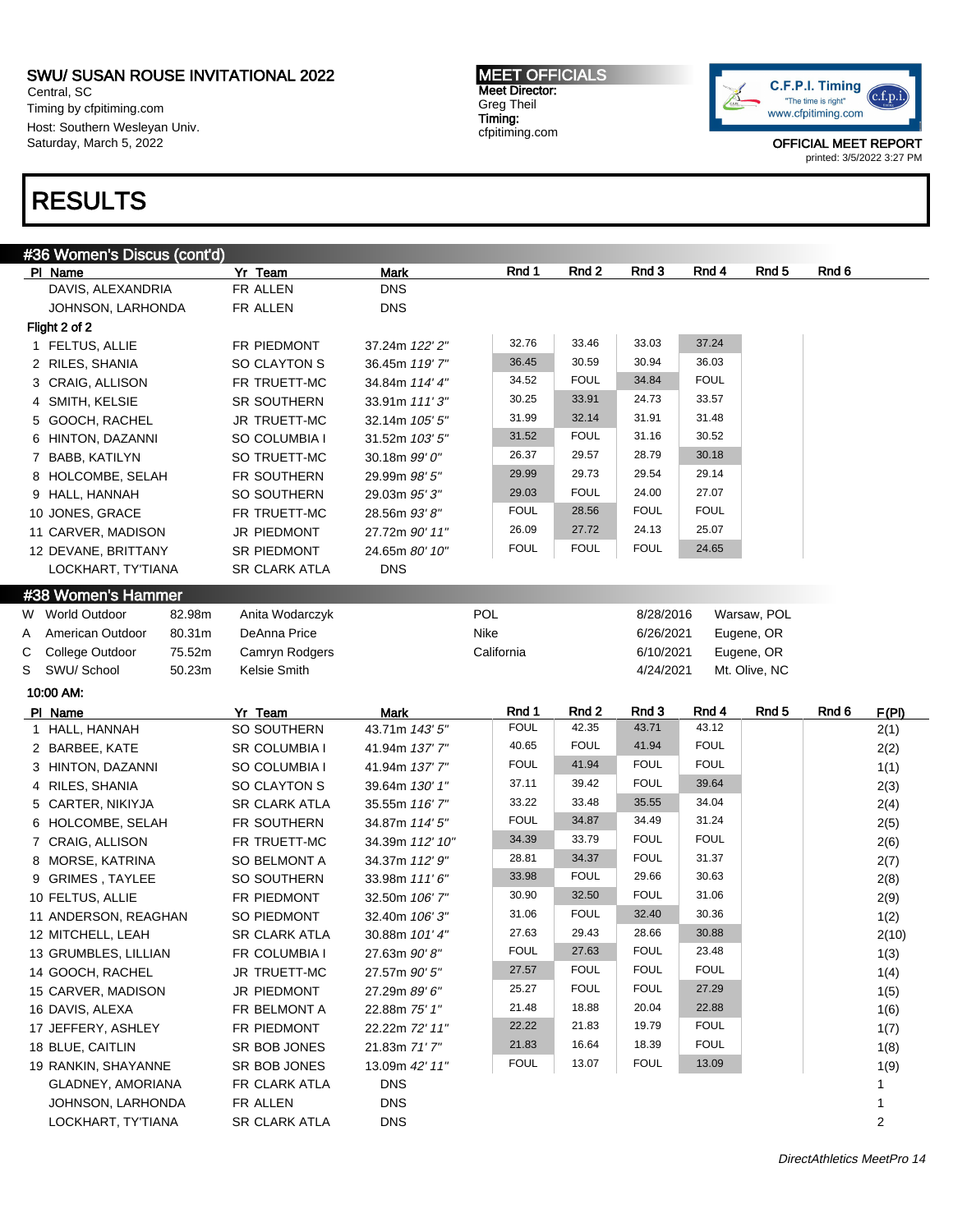Central, SC Timing by cfpitiming.com Host: Southern Wesleyan Univ. Saturday, March 5, 2022

# RESULTS

#### MEET OFFICIALS Meet Director: Greg Theil Timing: cfpitiming.com



|   | #38 Women's Hammer (cont'd) |                         |                               |             |             |             |             |                  |             |       |
|---|-----------------------------|-------------------------|-------------------------------|-------------|-------------|-------------|-------------|------------------|-------------|-------|
|   | <b>FLIGHT RESULTS</b>       |                         |                               |             |             |             |             |                  |             |       |
|   | PI Name                     | Yr Team                 | <b>Mark</b>                   | Rnd 1       | Rnd 2       | Rnd 3       | Rnd 4       | Rnd <sub>5</sub> | Rnd 6       |       |
|   | Flight 1 of 2               |                         |                               |             |             |             |             |                  |             |       |
|   | 1 HINTON, DAZANNI           | SO COLUMBIA I           | 41.94m 137' 7"                | <b>FOUL</b> | 41.94       | <b>FOUL</b> | <b>FOUL</b> |                  |             |       |
|   | 2 ANDERSON, REAGHAN         | SO PIEDMONT             | 32.40m 106'3"                 | 31.06       | <b>FOUL</b> | 32.40       | 30.36       |                  |             |       |
|   | 3 GRUMBLES, LILLIAN         | FR COLUMBIA I           | 27.63m 90'8"                  | <b>FOUL</b> | 27.63       | <b>FOUL</b> | 23.48       |                  |             |       |
|   | 4 GOOCH, RACHEL             | JR TRUETT-MC            | 27.57m 90' 5"                 | 27.57       | <b>FOUL</b> | <b>FOUL</b> | <b>FOUL</b> |                  |             |       |
|   | 5 CARVER, MADISON           | JR PIEDMONT             | 27.29m 89' 6"                 | 25.27       | <b>FOUL</b> | <b>FOUL</b> | 27.29       |                  |             |       |
|   | 6 DAVIS, ALEXA              | FR BELMONT A            | 22.88m 75' 1"                 | 21.48       | 18.88       | 20.04       | 22.88       |                  |             |       |
|   | 7 JEFFERY, ASHLEY           | FR PIEDMONT             | 22.22m 72' 11"                | 22.22       | 21.83       | 19.79       | <b>FOUL</b> |                  |             |       |
|   | 8 BLUE, CAITLIN             | SR BOB JONES            | 21.83m 71'7"                  | 21.83       | 16.64       | 18.39       | <b>FOUL</b> |                  |             |       |
|   | 9 RANKIN, SHAYANNE          | SR BOB JONES            | 13.09m 42' 11"                | <b>FOUL</b> | 13.07       | <b>FOUL</b> | 13.09       |                  |             |       |
|   | GLADNEY, AMORIANA           | FR CLARK ATLA           | <b>DNS</b>                    |             |             |             |             |                  |             |       |
|   | JOHNSON, LARHONDA           | FR ALLEN                | <b>DNS</b>                    |             |             |             |             |                  |             |       |
|   | Flight 2 of 2               |                         |                               |             |             |             |             |                  |             |       |
|   | 1 HALL, HANNAH              | SO SOUTHERN             | 43.71m 143' 5"                | <b>FOUL</b> | 42.35       | 43.71       | 43.12       |                  |             |       |
|   | 2 BARBEE, KATE              | <b>SR COLUMBIA I</b>    | 41.94m 137'7"                 | 40.65       | <b>FOUL</b> | 41.94       | <b>FOUL</b> |                  |             |       |
|   | 3 RILES, SHANIA             | SO CLAYTON S            | 39.64m 130' 1"                | 37.11       | 39.42       | <b>FOUL</b> | 39.64       |                  |             |       |
|   | 4 CARTER, NIKIYJA           | <b>SR CLARK ATLA</b>    | 35.55m 116' 7"                | 33.22       | 33.48       | 35.55       | 34.04       |                  |             |       |
|   | 5 HOLCOMBE, SELAH           | FR SOUTHERN             | 34.87m 114' 5"                | <b>FOUL</b> | 34.87       | 34.49       | 31.24       |                  |             |       |
|   |                             |                         |                               | 34.39       | 33.79       | <b>FOUL</b> | <b>FOUL</b> |                  |             |       |
|   | 6 CRAIG, ALLISON            | FR TRUETT-MC            | 34.39m 112' 10"               | 28.81       | 34.37       | <b>FOUL</b> | 31.37       |                  |             |       |
|   | 7 MORSE, KATRINA            | <b>SO BELMONT A</b>     | 34.37m 112' 9"                |             | <b>FOUL</b> |             |             |                  |             |       |
|   | 8 GRIMES, TAYLEE            | SO SOUTHERN             | 33.98m 111'6"                 | 33.98       |             | 29.66       | 30.63       |                  |             |       |
|   | 9 FELTUS, ALLIE             | FR PIEDMONT             | 32.50m 106' 7"                | 30.90       | 32.50       | <b>FOUL</b> | 31.06       |                  |             |       |
|   | 10 MITCHELL, LEAH           | <b>SR CLARK ATLA</b>    | 30.88m 101' 4"                | 27.63       | 29.43       | 28.66       | 30.88       |                  |             |       |
|   | LOCKHART, TY'TIANA          | <b>SR CLARK ATLA</b>    | <b>DNS</b>                    |             |             |             |             |                  |             |       |
|   | #40 Women's Javelin         |                         |                               |             |             |             |             |                  |             |       |
|   | W World Outdoor<br>72.28m   | Barbora Spotakova       |                               | <b>CZE</b>  |             | 9/13/2008   |             | Stuttgart, GER   |             |       |
| A | 67.10m<br>American Outdoor  | Maggie Malone           |                               | Unattached  |             | 4/17/2021   |             | E. Stroudsburg,  |             |       |
| С | College Outdoor<br>62.19m   | Maggie Malone           |                               | Texas A&M   |             | 6/9/2016    |             | Eugene, OR       |             |       |
| S | SWU/ School<br>41.20m       | Olivia Bush             |                               |             |             | 3/18/2017   |             | Tampa, FL        |             |       |
|   | 9:00 AM:                    |                         |                               |             |             |             |             |                  |             |       |
|   |                             |                         |                               | Rnd 1       | Rnd 2       | Rnd 3       | Rnd 4       | Rnd <sub>5</sub> | Rnd 6       |       |
|   | PI Name                     | Yr Team<br>FR NORTH GRE | <b>Mark</b><br>38.16m 125' 2" | 34.87       | 33.96       | 37.66       | 38.16       |                  |             | F(PI) |
|   | 1 HILL, HANNAH              | SO TRUETT-MC            |                               | 32.39       | 34.39       | 34.37       | <b>FOUL</b> |                  |             | 2(1)  |
|   | 2 BABB, KATILYN             |                         | 34.39m 112' 10"               | 29.39       | 28.15       | 27.53       | 29.66       |                  |             | 2(2)  |
|   | 3 PICKENS, KLOEY            | FR COLUMBIA I           | 29.66m 97' 4"                 |             |             |             |             |                  |             | 1(1)  |
|   | 4 MORSE, KATRINA            | SO BELMONT A            | 27.89m 91'6"                  | 21.86       | 21.23       | 27.89       | 27.39       |                  |             | 2(3)  |
|   | 5 BROWN, CORTNEY            | SO PIEDMONT             | 27.79m 91'2"                  | 23.10       | 26.12       | 27.35       | 27.79       |                  |             | 2(4)  |
|   | 6 MERCUIS, MISHA            | SR SOUTHERN             | 27.76m 91'1"                  | 24.40       | 25.24       | 27.76       | 25.96       |                  |             | 1(2)  |
|   | 7 LUBAMBA, GLORIEST         | SO COLUMBIA I           | 26.07m 85' 6"                 | 25.85       | 23.55       | 23.94       | 26.07       |                  |             | 1(3)  |
|   | 8 WARD, MALERY              | SR NORTH GRE            | 25.82m 84'8"                  | 23.13       | 24.38       | 25.82       | 24.04       |                  |             | 2(5)  |
|   | 9 JONES, CRYSTAL            | SR COLUMBIA I           | 25.32m 83' 1"                 | 24.62       | 25.32       | 23.91       | 24.46       |                  |             | 2(6)  |
|   | 10 GREUBEL, WREN            | FR PIEDMONT             | 25.13m 82' 5"                 | 25.13       | 18.59       | 19.39       | <b>FOUL</b> |                  |             | 2(7)  |
|   | 11 KELLS, HALEY             | FR BELMONT A            | 23.98m 78'8"                  | 22.14       | 23.98       | 22.31       | 22.99       | 22.02            | <b>FOUL</b> | 1(4)  |
|   | 12 CARTER, NIKIYJA          | SR CLARK ATLA           | 23.73m 77' 10"                | 21.35       | 18.78       | 23.73       | 22.02       |                  |             | 2(8)  |
|   | 13 SMITH, EMILY             | SO BELMONT A            | 23.15m 75' 11"                | 23.15       | 21.50       | 18.88       | 20.16       |                  |             | 2(9)  |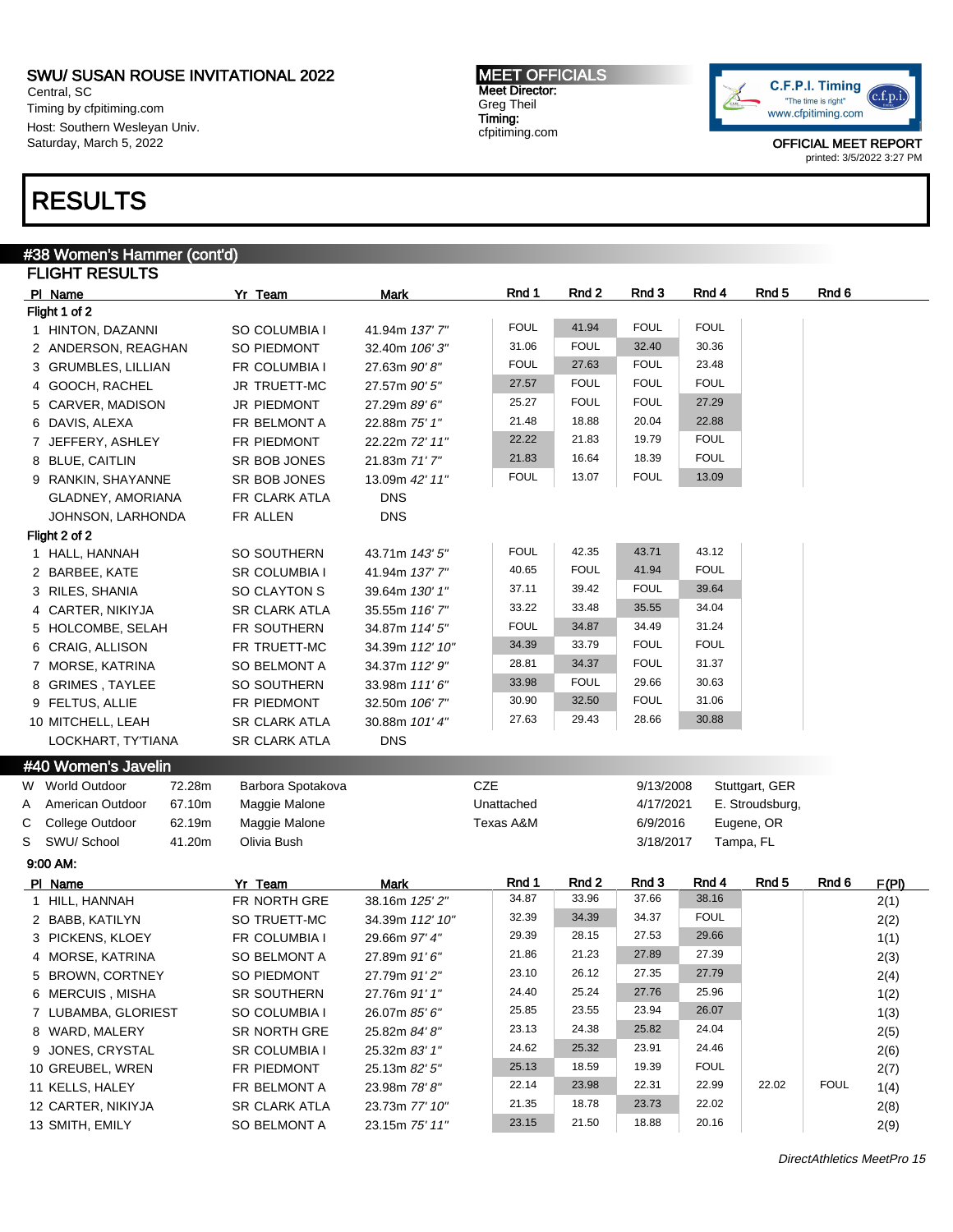Central, SC Timing by cfpitiming.com Host: Southern Wesleyan Univ. Saturday, March 5, 2022

# RESULTS

### #40 Women's Javelin (cont'd)

| 9:00 AM:           |                      |                |       |             |       |             |       |       |       |
|--------------------|----------------------|----------------|-------|-------------|-------|-------------|-------|-------|-------|
| PI Name            | Yr Team              | Mark           | Rnd 1 | Rnd 2       | Rnd 3 | Rnd 4       | Rnd 5 | Rnd 6 | F(PI) |
| 14 HINTON, DAZANNI | SO COLUMBIA I        | 23.12m 75' 10" | 21.82 | 22.49       | 23.12 | 22.61       |       |       | 2(10) |
| 15 LONG, LAKIN     | SO SOUTHERN          | 22.83m 74' 11" | 19.96 | 22.83       | 20.22 | 22.10       |       |       | 1(5)  |
| 16 THIEL, SOPHIE   | SO SOUTHERN          | 22.76m 74' 8"  | 22.02 | <b>FOUL</b> | 21.50 | 22.76       |       |       | 1(6)  |
| 17 BARBEE, KATE    | <b>SR COLUMBIA I</b> | 22.35m 73' 4"  | 22.35 | 20.66       | 22.19 | 21.32       |       |       | 2(11) |
| 18 MORAN, ANA      | SR BOB JONES         | 21.15m 69' 5"  | 21.15 | 19.09       | 16.76 | 16.00       |       |       | 1(7)  |
| 19 CARVER, MADISON | <b>JR PIEDMONT</b>   | 20.43m 67' 0"  | 20.25 | 19.14       | 19.49 | 20.43       |       |       | 2(12) |
| 20 JEFFERY, ASHLEY | <b>FR PIEDMONT</b>   | 18.48m 60' 7"  | 11.74 | 17.59       | 16.54 | 18.48       |       |       | 1(8)  |
| 21 MITCHELL, LEAH  | <b>SR CLARK ATLA</b> | 17.88m 58'8"   | 17.88 | <b>FOUL</b> | 17.06 | <b>FOUL</b> |       |       | 1(9)  |
| 22 HEATH, JESSIE   | SR BOB JONES         | 16.36m 53' 8"  | 12.00 | 11.75       | 13.12 | 16.36       |       |       | 1(10) |
| HOLLOWAY, CALLIE   | SO ALLEN             | NM             |       |             |       |             |       |       |       |
| DAVIS, ALEXANDRIA  | FR ALLEN             | NM             |       |             |       |             |       |       |       |
| JOHNSON, LARHONDA  | FR ALLEN             | <b>NM</b>      |       |             |       |             |       |       |       |
| LOCKHART, TY'TIANA | <b>SR CLARK ATLA</b> | NM             |       |             |       |             |       |       | 2     |

### FLIGHT RESULTS

| PI Name             | Yr Team              | Mark            | Rnd 1 | Rnd 2       | Rnd 3 | Rnd 4       | Rnd <sub>5</sub> | Rnd 6       |
|---------------------|----------------------|-----------------|-------|-------------|-------|-------------|------------------|-------------|
| Flight 1 of 2       |                      |                 |       |             |       |             |                  |             |
| 1 PICKENS, KLOEY    | FR COLUMBIA I        | 29.66m 97' 4"   | 29.39 | 28.15       | 27.53 | 29.66       |                  |             |
| 2 MERCUIS, MISHA    | <b>SR SOUTHERN</b>   | 27.76m 91' 1"   | 24.40 | 25.24       | 27.76 | 25.96       |                  |             |
| 3 LUBAMBA, GLORIEST | SO COLUMBIA I        | 26.07m 85' 6"   | 25.85 | 23.55       | 23.94 | 26.07       |                  |             |
| 4 KELLS, HALEY      | FR BELMONT A         | 23.98m 78'8"    | 22.14 | 23.98       | 22.31 | 22.99       | 22.02            | <b>FOUL</b> |
| 5 LONG, LAKIN       | SO SOUTHERN          | 22.83m 74' 11"  | 19.96 | 22.83       | 20.22 | 22.10       |                  |             |
| 6 THIEL, SOPHIE     | SO SOUTHERN          | 22.76m 74' 8"   | 22.02 | <b>FOUL</b> | 21.50 | 22.76       |                  |             |
| 7 MORAN, ANA        | SR BOB JONES         | 21.15m 69' 5"   | 21.15 | 19.09       | 16.76 | 16.00       |                  |             |
| 8 JEFFERY, ASHLEY   | FR PIEDMONT          | 18.48m 60' 7"   | 11.74 | 17.59       | 16.54 | 18.48       |                  |             |
| 9 MITCHELL, LEAH    | <b>SR CLARK ATLA</b> | 17.88m 58' 8"   | 17.88 | <b>FOUL</b> | 17.06 | <b>FOUL</b> |                  |             |
| 10 HEATH, JESSIE    | SR BOB JONES         | 16.36m 53' 8"   | 12.00 | 11.75       | 13.12 | 16.36       |                  |             |
| HOLLOWAY, CALLIE    | SO ALLEN             | <b>NM</b>       |       |             |       |             |                  |             |
| DAVIS, ALEXANDRIA   | FR ALLEN             | <b>NM</b>       |       |             |       |             |                  |             |
| JOHNSON, LARHONDA   | FR ALLEN             | <b>NM</b>       |       |             |       |             |                  |             |
| Flight 2 of 2       |                      |                 |       |             |       |             |                  |             |
| 1 HILL, HANNAH      | FR NORTH GRE         | 38.16m 125' 2"  | 34.87 | 33.96       | 37.66 | 38.16       |                  |             |
| 2 BABB, KATILYN     | SO TRUETT-MC         | 34.39m 112' 10" | 32.39 | 34.39       | 34.37 | <b>FOUL</b> |                  |             |
| 3 MORSE, KATRINA    | <b>SO BELMONT A</b>  | 27.89m 91'6"    | 21.86 | 21.23       | 27.89 | 27.39       |                  |             |
| 4 BROWN, CORTNEY    | SO PIEDMONT          | 27.79m 91'2"    | 23.10 | 26.12       | 27.35 | 27.79       |                  |             |
| 5 WARD, MALERY      | <b>SR NORTH GRE</b>  | 25.82m 84' 8"   | 23.13 | 24.38       | 25.82 | 24.04       |                  |             |
| 6 JONES, CRYSTAL    | <b>SR COLUMBIA I</b> | 25.32m 83' 1"   | 24.62 | 25.32       | 23.91 | 24.46       |                  |             |
| 7 GREUBEL, WREN     | FR PIEDMONT          | 25.13m 82' 5"   | 25.13 | 18.59       | 19.39 | <b>FOUL</b> |                  |             |
| 8 CARTER, NIKIYJA   | <b>SR CLARK ATLA</b> | 23.73m 77' 10"  | 21.35 | 18.78       | 23.73 | 22.02       |                  |             |
| 9 SMITH, EMILY      | SO BELMONT A         | 23.15m 75' 11"  | 23.15 | 21.50       | 18.88 | 20.16       |                  |             |
| 10 HINTON, DAZANNI  | SO COLUMBIA I        | 23.12m 75' 10"  | 21.82 | 22.49       | 23.12 | 22.61       |                  |             |
| 11 BARBEE, KATE     | <b>SR COLUMBIA I</b> | 22.35m 73' 4"   | 22.35 | 20.66       | 22.19 | 21.32       |                  |             |
| 12 CARVER, MADISON  | JR PIEDMONT          | 20.43m 67' 0"   | 20.25 | 19.14       | 19.49 | 20.43       |                  |             |
| LOCKHART, TY'TIANA  | <b>SR CLARK ATLA</b> | <b>NM</b>       |       |             |       |             |                  |             |

MEET OFFICIALS Meet Director: Greg Theil Timing: cfpitiming.com

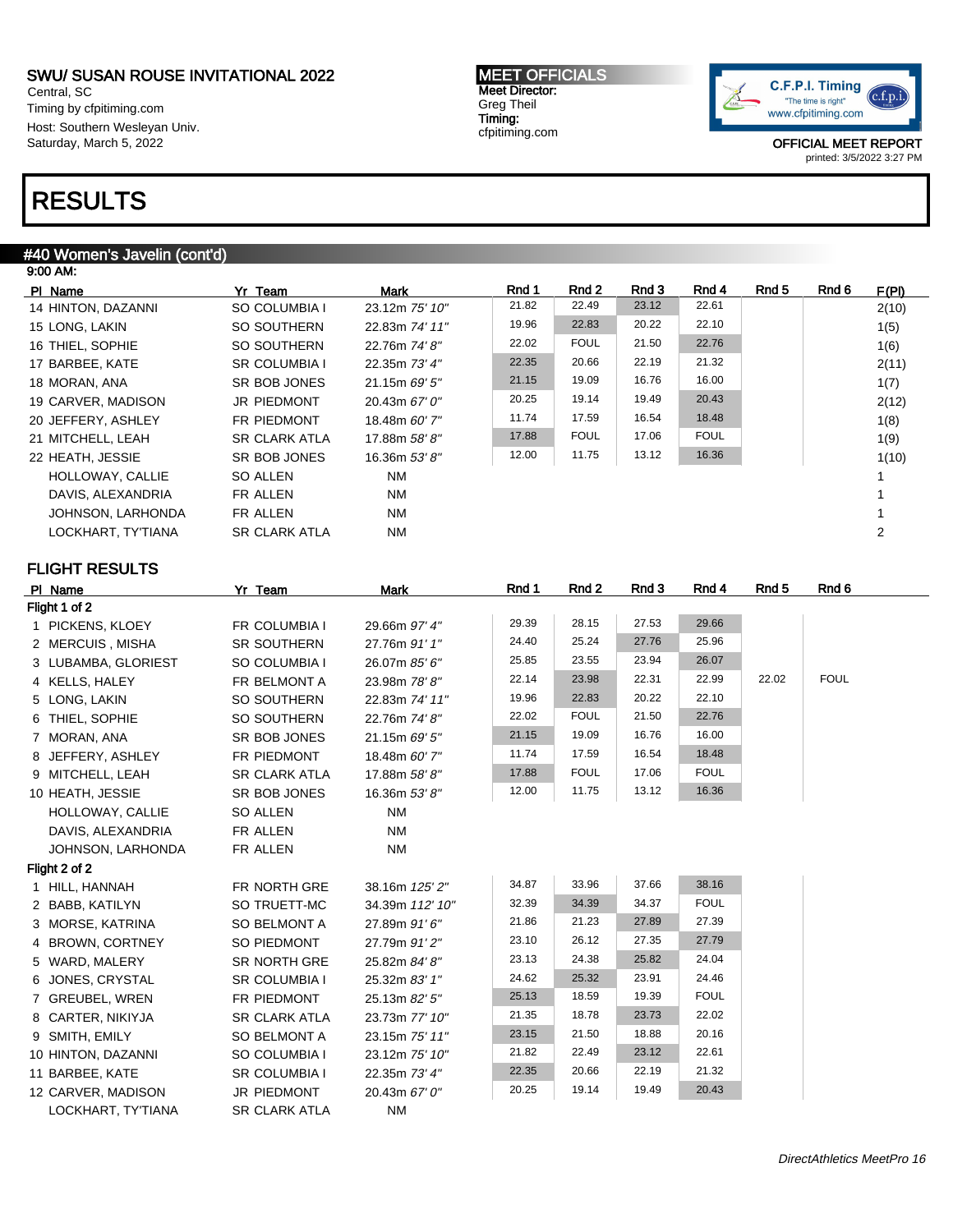Central, SC Timing by cfpitiming.com Host: Southern Wesleyan Univ. Saturday, March 5, 2022

# RESULTS

#1 Men's 100 Meters

MEET OFFICIALS Meet Director: Greg Theil Timing: cfpitiming.com



OFFICIAL MEET REPORT printed: 3/5/2022 3:27 PM

| w | <b>World Outdoor</b>    | 9.58  | Usain Bolt               | JAM       |                  |                             | 8/16/2009 | Berlin, GER   |
|---|-------------------------|-------|--------------------------|-----------|------------------|-----------------------------|-----------|---------------|
| A | American Outdoor        | 9.69  | <b>Tyson Gay</b>         | adidas    |                  |                             | 9/20/2009 | Shanghai, CHN |
| С | College Outdoor         | 9.82  | <b>Christian Coleman</b> | Tennessee |                  |                             | 6/7/2017  | Eugene, OR    |
| S | SWU/ School             | 10.62 | <b>Nick Edwards</b>      |           |                  |                             | 5/12/2017 |               |
|   | 1:25 PM:                |       |                          |           |                  |                             |           |               |
|   | PI Name                 |       | Yr Team                  |           | Time             |                             | H(PI)     |               |
|   | 1 FRANKLIN, KEISHON     |       | JR TRUETT-MCCONN         |           | $10.79$ $(-1.3)$ |                             | 1(1)      |               |
|   | 2 ALAMIA, CAMERON       |       | FR TRUETT-MCCONN         |           |                  | $10.85$ $(-1.3)$            | 1(2)      |               |
|   | 3 WHITE, MONTRELL       |       | SO ALLEN                 |           |                  | $10.88$ $(-1.3)$            | 1(3)      |               |
|   | 4 CLAYTON, KEONTRAE     |       | <b>SR TRUETT-MCCONN</b>  |           |                  | $11.10 \left( -1.3 \right)$ | 1(4)      |               |
|   | 5 PARRILLA, JOE         |       | SR TRUETT-MCCONN         |           |                  | $11.11$ $(-1.3)$            | 1(5)      |               |
|   | 6 OPPONG, KELVIN        |       | FR CLAYTON STATE         |           |                  | $11.13$ $(-1.0)$            | 4(1)      |               |
|   | 7 LAWTON, ANTAVIOUS     |       | FR NORTH GREENVIL        |           |                  | $11.14$ $(-1.3)$            | 1(6)      |               |
|   | 8 COLEMAN, JALOREN      |       | SO BLUEFIELD             |           |                  | $11.32$ $(-1.9)$            | 3(1)      |               |
|   | 9 BURLEY, JOSHUA        |       | FR ALLEN                 |           |                  | $11.34$ $(-1.9)$            | 3(2)      |               |
|   | 10 WINFREY, RODERICK    |       | SO CLAYTON STATE         |           |                  | $11.38$ $(-1.9)$            | 2(1)      |               |
|   | 11 MCGEE, ADRIAN        |       | <b>SR NORTH GREENVIL</b> |           |                  | $11.42$ $(-1.3)$            | 1(7)      |               |
|   | 11 HUNTER, KAI'LETRI    |       | SPARTANBURG M            |           |                  | $11.42$ $(-1.9)$            | 2(2)      |               |
|   | 13 BLUE, JORDAN         |       | SR SOUTHERN WESL         |           |                  | $11.47$ $(-1.0)$            | 4(2)      |               |
|   | 14 JACKSON, D'ERIS      |       | <b>JR CLAYTON STATE</b>  |           |                  | $11.54$ $(-1.9)$            | 2(3)      |               |
|   | 15 BROWN, DEVIN         |       | FR CLAYTON STATE         |           |                  | $11.67$ $(-1.9)$            | 3(3)      |               |
|   | 16 GROVES, ISAIAH       |       | <b>SPARTANBURG M</b>     |           |                  | $11.73$ $(-1.9)$            | 2(4)      |               |
|   | 17 BECTON, TYRIK        |       | SO BELMONT ABBEY         |           |                  | $11.99$ $(-1.9)$            | 2(5)      |               |
|   | 18 DAUNG, MOSES         |       | SO BOB JONES             |           |                  | $12.39$ $(-1.9)$            | 3(4)      |               |
|   | 19 VERACRUZ, ISAAC      |       | SO BOB JONES             |           |                  | $12.80$ $(-1.0)$            | 4(3)      |               |
|   | 20 CROMWELL, ANDRE      |       | SO BLUEFIELD             |           | $13.13$ $(-1.9)$ |                             | 3(5)      |               |
|   | <b>HERRINGTON, BEAU</b> |       | FR ALLEN                 |           | <b>DNS</b>       |                             | 4         |               |
|   | <b>EBRON, ZURIEL</b>    |       | SO BLUEFIELD             |           | <b>DNS</b>       |                             | 3         |               |
|   | JOHNSON, JUSTIN         |       | <b>JR CLAYTON STATE</b>  |           | <b>DNS</b>       |                             | 2         |               |
|   | NELSON, SHEMAR          |       | FR ALLEN                 |           | <b>DNS</b>       |                             | 4         |               |
|   | POWELL-BURGESS, DIARRA  |       | FR CLAYTON STATE         |           | <b>DNS</b>       |                             | 4         |               |
|   |                         |       |                          |           |                  |                             |           |               |
|   | <b>SECTION RESULTS</b>  |       |                          |           |                  |                             |           |               |

### PI Name Time Section 1 of 4 Wind:  $(-1.3)$ 1 FRANKLIN, KEISHON JR TRUETT-MCCONN 10.79 2 ALAMIA, CAMERON **FR TRUETT-MCCONN** 10.85 3 WHITE, MONTRELL SO ALLEN SO ALLEN 10.88 4 CLAYTON, KEONTRAE SR TRUETT-MCCONN 11.10 5 PARRILLA, JOE SR TRUETT-MCCONN 11.11 6 LAWTON, ANTAVIOUS FR NORTH GREENVIL 11.14 7 MCGEE, ADRIAN SR NORTH GREENVIL 11.42 Section 2 of 4 Wind: (–1.9) 1 WINFREY, RODERICK SO CLAYTON STATE 11.38 2 HUNTER, KAI'LETRI SPARTANBURG M 11.42 3 JACKSON, D'ERIS JR CLAYTON STATE 11.54 4 GROVES, ISAIAH SPARTANBURG M 11.73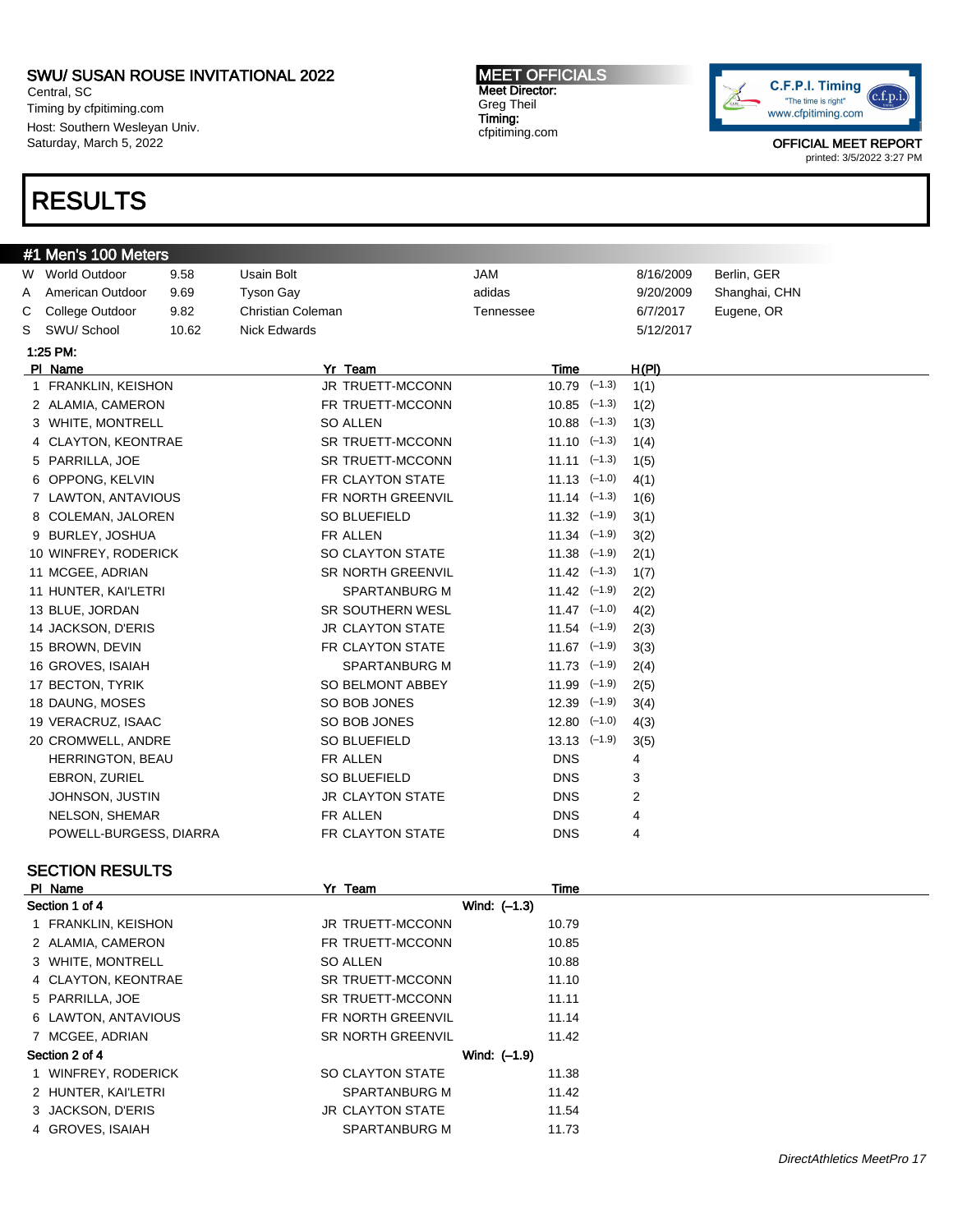Central, SC Timing by cfpitiming.com Host: Southern Wesleyan Univ. Saturday, March 5, 2022

# RESULTS

MEET OFFICIALS Meet Director: Greg Theil Timing: cfpitiming.com



|   | #1 Men's 100 Meters (cont'd) |                         |                            |               |                 |
|---|------------------------------|-------------------------|----------------------------|---------------|-----------------|
|   | PI Name                      | Yr Team                 | <b>Time</b>                |               |                 |
|   | 5 BECTON, TYRIK              | SO BELMONT ABBEY        | 11.99                      |               |                 |
|   | JOHNSON, JUSTIN              | <b>JR CLAYTON STATE</b> | <b>DNS</b>                 |               |                 |
|   | Section 3 of 4               |                         | Wind: (-1.9)               |               |                 |
|   | 1 COLEMAN, JALOREN           | SO BLUEFIELD            | 11.32                      |               |                 |
|   | 2 BURLEY, JOSHUA             | FR ALLEN                | 11.34                      |               |                 |
|   | 3 BROWN, DEVIN               | FR CLAYTON STATE        | 11.67                      |               |                 |
|   | 4 DAUNG, MOSES               | SO BOB JONES            | 12.39                      |               |                 |
|   | 5 CROMWELL, ANDRE            | SO BLUEFIELD            | 13.13                      |               |                 |
|   | EBRON, ZURIEL                | SO BLUEFIELD            | <b>DNS</b>                 |               |                 |
|   | Section 4 of 4               |                         | Wind: $(-1.0)$             |               |                 |
|   |                              | FR CLAYTON STATE        |                            |               |                 |
|   | 1 OPPONG, KELVIN             |                         | 11.13                      |               |                 |
|   | 2 BLUE, JORDAN               | SR SOUTHERN WESL        | 11.47                      |               |                 |
|   | 3 VERACRUZ, ISAAC            | SO BOB JONES            | 12.80                      |               |                 |
|   | <b>HERRINGTON, BEAU</b>      | FR ALLEN                | <b>DNS</b>                 |               |                 |
|   | NELSON, SHEMAR               | FR ALLEN                | <b>DNS</b>                 |               |                 |
|   | POWELL-BURGESS, DIARRA       | FR CLAYTON STATE        | <b>DNS</b>                 |               |                 |
|   | #3 Men's 200 Meters          |                         |                            |               |                 |
|   | W World Outdoor<br>19.19     | Usain Bolt              | <b>JAM</b>                 | 8/20/2009     | Berlin, GER     |
| A | American Outdoor<br>19.32    | Michael Johnson         | Nike                       | 8/1/1996      | Atlanta, GA     |
| С | College Outdoor<br>19.69     | <b>Walter Dix</b>       | <b>Florida State</b>       | 5/25/2007     | Gainesville, FL |
| S | SWU/ School<br>21.63         | Jannai Maxwell          |                            | 4/15/2017     | Greensboro, NC  |
|   | 3:00 PM:                     |                         |                            |               |                 |
|   |                              |                         |                            |               |                 |
|   |                              | Yr Team                 |                            |               |                 |
|   | PI Name<br>1 ALAMIA, CAMERON | FR TRUETT-MCCONN        | Time<br>$S$ 21.50 $(+1.1)$ | H(PI)<br>1(1) |                 |
|   |                              | JR TRUETT-MCCONN        | $S$ 21.61 $(-1.3)$         |               |                 |
|   | 2 FRANKLIN, KEISHON          |                         |                            | 4(1)          |                 |
|   | 3 THURMAN, HOY               | JR TRUETT-MCCONN        | $22.18$ (+1.5)             | 2(1)          |                 |
|   | 4 FERRELL, JOSHUA            | SO CLAYTON STATE        | $22.19$ (+1.1)             | 1(2)          |                 |
|   | 5 ROULHAC, NIGEL             | <b>JR CLAYTON STATE</b> | $22.27$ (+1.1)             | 1(3)          |                 |
|   | 6 HAND, TITUS                | FR CLAYTON STATE        | $22.53$ (+1.5)             | 2(2)          |                 |
|   | 7 CLAYTON, KEONTRAE          | SR TRUETT-MCCONN        | $22.60$ $(-0.5)$           | 3(1)          |                 |
|   | 8 THIERFELDER, JAMES         | SR BELMONT ABBEY        | $22.88$ (+1.1)             | 1(4)          |                 |
|   | 9 OPPONG, KELVIN             | FR CLAYTON STATE        | $22.99$ $(-0.5)$           | 3(2)          |                 |
|   | 10 WINFREY, RODERICK         | SO CLAYTON STATE        | $23.01$ (+1.1)             | 1(5)          |                 |
|   | 11 FOSTER, ROYAL             | SO NORTH GREENVIL       | $23.13$ (+1.5)             | 2(3)          |                 |
|   | 12 EZEOKONKWO, CHURCHILL     | <b>JR CLAYTON STATE</b> | $23.35$ (+1.5)             | 2(4)          |                 |
|   | 13 COLEMAN, JALOREN          | SO BLUEFIELD            | $23.41 \left(-0.5\right)$  | 3(3)          |                 |
|   | 14 MURPHY-REDD, LOGAN        | JR BELMONT ABBEY        | $23.50$ (+1.5)             | 2(5)          |                 |
|   | 15 FRESSEL, LUKE             | SO BOB JONES            | $23.53$ (+0.3)             | 5(1)          |                 |
|   | 16 GROVES, ISAIAH            | SPARTANBURG M           | $23.64$ $(-1.3)$           | 4(2)          |                 |
|   | 17 BARNETT, CHANDLER         | SO NORTH GREENVIL       | $23.71$ $(-0.5)$           | 3(4)          |                 |
|   | 18 ROBINSON, JAMEEL          | FR CLAYTON STATE        | 23.76 (+0.3)               | 5(2)          |                 |
|   | 19 KETTER, TARRENCE          | FR NORTH GREENVIL       | $23.81$ $(-0.5)$           | 3(5)          |                 |
|   | 20 BURLEY, JOSHUA            | FR ALLEN                | $23.87$ $(-0.5)$           | 3(6)          |                 |
|   | 21 BROWN, DEVIN              | FR CLAYTON STATE        | $23.92 \quad (-1.3)$       | 4(3)          |                 |
|   | 22 CROWLEY, NATHANIEL        | JR BOB JONES            | $24.27$ (+0.3)             | 5(3)          |                 |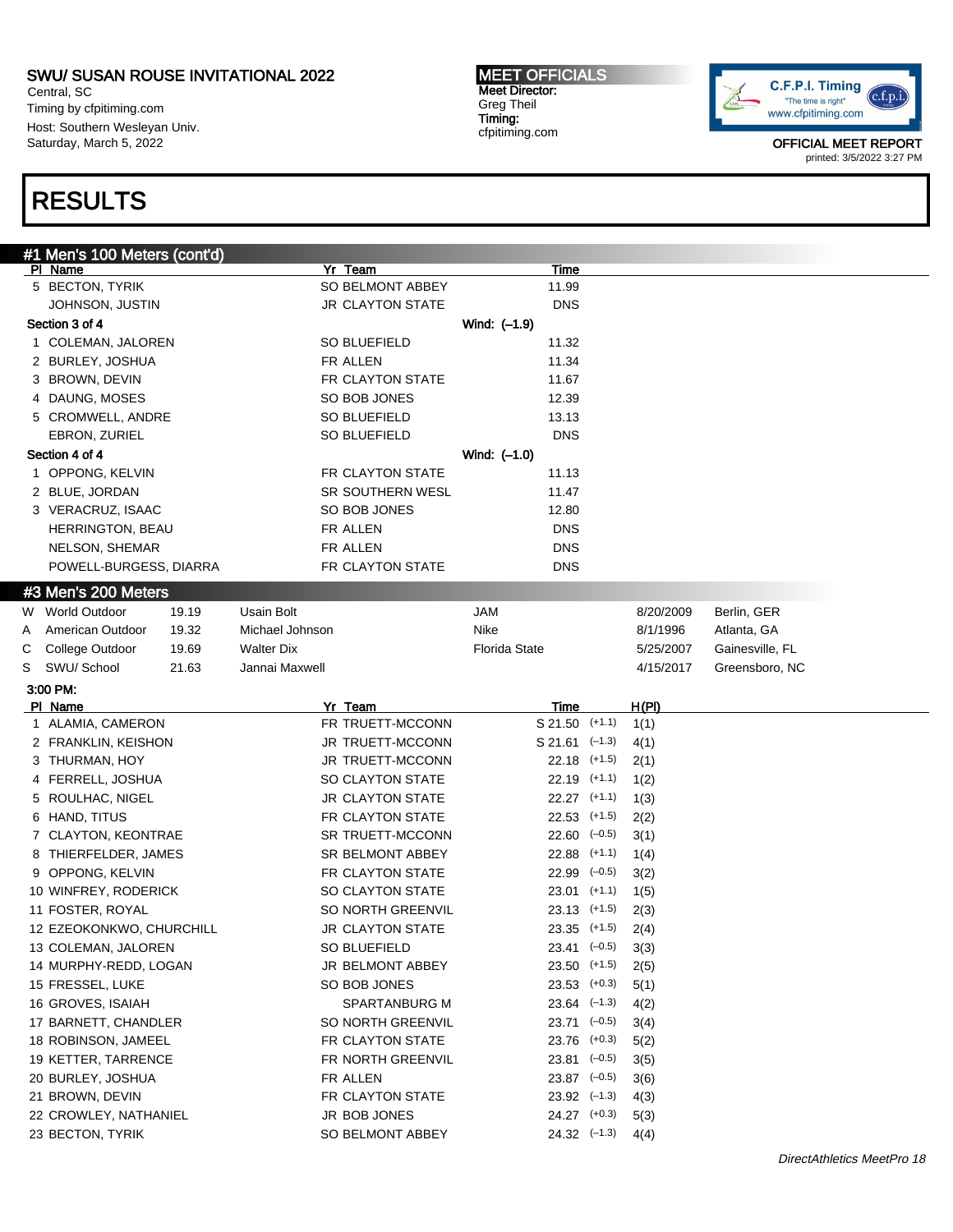Central, SC Timing by cfpitiming.com Host: Southern Wesleyan Univ. Saturday, March 5, 2022

#### MEET OFFICIALS Meet Director: Greg Theil Timing: cfpitiming.com



OFFICIAL MEET REPORT printed: 3/5/2022 3:27 PM

# RESULTS

### #3 Men's 200 Meters (cont'd)

| Yr<br>Team       | Time             | H(PI) |
|------------------|------------------|-------|
| FR TRUETT-MCCONN | $24.66$ $(+0.3)$ | 5(4)  |
| SPARTANBURG M    | $24.94$ $(-1.3)$ | 4(5)  |
| SO ALLEN         | DNS              |       |
| FR CLAYTON STATE | DNS              | 3     |
|                  |                  |       |

# SECTION RESULTS

| PI Name                 | Yr Team                 | Time         |
|-------------------------|-------------------------|--------------|
| Section 1 of 5          |                         | Wind: (+1.1) |
| 1 ALAMIA, CAMERON       | FR TRUETT-MCCONN        | S 21.50      |
| 2 FERRELL, JOSHUA       | SO CLAYTON STATE        | 22.19        |
| 3 ROULHAC, NIGEL        | <b>JR CLAYTON STATE</b> | 22.27        |
| 4 THIERFELDER, JAMES    | SR BELMONT ABBEY        | 22.88        |
| 5 WINFREY, RODERICK     | <b>SO CLAYTON STATE</b> | 23.01        |
| WHITE, MONTRELL         | SO ALLEN                | <b>DNS</b>   |
| Section 2 of 5          |                         | Wind: (+1.5) |
| 1 THURMAN, HOY          | <b>JR TRUETT-MCCONN</b> | 22.18        |
| 2 HAND, TITUS           | FR CLAYTON STATE        | 22.53        |
| 3 FOSTER, ROYAL         | SO NORTH GREENVIL       | 23.13        |
| 4 EZEOKONKWO, CHURCHILL | <b>JR CLAYTON STATE</b> | 23.35        |
| 5 MURPHY-REDD, LOGAN    | JR BELMONT ABBEY        | 23.50        |
| Section 3 of 5          |                         | Wind: (-0.5) |
| 1 CLAYTON, KEONTRAE     | <b>SR TRUETT-MCCONN</b> | 22.60        |
| 2 OPPONG, KELVIN        | FR CLAYTON STATE        | 22.99        |
| 3 COLEMAN, JALOREN      | SO BLUEFIELD            | 23.41        |
| 4 BARNETT, CHANDLER     | SO NORTH GREENVIL       | 23.71        |
| 5 KETTER, TARRENCE      | FR NORTH GREENVIL       | 23.81        |
| 6 BURLEY, JOSHUA        | FR ALLEN                | 23.87        |
| POWELL-BURGESS, DIARRA  | FR CLAYTON STATE        | <b>DNS</b>   |
| Section 4 of 5          |                         | Wind: (-1.3) |
| 1 FRANKLIN, KEISHON     | <b>JR TRUETT-MCCONN</b> | S 21.61      |
| 2 GROVES, ISAIAH        | SPARTANBURG M           | 23.64        |
| 3 BROWN, DEVIN          | FR CLAYTON STATE        | 23.92        |
| 4 BECTON, TYRIK         | SO BELMONT ABBEY        | 24.32        |
| 5 MORGAN, LYNDEN        | <b>SPARTANBURG M</b>    | 24.94        |
| Section 5 of 5          |                         | Wind: (+0.3) |
| 1 FRESSEL, LUKE         | SO BOB JONES            | 23.53        |
| 2 ROBINSON, JAMEEL      | FR CLAYTON STATE        | 23.76        |
| 3 CROWLEY, NATHANIEL    | JR BOB JONES            | 24.27        |
| 4 NASH, MICHAEL         | FR TRUETT-MCCONN        | 24.66        |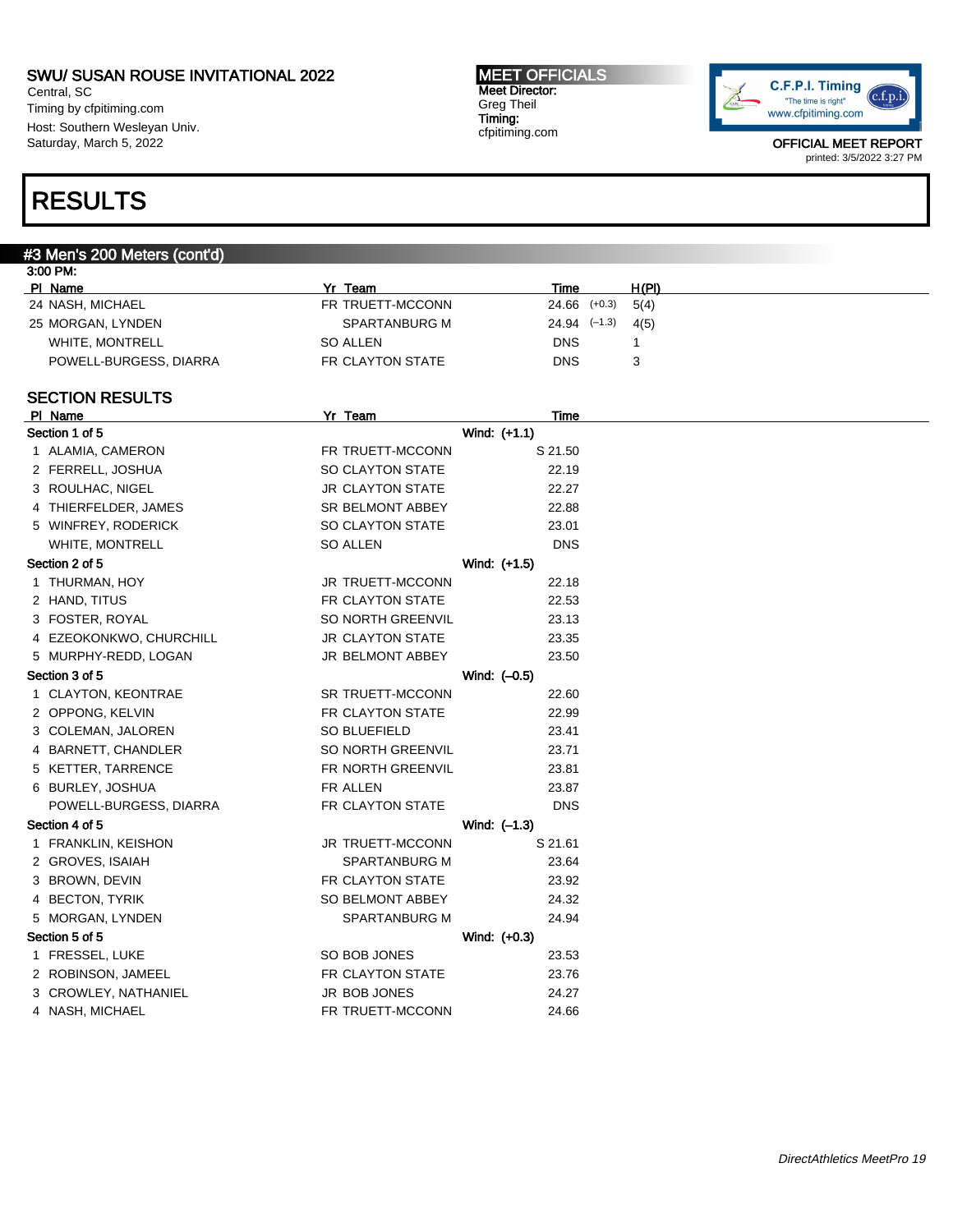Central, SC Timing by cfpitiming.com Host: Southern Wesleyan Univ. Saturday, March 5, 2022

# RESULTS

#5 Men's 400 Meters

#### MEET OFFICIALS Meet Director: Greg Theil Timing: cfpitiming.com

W World Outdoor  $\overline{a}$  43.03 Wayne van Niekerk RSA RSA 8/14/2016 Rio de Jameiro, A American Outdoor 43.18 Michael Johnson Nike Nike 8/26/1999 Seville, ESP C College Outdoor 43.61 Michael Norman So. California 6/8/2018 Eugene, OR S SWU/ School 48.08 Dymitric Ray 46.08 And the state of the 4/28/2018 Central, SC

Pl Name Yr Team Time H(Pl) 1 ROULHAC, NIGEL 11 1 1 2 3 3 48.85 1(1) 2 FERRELL, JOSHUA SO CLAYTON STATE 49.30 1(2) 3 THIERFELDER, JAMES SR BELMONT ABBEY 49.50 1(3) 4 HAND, TITUS **FR CLAYTON STATE** 49.54 2(1) 5 MEEKINS, JORDAN JR NORTH GREENVIL 50.01 2(2) 6 MEADOWS, NOAH SO SOUTHERN WESL 50.09 2(3) 7 THOMASON, MARCUS FR NORTH GREENVIL 51.17 2(4) 8 KETTER, TARRENCE FR NORTH GREENVIL 51.74 3(1) 9 EZEOKONKWO, CHURCHILL JR CLAYTON STATE 52.27 1(4) 10 BENNETT, BOBBY FR NORTH GREENVIL 52.37 3(2) 11 MURPHY-REDD, LOGAN JR BELMONT ABBEY 52.38 1(5) 12 BARNETT, CHANDLER SO NORTH GREENVIL 52.92 3(3) 13 BANKS, MYKKEL **13 BANKS, MYKKEL** JR BLUEFIELD 53.28 3(4) 14 COLAS, LUDCHEEL SO SOUTHERN WESL 53.76 2(5) 15 BANKS, MAREK **JR BLUEFIELD** 53.83 4(1) 16 BROCK, DAQUAN JR ALLEN 54.53 4(2) 17 GASKIN, AZIAH **FR SOUTHERN WESL** 54.99 4(3) 18 ROBINSON, JAMEEL FR CLAYTON STATE 55.16 5(1) 19 SARVER, ANDREW FR BOB JONES 56.04 5(2) 20 CUNNINGHAM, KEVIN SO COLUMBIA INT'L 56.23 4(4) 21 NASH, MICHAEL **FR TRUETT-MCCONN** 56.34 5(3) 22 WHITAKER, EDMOND FR ALLEN 57.01 5(4) 23 MORGAN, LYNDEN SPARTANBURG M 57.69 4(5) 24 BLANKENSHIP , MATTHEW SO BLUEFIELD 58.44 4(6) JOYNER, JOSHUA SO ALLEN DNS 3 MCFERRIN, CJ FR NORTH GREENVIL DNS 2 WHITE, JOSHUA **FR NORTH GREENVIL** DNS 3 MCINTYRE, GRAY FR NORTH GREENVIL DNS 1 RUFFIN, DEYANDRE SALLEN URALLEN DINS 5



OFFICIAL MEET REPORT printed: 3/5/2022 3:27 PM

# BRYSON, DYLAN SO BLUEFIELD DNS 5 WATSON, NATE THE RESOLT FRISOUTHERN WESL THE SOLT ONS 5 SECTION RESULTS Pl Name Yr Team Time Section 1 of 5 1 ROULHAC, NIGEL **1 1 ACCLAYTON STATE** 48.85 2 FERRELL, JOSHUA SO CLAYTON STATE 49.30 3 THIERFELDER, JAMES SR BELMONT ABBEY 49.50 4 EZEOKONKWO, CHURCHILL JR CLAYTON STATE 52.27 5 MURPHY-REDD, LOGAN JR BELMONT ABBEY 52.38 MCINTYRE, GRAY **FR NORTH GREENVIL** DNS

12:55 PM: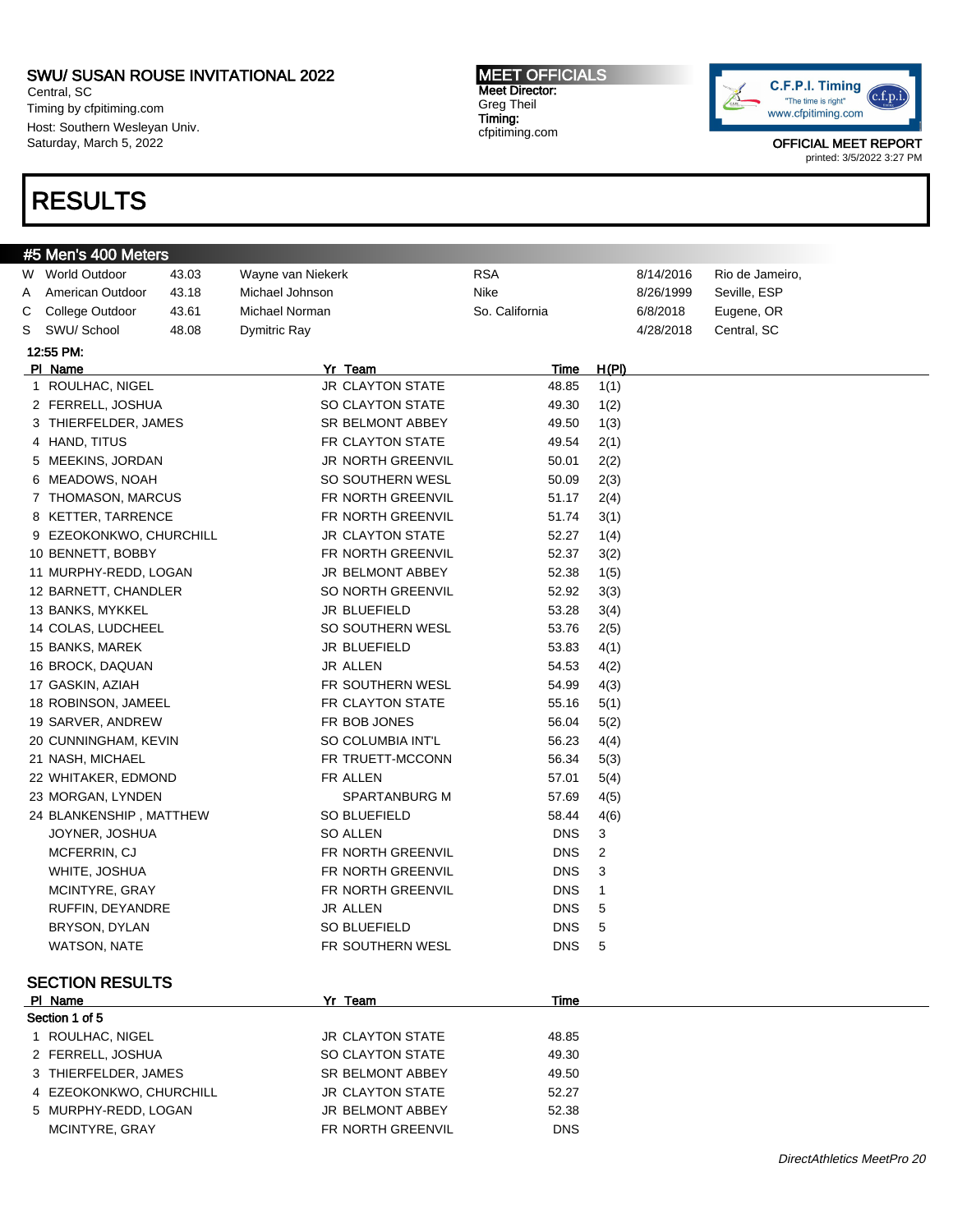Central, SC Timing by cfpitiming.com Host: Southern Wesleyan Univ. Saturday, March 5, 2022

# RESULTS

### #5 Men's 400 Meters (cont'd) Pl Name Yr Team Time Section 2 of 5 1 HAND, TITUS 69.54 2 MEEKINS, JORDAN JR NORTH GREENVIL 50.01 3 MEADOWS, NOAH SO SOUTHERN WESL 50.09 4 THOMASON, MARCUS FR NORTH GREENVIL 51.17 5 COLAS, LUDCHEEL SO SOUTHERN WESL 53.76 MCFERRIN, CJ FR NORTH GREENVIL DNS Section 3 of 5 1 KETTER, TARRENCE FR NORTH GREENVIL 51.74 2 BENNETT, BOBBY FR NORTH GREENVIL 52.37 3 BARNETT, CHANDLER SO NORTH GREENVIL 52.92 4 BANKS, MYKKEL 33.28 JOYNER, JOSHUA SO ALLEN DNS WHITE, JOSHUA FR NORTH GREENVIL DNS Section 4 of 5 1 BANKS, MAREK 33.83 2 BROCK, DAQUAN JR ALLEN 54.53 3 GASKIN, AZIAH FR SOUTHERN WESL 54.99 4 CUNNINGHAM, KEVIN SO COLUMBIA INT'L 56.23 5 MORGAN, LYNDEN SPARTANBURG M 57.69 6 BLANKENSHIP , MATTHEW SO BLUEFIELD 58.44 Section 5 of 5 1 ROBINSON, JAMEEL **FR CLAYTON STATE** 55.16 2 SARVER, ANDREW FR BOB JONES 56.04 3 NASH, MICHAEL **FR TRUETT-MCCONN** 56.34 4 WHITAKER, EDMOND FR ALLEN 57.01 RUFFIN, DEYANDRE THE GROUP ON SALLEN DISCHARGE THE SERVICE OF SALLEN DISCHARGE THE DISCHARGE OF DISCHARGE THE ST BRYSON, DYLAN DISCONSINE SO BLUEFIELD DISCONSING THE USE OF SALUE FIELD WATSON, NATE FR SOUTHERN WESL DNS #7 Men's 800 Meters W World Outdoor 1:40.91 Davia Rudisha KEN 8/9/2012 London, ENG A American Outdoor 1:42.34 Donavan Brazier Nike Nike 10/1/2019 Doha, QAT C College Outdoor 1:43.25 Michael Saruni' UTEP 4/28/2018 Tucson, AZ S SWU/ School 1:54.35 Thomas Williams 1.54.35 Thomas A/28/2018 Central, SC 2:00 PM: Pl Name Yr Team Time H(Pl) 1 KILGORE, JAMES JR CLAYTON STATE 1:58.37 1(1) 2 PALACIOS, KONNER SR SOUTHERN WESL 1:58.54 1(2) 3 JEFFERSON, DARRYL JR CLAYTON STATE 2:01.10 1(3) 4 MORGAN, CONNOR FR TRUETT-MCCONN 2:03.64 1(4) 5 STEURER, MICHAEL SR BOB JONES 2:03.67 1(5) 6 MACAGG, THOMAS FR SOUTHERN WESL 2:04.34 1(6) 7 CASTEEL, BEN FR BELMONT ABBEY 2:04.96 2(1) 8 HOLCOMBE, JACOB JR NORTH GREENVIL 2:06.12 2(2) 9 HEYING, RYAN SR BOB JONES 2:09.10 3(1)



OFFICIAL MEET REPORT printed: 3/5/2022 3:27 PM



MEET OFFICIALS Meet Director: Greg Theil Timing: cfpitiming.com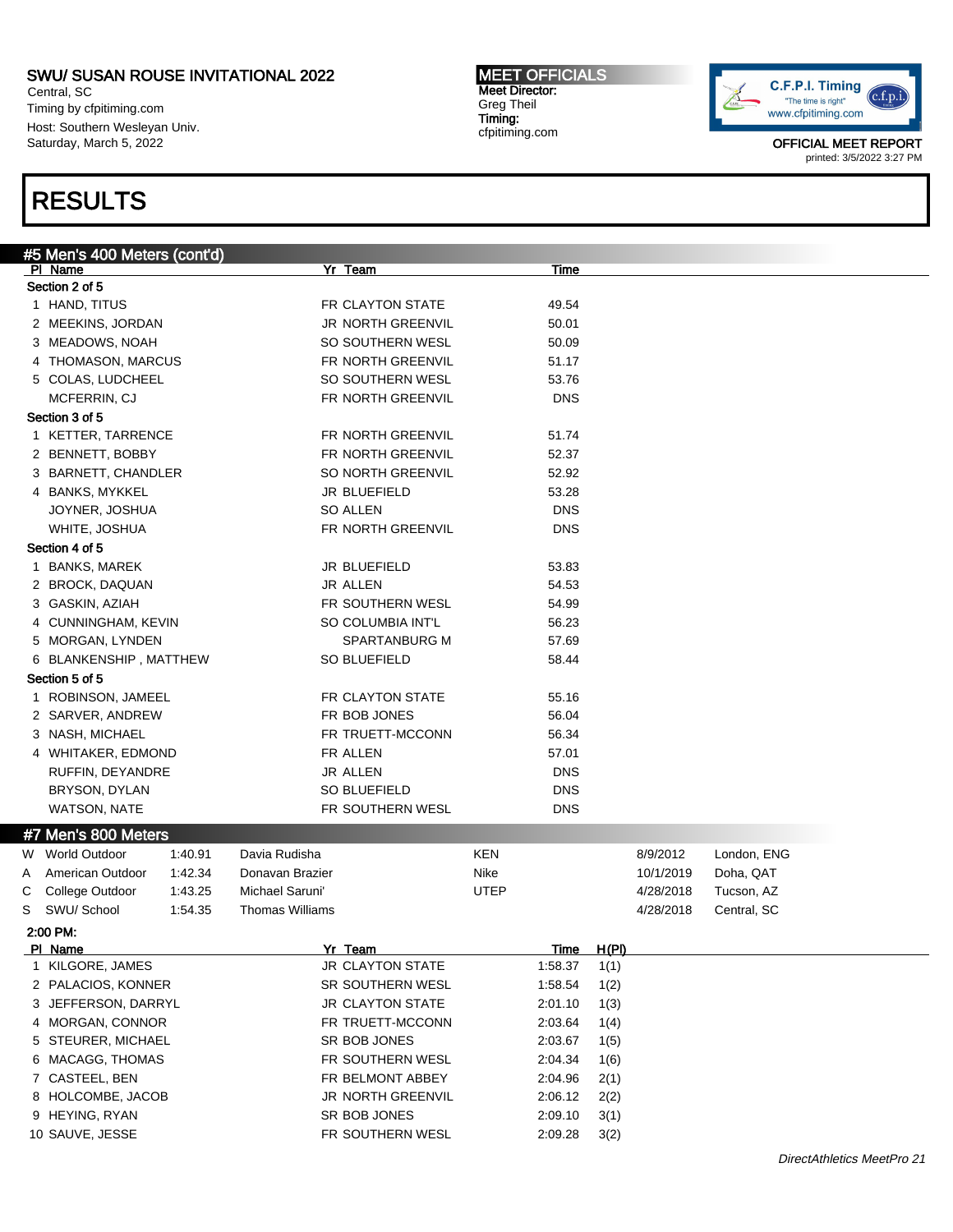Central, SC Timing by cfpitiming.com Host: Southern Wesleyan Univ. Saturday, March 5, 2022

# RESULTS

#### MEET OFFICIALS Meet Director: Greg Theil Timing: cfpitiming.com



|   | #7 Men's 800 Meters (cont'd) |         |                      |                          |             |       |           |              |
|---|------------------------------|---------|----------------------|--------------------------|-------------|-------|-----------|--------------|
|   | 2:00 PM:                     |         |                      |                          |             |       |           |              |
|   | PI Name                      |         |                      | Yr Team                  | <b>Time</b> | H(PI) |           |              |
|   | 11 GOODE, HAYDEN             |         |                      | SO NORTH GREENVIL        | 2:09.86     | 2(3)  |           |              |
|   | 12 COX, JEREMIAH             |         |                      | JR BOB JONES             | 2:10.88     | 3(3)  |           |              |
|   | 13 COFFMAN, DOMINIC          |         |                      | FR BELMONT ABBEY         | 2:11.70     | 3(4)  |           |              |
|   | 14 GRANADE, ADAM             |         |                      | SO TRUETT-MCCONN         | 2:12.34     | 2(4)  |           |              |
|   | 15 GIBSON, COOPER            |         |                      | FR TRUETT-MCCONN         | 2:14.86     | 2(5)  |           |              |
|   | 16 CALDERON, MAX             |         |                      | JR TRUETT-MCCONN         | 2:17.58     | 2(6)  |           |              |
|   | 17 LIPSEY, SIMEON            |         |                      | SR TRUETT-MCCONN         | 2:27.19     | 3(5)  |           |              |
|   | FROCK, CASEY                 |         |                      | JR SOUTHERN WESL         | <b>DNS</b>  | 3     |           |              |
|   | BAUER, CALEB                 |         |                      | SO BLUEFIELD             | <b>DNS</b>  | 3     |           |              |
|   |                              |         |                      |                          |             |       |           |              |
|   | <b>SECTION RESULTS</b>       |         |                      |                          |             |       |           |              |
|   | PI Name                      |         |                      | Yr Team                  | Time        |       |           |              |
|   | Section 1 of 3               |         |                      |                          |             |       |           |              |
|   | 1 KILGORE, JAMES             |         |                      | JR CLAYTON STATE         | 1:58.37     |       |           |              |
|   | 2 PALACIOS, KONNER           |         |                      | SR SOUTHERN WESL         | 1:58.54     |       |           |              |
|   | 3 JEFFERSON, DARRYL          |         |                      | <b>JR CLAYTON STATE</b>  | 2:01.10     |       |           |              |
|   | 4 MORGAN, CONNOR             |         |                      | FR TRUETT-MCCONN         | 2:03.64     |       |           |              |
|   | 5 STEURER, MICHAEL           |         |                      | SR BOB JONES             | 2:03.67     |       |           |              |
|   | 6 MACAGG, THOMAS             |         |                      | FR SOUTHERN WESL         | 2:04.34     |       |           |              |
|   | Section 2 of 3               |         |                      |                          |             |       |           |              |
|   | 1 CASTEEL, BEN               |         |                      | FR BELMONT ABBEY         | 2:04.96     |       |           |              |
|   | 2 HOLCOMBE, JACOB            |         |                      | <b>JR NORTH GREENVIL</b> | 2:06.12     |       |           |              |
|   | 3 GOODE, HAYDEN              |         |                      | SO NORTH GREENVIL        | 2:09.86     |       |           |              |
|   | 4 GRANADE, ADAM              |         |                      | SO TRUETT-MCCONN         | 2:12.34     |       |           |              |
|   | 5 GIBSON, COOPER             |         |                      | FR TRUETT-MCCONN         | 2:14.86     |       |           |              |
|   | 6 CALDERON, MAX              |         |                      | JR TRUETT-MCCONN         | 2:17.58     |       |           |              |
|   | Section 3 of 3               |         |                      |                          |             |       |           |              |
|   | 1 HEYING, RYAN               |         |                      | SR BOB JONES             | 2:09.10     |       |           |              |
|   | 2 SAUVE, JESSE               |         |                      | FR SOUTHERN WESL         | 2:09.28     |       |           |              |
|   | 3 COX, JEREMIAH              |         |                      | JR BOB JONES             | 2:10.88     |       |           |              |
|   | 4 COFFMAN, DOMINIC           |         |                      | FR BELMONT ABBEY         | 2:11.70     |       |           |              |
|   | 5 LIPSEY, SIMEON             |         |                      | SR TRUETT-MCCONN         | 2:27.19     |       |           |              |
|   | FROCK, CASEY                 |         |                      | JR SOUTHERN WESL         | <b>DNS</b>  |       |           |              |
|   | BAUER, CALEB                 |         |                      | SO BLUEFIELD             | <b>DNS</b>  |       |           |              |
|   | #9 Men's 1500 Meters         |         |                      |                          |             |       |           |              |
| W | <b>World Outdoor</b>         | 3:26.00 | Hicham El Guerouj    |                          | <b>MAR</b>  |       | 7/14/1998 | Rome, ITA    |
| A | American Outdoor             | 3:29.30 | <b>Bernard Lagat</b> |                          | Nike        |       |           | Rieti, ITA   |
| С | College Outdoor              | 3:34.68 | <b>Yared Nuguse</b>  |                          | Notre Dame  |       | 5/13/2021 | Raleigh, NC  |
| S | SWU/ School                  | 4:04.63 | Konnor Palacios      |                          |             |       | 4/17/2021 | Columbia, SC |
|   | 11:55 AM:                    |         |                      |                          |             |       |           |              |
|   | PI Name                      |         |                      | Yr Team                  | Time        | H(PI) |           |              |
|   | 1 SAUSE, BRIAN               |         |                      | FR BELMONT ABBEY         | 4:09.95     | 2(1)  |           |              |
|   | 2 THIERFELDER, THOMAS        |         |                      | SO BELMONT ABBEY         | 4:15.22     | 2(2)  |           |              |
|   | 3 HOLCOMBE, JACOB            |         |                      | JR NORTH GREENVIL        | 4:16.00     | 1(1)  |           |              |
|   | 4 GOODE, HAYDEN              |         |                      | SO NORTH GREENVIL        | 4:17.08     | 1(2)  |           |              |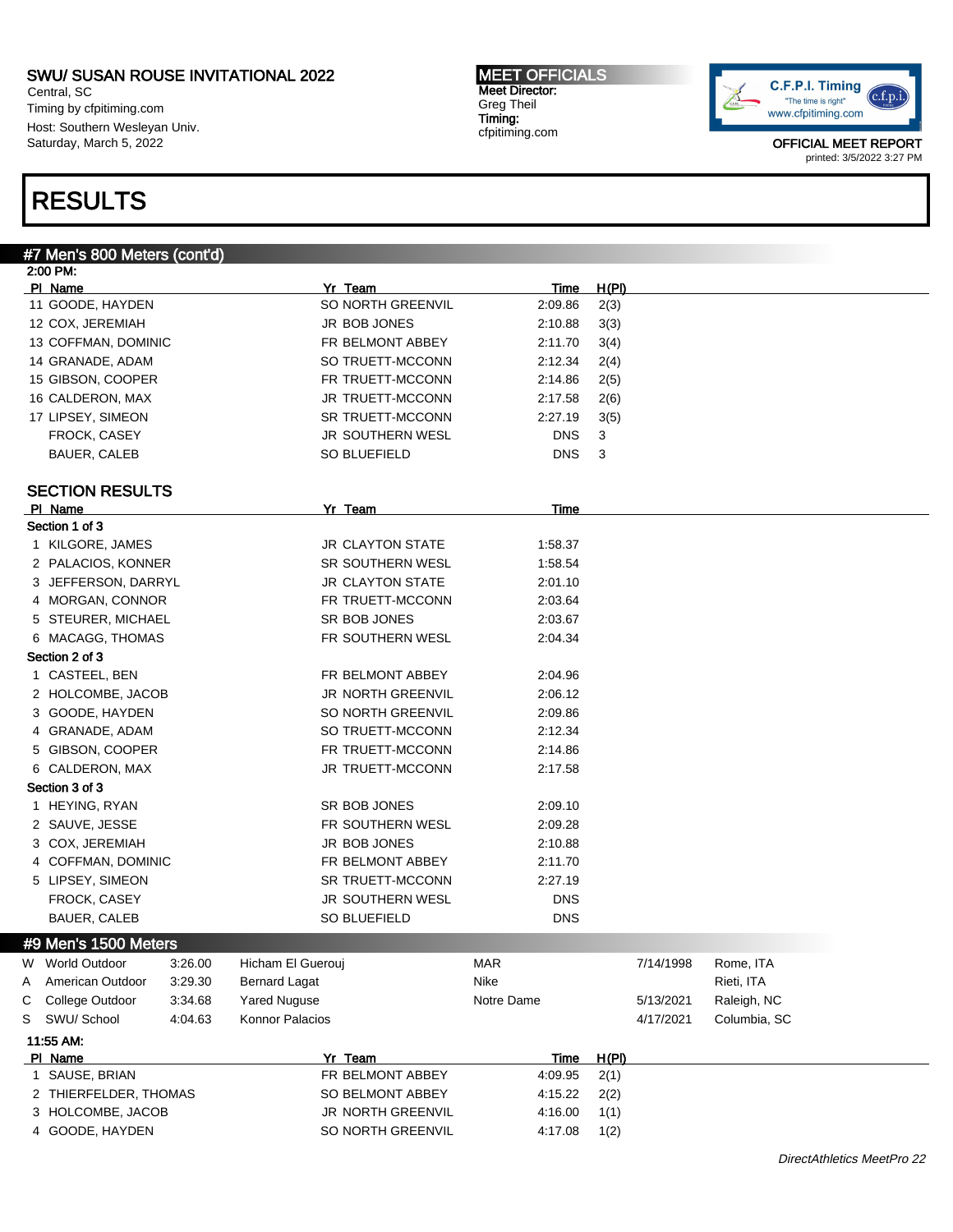Central, SC Timing by cfpitiming.com Host: Southern Wesleyan Univ. Saturday, March 5, 2022

# RESULTS

# #9 Men's 1500 Meters (cont'd)

|   | 11:55 AM:                        |                          |                        |              |                  |  |
|---|----------------------------------|--------------------------|------------------------|--------------|------------------|--|
|   | PI Name                          | Yr Team                  | <u>Time</u>            | <u>H(PI)</u> |                  |  |
|   | 5 SHELTON, PEYTON                | SR SOUTHERN WESL         | 4:20.29                | 1(3)         |                  |  |
|   | 6 CONDELLO, FRANK                | SR BELMONT ABBEY         | 4:26.05                | 1(4)         |                  |  |
|   | 7 GRASSMID, JOSEPH               | SO BOB JONES             | 4:28.76                | 1(5)         |                  |  |
|   | 8 AVENDANO, JOSUE                | FR SOUTHERN WESL         | 4:34.35                | 2(3)         |                  |  |
|   | 9 GOSSETT, CAMERON               | SPARTANBURG M            | 4:38.99                | 1(6)         |                  |  |
|   | 10 FLORES, MARCO                 | SO TRUETT-MCCONN         | 4:42.34                | 1(7)         |                  |  |
|   | 11 KEGHLIAN, CHRISTIAN           | SR BELMONT ABBEY         | 4:51.16                | 2(4)         |                  |  |
|   | 12 MIXTEGA, MARC                 | SPARTANBURG M            | 4:56.74                | 2(5)         |                  |  |
|   | 13 WHEAT, AARON                  | SPARTANBURG M            | 5:00.40                | 2(6)         |                  |  |
|   | 14 LABRA, ANDREW                 | SPARTANBURG M            | 5:01.16                | 2(7)         |                  |  |
|   | 15 MARTINEZ, ALEJANDRO           | SPARTANBURG M            | 5:25.71                | 2(8)         |                  |  |
|   | SMITH, MICHAEL                   | UNATTACHED               | <b>DNS</b>             | 1            |                  |  |
|   | SHAFER, SOL                      | JR BOB JONES             | <b>DNS</b>             | 1            |                  |  |
|   | DAVIS, ANDREW                    | FR SOUTHERN WESL         | <b>DNS</b>             | 2            |                  |  |
|   |                                  |                          |                        |              |                  |  |
|   | <b>SECTION RESULTS</b>           |                          |                        |              |                  |  |
|   | PI Name                          | Yr Team                  | Time                   |              |                  |  |
|   | Section 1 of 2                   |                          |                        |              |                  |  |
|   | 1 HOLCOMBE, JACOB                | <b>JR NORTH GREENVIL</b> | 4:16.00                |              |                  |  |
|   | 2 GOODE, HAYDEN                  | SO NORTH GREENVIL        | 4:17.08                |              |                  |  |
|   | 3 SHELTON, PEYTON                | <b>SR SOUTHERN WESL</b>  | 4:20.29                |              |                  |  |
|   | 4 CONDELLO, FRANK                | <b>SR BELMONT ABBEY</b>  | 4:26.05                |              |                  |  |
|   | 5 GRASSMID, JOSEPH               | SO BOB JONES             | 4:28.76                |              |                  |  |
|   | 6 GOSSETT, CAMERON               | SPARTANBURG M            | 4:38.99                |              |                  |  |
|   | 7 FLORES, MARCO                  | SO TRUETT-MCCONN         | 4:42.34                |              |                  |  |
|   | SMITH, MICHAEL                   | UNATTACHED               | <b>DNS</b>             |              |                  |  |
|   | SHAFER, SOL                      | JR BOB JONES             | <b>DNS</b>             |              |                  |  |
|   | Section 2 of 2                   |                          |                        |              |                  |  |
|   | 1 SAUSE, BRIAN                   | FR BELMONT ABBEY         | 4:09.95                |              |                  |  |
|   | 2 THIERFELDER, THOMAS            | SO BELMONT ABBEY         | 4:15.22                |              |                  |  |
|   | 3 AVENDANO, JOSUE                | FR SOUTHERN WESL         | 4:34.35                |              |                  |  |
|   | 4 KEGHLIAN, CHRISTIAN            | SR BELMONT ABBEY         | 4:51.16                |              |                  |  |
|   | 5 MIXTEGA, MARC                  | SPARTANBURG M            | 4:56.74                |              |                  |  |
|   | 6 WHEAT, AARON                   | SPARTANBURG M            | 5:00.40                |              |                  |  |
|   | 7 LABRA, ANDREW                  | SPARTANBURG M            | 5:01.16                |              |                  |  |
|   | 8 MARTINEZ, ALEJANDRO            | SPARTANBURG M            | 5:25.71                |              |                  |  |
|   | DAVIS, ANDREW                    | FR SOUTHERN WESL         | <b>DNS</b>             |              |                  |  |
|   |                                  |                          |                        |              |                  |  |
|   | #11 Men's 5000 Meters            |                          |                        |              |                  |  |
| W | <b>World Outdoor</b><br>12:35.36 | Joshua Cheptegei         | <b>UGA</b>             | 8/14/2020    | Fontvieille, MON |  |
| Α | American Outdoor<br>12:53.60     | <b>Bernard Lagat</b>     | Nike                   |              | Fontvieille, MON |  |
| С | 13:08.4h<br>College Outdoor      | Henry Rono               | <b>Washington Sate</b> | 4/8/1978     | Berkeley, CA     |  |
| S | SWU/ School<br>15:42.64          | Konnor Palacios          |                        | 3/21/2021    | Columbia, SC     |  |
|   | 10:30 AM:                        |                          |                        |              |                  |  |
|   | PI Name                          | Yr Team                  | Time                   |              |                  |  |
|   | 1 HERNANDEZ, JOSE                | SO BELMONT ABBEY         | S 15:37.62             |              |                  |  |

MEET OFFICIALS Meet Director: Greg Theil Timing: cfpitiming.com

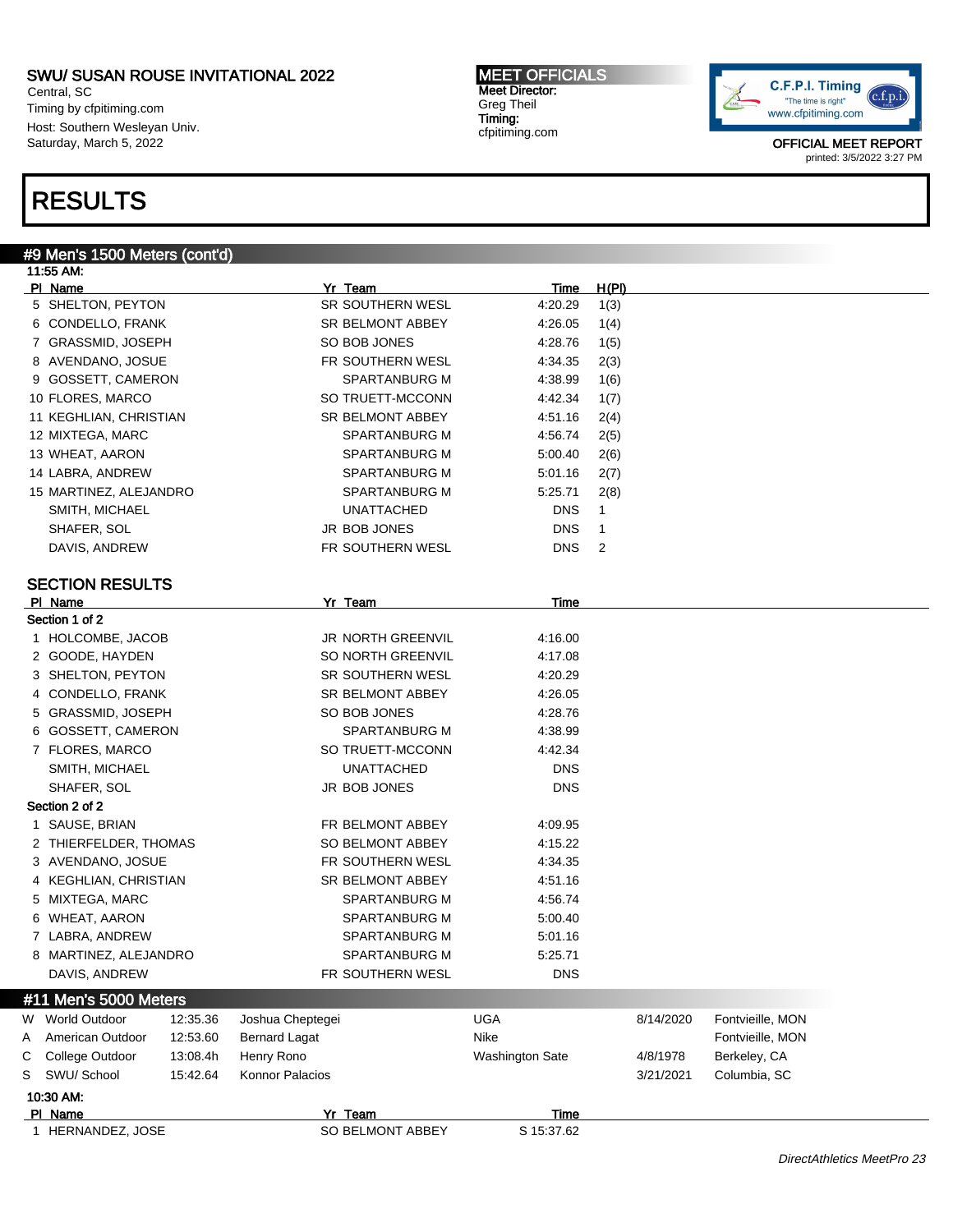Central, SC Timing by cfpitiming.com Host: Southern Wesleyan Univ. Saturday, March 5, 2022

#### MEET OFFICIALS Meet Director: Greg Theil Timing: cfpitiming.com



OFFICIAL MEET REPORT printed: 3/5/2022 3:27 PM

# RESULTS

### #11 Men's 5000 Meters (cont'd)

|   | 10:30 AM:              |       |                       |                         |                |           |                 |  |
|---|------------------------|-------|-----------------------|-------------------------|----------------|-----------|-----------------|--|
|   | PI Name                |       |                       | Yr_Team                 | <b>Time</b>    |           |                 |  |
|   | 2 KNOTT, ZACHARY       |       |                       | FR BELMONT ABBEY        | S 15:40.43     |           |                 |  |
|   | 3 LYNCH, SAMUEL        |       |                       | SR BELMONT ABBEY        | S 15:42.58     |           |                 |  |
|   | 4 SHELLHAMMER, VICTOR  |       |                       | SR NORTH GREENVIL       | 15:53.18       |           |                 |  |
|   | 5 ALEXANDER, DREW      |       |                       | <b>UNATTACHED</b>       | 16:09.65       |           |                 |  |
|   | 6 DAVIS, ETHAN         |       |                       | FR BELMONT ABBEY        | 16:59.67       |           |                 |  |
|   | 7 FLORES, MARCO        |       |                       | SO TRUETT-MCCONN        | 17:04.26       |           |                 |  |
|   | 8 FROCK, CASEY         |       |                       | JR SOUTHERN WESL        | 17:26.88       |           |                 |  |
| 9 | JOHNSON, MARC          |       |                       | FR BOB JONES            | 17:33.48       |           |                 |  |
|   | 10 CORDES, SETH        |       |                       | SO BOB JONES            | 18:25.28       |           |                 |  |
|   | PALACIOS, KONNER       |       |                       | SR SOUTHERN WESL        | <b>DNF</b>     |           |                 |  |
|   | SMITH, MICHAEL         |       |                       | <b>UNATTACHED</b>       | <b>DNS</b>     |           |                 |  |
|   | STONE, DOUGLAS         |       |                       | JR BOB JONES            | <b>DNS</b>     |           |                 |  |
|   | <b>BAIRD, THOMAS</b>   |       |                       | JR BELMONT ABBEY        | <b>DNS</b>     |           |                 |  |
|   |                        |       |                       |                         |                |           |                 |  |
|   |                        |       |                       |                         |                |           |                 |  |
|   | #16 Men's 110m Hurdles |       |                       |                         |                |           |                 |  |
| W | World Outdoor          | 12.80 | <b>Aries Merritt</b>  |                         | <b>USA</b>     | 9/7/2012  | Brussels, BEL   |  |
| Α | American Outdoor       | 12.80 | <b>Aries Merritt</b>  |                         | Reebok         | 9/7/2012  | Brussels, BEL   |  |
| С | College Outdoor        | 12.98 | <b>Grant Holloway</b> |                         | Florida        | 6/7/2019  | Austin, TX      |  |
| S | SWU/ School            | 15.00 | <b>Leonard Holmes</b> |                         |                | 4/26/2019 | Central, SC     |  |
|   | 12:30 PM:              |       |                       |                         |                |           |                 |  |
|   |                        |       |                       |                         | Wind: (+0.0)   |           |                 |  |
|   | PI Name                |       |                       | Yr Team                 | Time           |           |                 |  |
|   | 1 CHAVIS, ALEC         |       |                       | <b>UNATTACHED</b>       | 15.70          |           |                 |  |
|   | 2 JONES, REGGIE        |       |                       | JR ALLEN                | 15.86          |           |                 |  |
|   | 3 HARRIED, JAMEL       |       |                       | <b>SPARTANBURG M</b>    | 15.87          |           |                 |  |
|   | 4 WARD, DERRICK        |       |                       | <b>JR CLAYTON STATE</b> | 15.94          |           |                 |  |
|   | 5 KOHLHAGEN, RYAN      |       |                       | JR BELMONT ABBEY        | 16.29          |           |                 |  |
|   | 6 GUNN, CAMERON        |       |                       | FR BELMONT ABBEY        | 16.78          |           |                 |  |
|   | WILLIAMS, JABARI       |       |                       | SR TRUETT-MCCONN        | <b>DNS</b>     |           |                 |  |
|   |                        |       |                       |                         |                |           |                 |  |
|   | #17 Men's 400m Hurdles |       |                       |                         |                |           |                 |  |
| W | <b>World Outdoor</b>   | 45.94 | Karsten Warholm       |                         | <b>NOR</b>     | 8/3/2021  | Tokyo, JPN      |  |
| Α | American Outdoor       | 46.17 | Rai Benjamin          |                         | Nike           | 8/3/2021  | Tokyo, JPN      |  |
| С | College Outdoor        | 47.56 | Rai Benjamin          |                         | So. California | 6/8/2018  | Eugene, OR      |  |
| S | SWU/ School            | 53.84 | Jhante McMillan       |                         |                | 5/22/2014 | Gulf Shores, AL |  |
|   | 2:25 PM:               |       |                       |                         |                |           |                 |  |
|   | PI Name                |       |                       | Yr Team                 | Time           |           |                 |  |
|   | 1 WARD, DERRICK        |       |                       | JR CLAYTON STATE        | 57.29          |           |                 |  |
|   | 2 GUNN, CAMERON        |       |                       | FR BELMONT ABBEY        | 57.49          |           |                 |  |
|   | 3 DICKSON, DANE        |       |                       | FR SOUTHERN WESL        | 58.49          |           |                 |  |
|   | 4 KOHLHAGEN, RYAN      |       |                       | JR BELMONT ABBEY        | 59.32          |           |                 |  |
|   | 5 GUBLER, FRANK        |       |                       | SO BELMONT ABBEY        | 1:02.32        |           |                 |  |
|   | JONES, REGGIE          |       |                       | JR ALLEN                | <b>DNS</b>     |           |                 |  |
|   | COBB, SHAROD           |       |                       | SR TRUETT-MCCONN        | <b>DNS</b>     |           |                 |  |
|   | CHAVIS, ALEC           |       |                       | <b>UNATTACHED</b>       | <b>DNS</b>     |           |                 |  |
|   |                        |       |                       |                         |                |           |                 |  |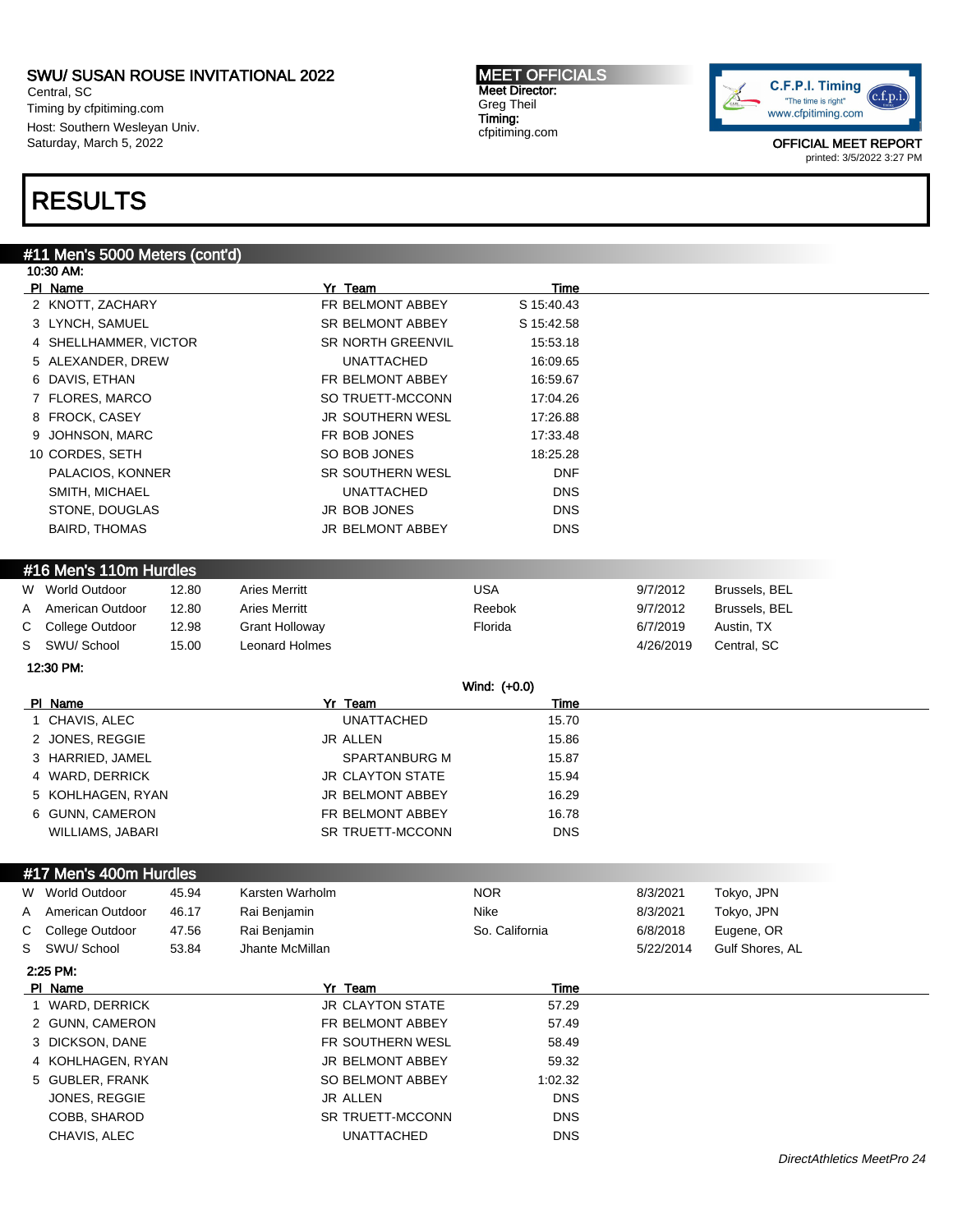Central, SC Timing by cfpitiming.com Host: Southern Wesleyan Univ. Saturday, March 5, 2022

# RESULTS

### #19 Men's 3000 Meters

| W World Outdoor        | 7:20.67 | Daniel Komen             | <b>KEN</b> | 9/1/1996 | Rome, ITA |
|------------------------|---------|--------------------------|------------|----------|-----------|
| 3:30 PM:               |         |                          |            |          |           |
| PI Name                |         | Yr Team                  | Time       |          |           |
| 1 WUNDER, ELLIOT       |         | SO BELMONT ABBEY         | 9:00.07    |          |           |
| 2 SAUSE, BRIAN         |         | FR BELMONT ABBEY         | 9:07.76    |          |           |
| 3 SMITH, MICHAEL       |         | <b>UNATTACHED</b>        | 9:10.17    |          |           |
| 4 DUGAR, BRANDON       |         | FR NORTH GREENVIL        | 9:11.46    |          |           |
| 5 STONE, DOUGLAS       |         | <b>JR BOB JONES</b>      | 9:18.23    |          |           |
| 6 SHELLHAMMER, VICTOR  |         | <b>SR NORTH GREENVIL</b> | 9:27.50    |          |           |
| 7 SHAFER, SOL          |         | <b>JR BOB JONES</b>      | 9:33.88    |          |           |
| 8 HERNANDEZ, JOSE      |         | SO BELMONT ABBEY         | 9:39.77    |          |           |
| 9 COFFMAN, DOMINIC     |         | FR BELMONT ABBEY         | 9:41.64    |          |           |
| 10 CASTEEL, BEN        |         | FR BELMONT ABBEY         | 9:44.21    |          |           |
| 11 DAVIS, ETHAN        |         | FR BELMONT ABBEY         | 9:46.20    |          |           |
| 12 BEEBE, JAXON        |         | FR NORTH GREENVIL        | 9:48.29    |          |           |
| 13 HEATH, MATTHEW      |         | FR NORTH GREENVIL        | 9:50.29    |          |           |
| 14 CONDELLO, FRANK     |         | <b>SR BELMONT ABBEY</b>  | 9:57.67    |          |           |
| 15 KNOTT, ZACHARY      |         | FR BELMONT ABBEY         | 10:09.04   |          |           |
| 16 BAUMGARTEN, JOEL    |         | FR COLUMBIA INT'L        | 10:13.99   |          |           |
| 17 FLOOK, SAMUEL       |         | JR NORTH GREENVIL        | 10:24.91   |          |           |
| 18 KEGHLIAN, CHRISTIAN |         | SR BELMONT ABBEY         | 10:34.78   |          |           |
| 19 TAYLOR, BO          |         | <b>JR NORTH GREENVIL</b> | 10:41.59   |          |           |
| 20 CORDES, SETH        |         | SO BOB JONES             | 11:05.58   |          |           |
| 21 GRIFFITHS, JORDAN   |         | <b>SR NORTH GREENVIL</b> | 11:12.92   |          |           |
| GOSSETT, CAMERON       |         | <b>SPARTANBURG M</b>     | <b>DNS</b> |          |           |
| <b>BAIRD, THOMAS</b>   |         | <b>JR BELMONT ABBEY</b>  | <b>DNS</b> |          |           |
| <b>JOHNSON, MARC</b>   |         | FR BOB JONES             | <b>DNS</b> |          |           |
| PEARSON, TOMMY         |         | <b>SR NORTH GREENVIL</b> | <b>DNS</b> |          |           |
| LYNCH, SAMUEL          |         | <b>SR BELMONT ABBEY</b>  | <b>DNS</b> |          |           |

### #21 Men's 4 x 100m Relay

| World Outdoor     | 36.84                                                             | Carter, Frater, Blake, Bolt                                              | Jamaica                    | 8/11/2012  | London, ENG |
|-------------------|-------------------------------------------------------------------|--------------------------------------------------------------------------|----------------------------|------------|-------------|
| American Outdoor  | 37.38                                                             | Demps, Patton, Kimmons, Gatlin                                           | USA national team          | 8/10/2012  | London, ENG |
| American Outdoor  | 37.10                                                             | Coleman, Gatlin, Rodgers, Lyles                                          | USA national team          | 10/5/2019  | Doha, QAT   |
| College Outdoor   | 37.97                                                             | Ekevwo, Sani-Brown, Holloway, Clark                                      | Florida                    | 6/7/2019   | Austin, TX  |
| SWU/ School       | 41.05                                                             | Edwards, Maxwell, Jackson, McMillan                                      |                            | 5/12/2017  |             |
|                   |                                                                   |                                                                          |                            |            |             |
|                   |                                                                   |                                                                          |                            | Time       |             |
|                   |                                                                   |                                                                          |                            | 41.60      |             |
|                   |                                                                   |                                                                          |                            | 42.10      |             |
|                   |                                                                   |                                                                          |                            | 42.65      |             |
|                   |                                                                   |                                                                          |                            | 44.11      |             |
|                   |                                                                   |                                                                          |                            | 50.55      |             |
|                   |                                                                   |                                                                          |                            | <b>DNF</b> |             |
| BOB JONES (A)     |                                                                   |                                                                          |                            |            |             |
| BELMONT ABBEY (A) |                                                                   |                                                                          |                            | <b>DNF</b> |             |
|                   | W.<br>C<br>11:35 AM:<br>PI Team<br>2 ALLEN (A)<br>5 BOB JONES (B) | #Z I MENS 4 X TUUM RERIGY<br>TRUETT-MCCONNELL (A)<br>3 CLAYTON STATE (A) | 4 SPARTANBURG METHODIS (A) |            |             |

MEET OFFICIALS Meet Director: Greg Theil Timing: cfpitiming.com

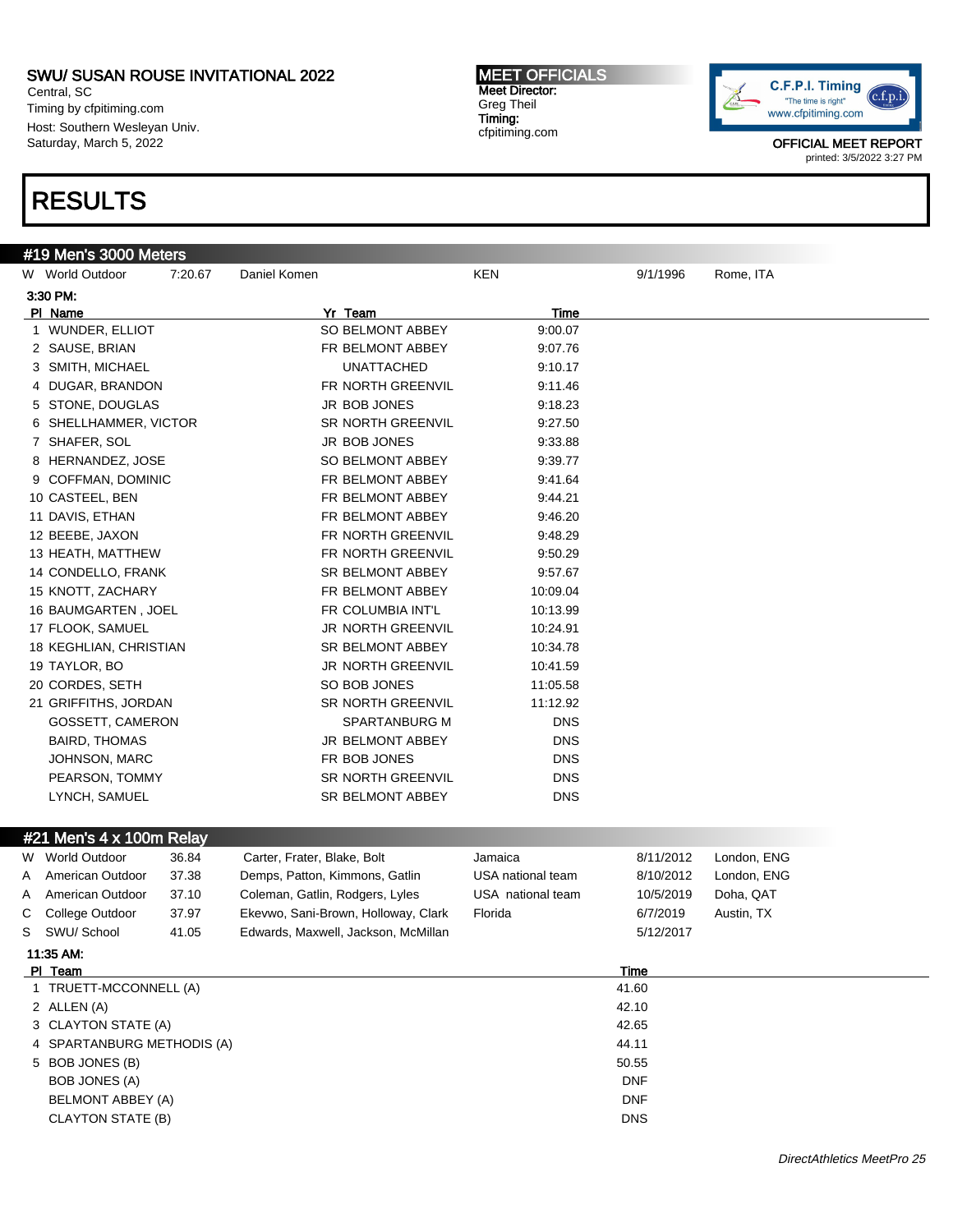Central, SC Timing by cfpitiming.com Host: Southern Wesleyan Univ. Saturday, March 5, 2022

# RESULTS

MEET OFFICIALS Meet Director: Greg Theil Timing: cfpitiming.com



OFFICIAL MEET REPORT

# printed: 3/5/2022 3:27 PM

|   | #23 Men's 4 x 400m Relay    |         |                                      |                    |            |                   |         |      |            |                |                |  |
|---|-----------------------------|---------|--------------------------------------|--------------------|------------|-------------------|---------|------|------------|----------------|----------------|--|
|   | W World Outdoor             | 2:54.29 | Valmon, Watts, Reynolds, Johnson     |                    | <b>USA</b> |                   |         |      |            | 8/22/1993      | Stuttgart, GER |  |
| A | American Outdoor            | 2:54.20 | Valmon, Watts, Reynolds, Johnson     |                    |            | USA national team |         |      |            | 8/22/1993      | Stuttgart, GER |  |
| С | College Outdoor             | 2:59.00 | Morgan, Benjamin, Shinnick, Morman   |                    |            | So. California    |         |      |            | 6/8/2018       | Eugene, OR     |  |
| S | SWU/ School                 | 3:17.08 | Caldwell, Maxwell, Williams, Dy. Ray |                    |            |                   |         |      |            | 3/17/2018      | Charlotte, NC  |  |
|   | 3:55 PM:                    |         |                                      |                    |            |                   |         |      |            |                |                |  |
|   | PI Team                     |         |                                      |                    |            |                   |         |      | Time       | <u>H(PI)</u>   |                |  |
|   | 1 ALLEN (A)                 |         |                                      |                    |            |                   |         |      | 3:40.83    | 2(1)           |                |  |
|   | 2 SOUTHERN WESLEYAN (C)     |         |                                      |                    |            |                   |         |      | 3:42.41    | 1(1)           |                |  |
|   | 3 SOUTHERN WESLEYAN (B)     |         |                                      |                    |            |                   |         |      | 3:42.86    | 1(2)           |                |  |
|   | 4 SOUTHERN WESLEYAN (A)     |         |                                      |                    |            |                   |         |      | 3:44.11    | 1(3)           |                |  |
|   | 5 SOUTHERN WESLEYAN (D)     |         |                                      |                    |            |                   |         |      | 3:48.16    | 1(4)           |                |  |
|   | 6 BOB JONES (A)             |         |                                      |                    |            |                   |         |      | 3:49.25    | 2(2)           |                |  |
|   | 7 SPARTANBURG METHODIS (A)  |         |                                      |                    |            |                   |         |      | 4:16.64    | 2(3)           |                |  |
|   | <b>CLAYTON STATE (A)</b>    |         |                                      |                    |            |                   |         |      | <b>DNF</b> | 2              |                |  |
|   | BOB JONES (B)               |         |                                      |                    |            |                   |         |      | DQ         | 1              |                |  |
|   | CLAYTON STATE (B)           |         |                                      |                    |            |                   |         |      | DQ         | 1              |                |  |
|   | NORTH GREENVILLE (B)        |         |                                      |                    |            |                   |         |      | <b>DNS</b> | 1              |                |  |
|   | <b>NORTH GREENVILLE (A)</b> |         |                                      |                    |            |                   |         |      | <b>DNS</b> | 2              |                |  |
|   | TRUETT-MCCONNELL (A)        |         |                                      |                    |            |                   |         |      | <b>DNS</b> | $\overline{2}$ |                |  |
|   |                             |         |                                      |                    |            |                   |         |      |            |                |                |  |
|   | <b>SECTION RESULTS</b>      |         |                                      |                    |            |                   |         |      |            |                |                |  |
|   | PI Team                     |         |                                      |                    |            |                   |         |      | Time       |                |                |  |
|   | Section 1 of 2              |         |                                      |                    |            |                   |         |      |            |                |                |  |
|   | 1 SOUTHERN WESLEYAN (C)     |         |                                      |                    |            |                   |         |      | 3:42.41    |                |                |  |
|   | 2 SOUTHERN WESLEYAN (B)     |         |                                      |                    |            |                   |         |      | 3:42.86    |                |                |  |
|   | 3 SOUTHERN WESLEYAN (A)     |         |                                      |                    |            |                   |         |      | 3:44.11    |                |                |  |
|   | 4 SOUTHERN WESLEYAN (D)     |         |                                      |                    |            |                   |         |      | 3:48.16    |                |                |  |
|   | BOB JONES (B)               |         |                                      |                    |            |                   |         |      | DQ         |                |                |  |
|   | CLAYTON STATE (B)           |         |                                      |                    |            |                   |         |      | DQ         |                |                |  |
|   | NORTH GREENVILLE (B)        |         |                                      |                    |            |                   |         |      | <b>DNS</b> |                |                |  |
|   | Section 2 of 2              |         |                                      |                    |            |                   |         |      |            |                |                |  |
|   | 1 ALLEN (A)                 |         |                                      |                    |            |                   |         |      | 3:40.83    |                |                |  |
|   | 2 BOB JONES (A)             |         |                                      |                    |            |                   |         |      | 3:49.25    |                |                |  |
|   | 3 SPARTANBURG METHODIS (A)  |         |                                      |                    |            |                   |         |      | 4:16.64    |                |                |  |
|   | CLAYTON STATE (A)           |         |                                      |                    |            |                   |         |      | <b>DNF</b> |                |                |  |
|   | <b>NORTH GREENVILLE (A)</b> |         |                                      |                    |            |                   |         |      | <b>DNS</b> |                |                |  |
|   | TRUETT-MCCONNELL (A)        |         |                                      |                    |            |                   |         |      | <b>DNS</b> |                |                |  |
|   | #25 Men's High Jump         |         |                                      |                    |            |                   |         |      |            |                |                |  |
|   | W World Outdoor             | 2.45m   | Javier Sotomayor                     |                    | <b>CUB</b> |                   |         |      |            | 7/27/1993      | Salmanca, ESP  |  |
| Α | American Outdoor            | 2.40m   | <b>Charles Austin</b>                |                    |            | unattached        |         |      |            | 8/7/1991       | Zurich, SUI    |  |
| С | College Outdoor             | 2.38m   | Hollis Conway                        |                    |            | S. W. Louisiana   |         |      |            | 6/3/1989       | Provo, UT      |  |
| S | SWU/ School                 | 2.05m   | <b>Chandler White</b>                |                    |            |                   |         |      |            | 4/3/2021       | Central, SC    |  |
|   |                             |         |                                      |                    |            |                   |         |      |            |                |                |  |
|   | 10:30 AM:                   |         |                                      |                    |            |                   |         |      |            |                |                |  |
|   | PI Name                     |         | Yr Team                              | <b>Mark</b>        | 1.75       | 1.80              | 1.85    | 1.90 | 1.96       |                |                |  |
|   | 1 WILLIAMS, KENNETH         |         | SO ALLEN                             | 1.90m 6' 23/4      | PPP        | $\mathsf O$       | $\circ$ | XO   | <b>XXX</b> |                |                |  |
|   | 2 MCCAW, ANDREW             |         | FR BELMONT A                         | 1.75m $5' 8^{3/4}$ | $\circ$    | XXX               |         |      |            |                |                |  |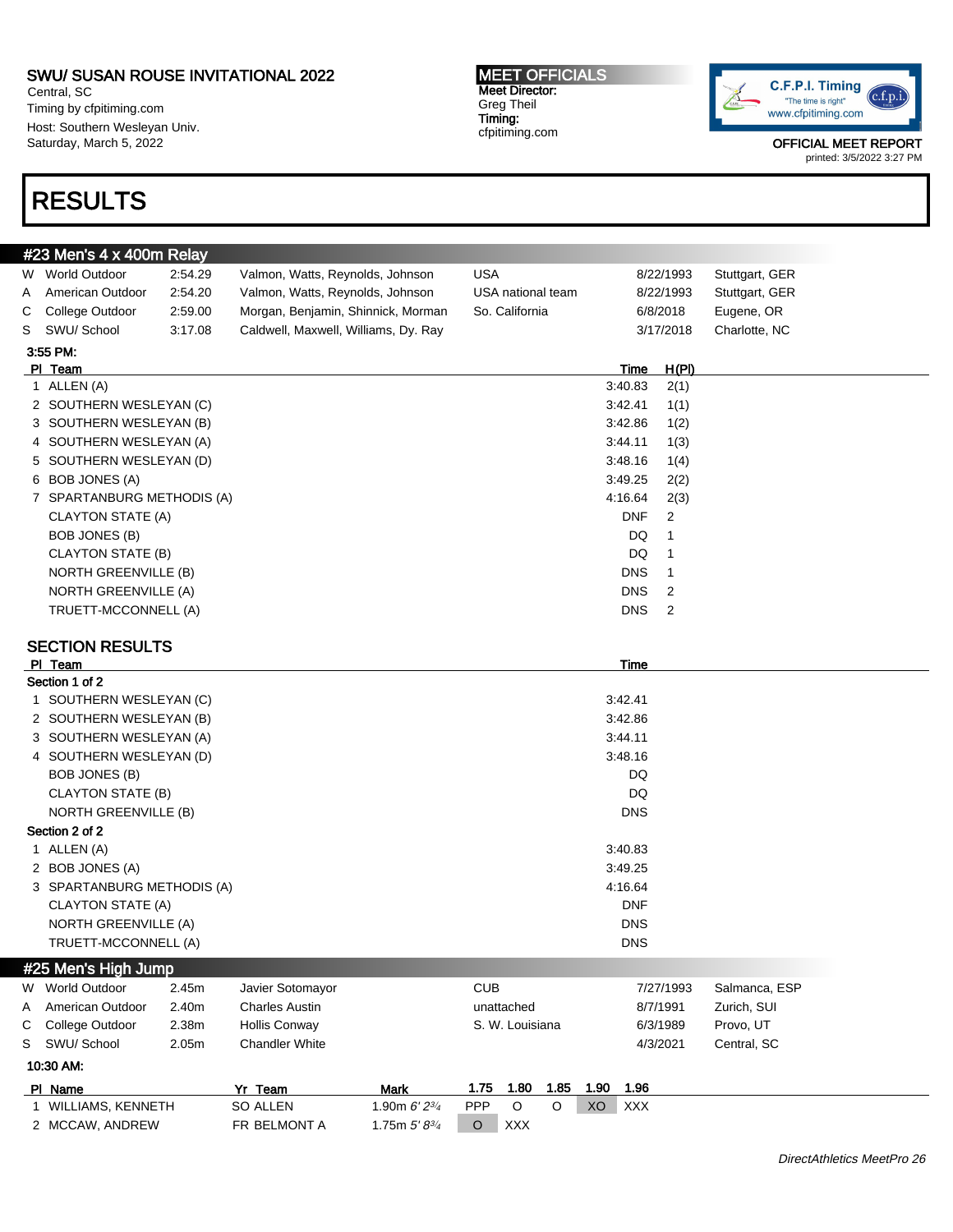Central, SC Timing by cfpitiming.com Host: Southern Wesleyan Univ. Saturday, March 5, 2022

#### MEET OFFICIALS Meet Director: Greg Theil Timing: cfpitiming.com



OFFICIAL MEET REPORT printed: 3/5/2022 3:27 PM

# RESULTS

# #25 Men's High Jump (cont'd)

|   | 10:30 AM:                |       |                     |                                                                          |            |                        |                                                    |                           |                           |                  |       |
|---|--------------------------|-------|---------------------|--------------------------------------------------------------------------|------------|------------------------|----------------------------------------------------|---------------------------|---------------------------|------------------|-------|
|   | PI Name                  |       | Yr Team             | Mark                                                                     | 1.75       | 1.80                   | 1.85<br>1.90                                       | 1.96                      |                           |                  |       |
|   | 2 FRANKLIN, KEISHON      |       | JR TRUETT-MC        | 1.75m $5'8^{3/4}$                                                        | $\circ$    |                        |                                                    |                           |                           |                  |       |
|   | 4 MURPHY-REDD, LOGAN     |       | JR BELMONT A        | 1.75m $5'8^{3/4}$                                                        | XO         | <b>XXX</b>             |                                                    |                           |                           |                  |       |
|   | <b>WHITTLE, CHANDLER</b> |       | <b>SR SOUTHERN</b>  | <b>NH</b>                                                                | <b>PPP</b> | <b>PPP</b>             | PPP<br><b>XXX</b>                                  |                           |                           |                  |       |
|   | <b>EBRON, ZURIEL</b>     |       | SO BLUEFIELD        | <b>DNS</b>                                                               |            |                        |                                                    |                           |                           |                  |       |
|   | LIPSEY, SIMEON           |       | SR TRUETT-MC        | <b>DNS</b>                                                               |            |                        |                                                    |                           |                           |                  |       |
|   |                          |       |                     |                                                                          |            |                        |                                                    |                           |                           |                  |       |
|   | #27 Men's Pole Vault     |       |                     |                                                                          |            |                        |                                                    |                           |                           |                  |       |
| W | World Outdoor            | 6.15m | Mondo Duplantis     |                                                                          | <b>SWE</b> |                        |                                                    | 9/17/2020                 |                           | Rome, ITA        |       |
| A | American Outdoor         | 6.04m | <b>Brad Walker</b>  |                                                                          | Nike       |                        |                                                    |                           |                           | Eugene, OR       |       |
| С | College Outdoor          | 6.00m | Mondo Duplantis     |                                                                          | L.S.U.     |                        |                                                    | 5/11/2019                 |                           | Fayetteville, AR |       |
| S | SWU/ School              | 4.25m | Evan Motes          |                                                                          |            |                        |                                                    | 3/6/2021                  |                           | Central, SC      |       |
|   | 1:00 PM:                 |       |                     |                                                                          |            |                        |                                                    |                           |                           |                  |       |
|   | PI Name                  |       | Yr Team             | <b>Mark</b>                                                              | 3.15       | 3.30                   | 3.45<br>3.60                                       | 3.75<br>3.90              | 4.05                      | 4.25             |       |
|   | 1 MOTES, EVAN            |       | SO SOUTHERN         | 4.05m 13' 3 <sup>1</sup> / <sub>2</sub>                                  | <b>PPP</b> | <b>PPP</b>             | PPP<br><b>PPP</b>                                  | PPP<br><b>PPP</b>         | $\circ$                   | <b>XXX</b>       |       |
|   | 2 WORLEY, DAMON          |       | FR NORTH GRE        | 3.90m 12' 9 <sup>1</sup> / <sub>2</sub>                                  | <b>PPP</b> | <b>PPP</b>             | O<br>O                                             | $\circ$<br>O              | <b>XXX</b>                |                  |       |
|   | 3 ROGERS, WESLEY         |       | FR PIEDMONT         | 3.30m 10' 10"                                                            | O          | O                      | <b>XXX</b>                                         |                           |                           |                  |       |
|   | 3 LIPSEY, SIMEON         |       | <b>SR TRUETT-MC</b> | 3.30m 10' 10"                                                            | <b>PPP</b> | $\circ$                | PPP<br><b>XXX</b>                                  |                           |                           |                  |       |
|   | 5 GRANADE, ADAM          |       | SO TRUETT-MC        | 3.15m $10'4''$                                                           | $\circ$    | <b>PPP</b>             | <b>XXX</b>                                         |                           |                           |                  |       |
|   | #29 Men's Long Jump      |       |                     |                                                                          |            |                        |                                                    |                           |                           |                  |       |
|   | W World Outdoor          | 8.95m | <b>Mike Powell</b>  |                                                                          | <b>USA</b> |                        |                                                    | 8/30/1991                 |                           | Tokyo, JPN       |       |
| Α | American Outdoor         | 8.95m | <b>Mike Powell</b>  |                                                                          |            | Foot Locker AC         |                                                    | 8/30/1991                 |                           | Tokyo, JPN       |       |
| С | College Outdoor          | 8.74m | <b>Erick Walder</b> |                                                                          |            | Arkansas               |                                                    | 4/2/1994                  |                           | El Paso, TX      |       |
| S | SWU/ School              | 6.59m | Noah Meadows        |                                                                          |            |                        |                                                    | 4/21/2021                 |                           | Mt. Olive, NC    |       |
|   | 10:00 AM:                |       |                     |                                                                          |            |                        |                                                    |                           |                           |                  |       |
|   | PI Name                  |       | Yr Team             | Mark                                                                     |            | Rnd 1                  | Rnd 2                                              | Rnd 3                     | Rnd 4                     | Rnd 5            | Rnd 6 |
|   | 1 WILLIAMS, KENNETH      |       | <b>SO ALLEN</b>     | S 6.67m 21' 10 <sup>3/4</sup> (+0.2) 6.67 (+0.2) 6.45 (+0.2) 5.15 (+1.0) |            |                        |                                                    |                           | <b>PASS</b>               |                  |       |
|   | 2 JACKSON, D'ERIS        |       | <b>JR CLAYTON S</b> | S 6.66m 21' 10 <sup>1/4</sup> (+1.3) 6.29 (+0.0) 6.05 (+0.5) 6.22 (+0.7) |            |                        |                                                    |                           | $6.66 (+1.3)$             |                  |       |
|   | 3 JOHNSON, JUSTIN        |       | <b>JR CLAYTON S</b> | S 6.61m 21'81/4                                                          | $(+1.0)$   | <b>FOUL</b>            | <b>FOUL</b>                                        |                           | $6.61 (+1.0) 5.86 (+1.7)$ |                  |       |
|   | 4 WILCOX, ABIJAH         |       | SO CLAYTON S        | 6.45m 21' 2"                                                             |            |                        | $(+0.1)$ 6.45 (+0.1) 6.24 (+0.0) 5.78 (+0.9)       |                           | <b>FOUL</b>               |                  |       |
|   | 5 FOSTER, ROYAL          |       | SO NORTH GRE        | 6.37m 20' 1034 (+0.1) 5.98 (+0.2) 6.37 (+0.1) 5.51 (+0.4)                |            |                        |                                                    |                           | <b>FOUL</b>               |                  |       |
|   | 6 COLEMAN, JALOREN       |       | SO BLUEFIELD        | 6.10m $20'0^{1/4}$                                                       |            |                        | $(+0.0)$ 5.73 $(+0.0)$ 5.61 $(+0.0)$ 6.10 $(+0.0)$ |                           | <b>FOUL</b>               |                  |       |
|   | 7 BLUE, JORDAN           |       | SR SOUTHERN         | 5.93m 19' 5 <sup>1</sup> / <sub>2</sub>                                  | $(+1.7)$   | <b>FOUL</b>            | $5.76 (+0.2)$                                      | <b>FOUL</b>               | $5.93 (+1.7)$             |                  |       |
|   | 8 GROVES, ISAIAH         |       | SPARTANBU           | 5.93m 19' 5 <sup>1</sup> /2                                              |            |                        | $(+0.0)$ 5.33 $(+0.0)$ 5.61 $(+0.0)$ 5.93 $(+0.0)$ |                           | 5.43                      |                  |       |
|   | 9 WOODS, SAM             |       | SO SOUTHERN         | 5.87m 19' 31/4                                                           | $(+0.0)$   | $5.87 (+0.0)$          | <b>FOUL</b>                                        | <b>FOUL</b>               | $5.79(+1.0)$              |                  |       |
|   | 10 WALKER, VALANTE       |       | SO SOUTHERN         | 5.85m 19' 2 <sup>1</sup> / <sub>2</sub>                                  |            |                        | $(+0.0)$ 5.42 (+0.5) 5.85 (+0.0) 5.66 (+1.5)       |                           | <b>FOUL</b>               |                  |       |
|   | 11 HARRIS, ALIJAH        |       | JR SOUTHERN         | 5.82m 19' 11/4                                                           | $(+1.3)$   | <b>FOUL</b>            |                                                    | $5.82 (+1.3)$ 3.81 (+0.0) | <b>FOUL</b>               |                  |       |
|   | 12 FERNANDEZ, CALVIN     |       | SO SOUTHERN         | 5.73m 18' 93/4                                                           |            | $(+0.1)$ 5.73 $(+0.1)$ | <b>PASS</b>                                        | <b>PASS</b>               | <b>PASS</b>               |                  |       |
|   | EBRON, ZURIEL            |       | SO BLUEFIELD        | <b>NM</b>                                                                |            | <b>FOUL</b>            | <b>PASS</b>                                        | <b>PASS</b>               | <b>PASS</b>               |                  |       |
|   |                          |       |                     |                                                                          |            |                        |                                                    |                           |                           |                  |       |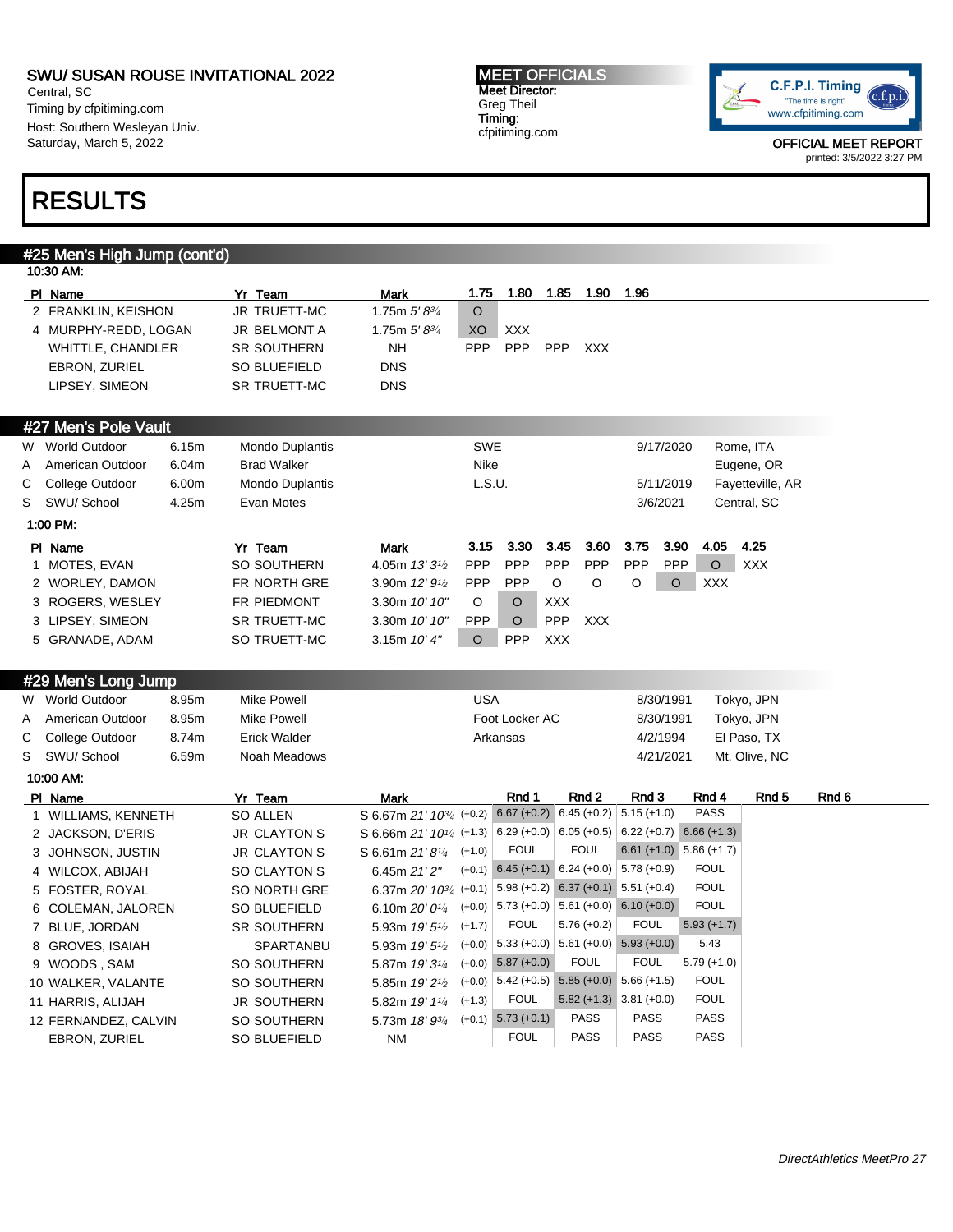Central, SC Timing by cfpitiming.com Host: Southern Wesleyan Univ. Saturday, March 5, 2022

# RESULTS

#### MEET OFFICIALS Meet Director: Greg Theil Timing: cfpitiming.com

C.F.P.I. Timing  $(c.f.p.i$ "The time is right" www.cfpitiming.com

|   | #31 Men's Triple Jump |        |                     |                                                                                                      |             |             |                |                |                  |       |       |
|---|-----------------------|--------|---------------------|------------------------------------------------------------------------------------------------------|-------------|-------------|----------------|----------------|------------------|-------|-------|
|   | W World Outdoor       | 18.29m | Jonathan Edwards    |                                                                                                      | GBR         |             | 8/7/1995       |                | Gothenburg, SWE  |       |       |
| A | American Outdoor      | 18.21m | Christian Taylor    |                                                                                                      | Nike        |             | 8/27/2015      |                | Beijing, CHN     |       |       |
| С | College Outdoor       | 17.57m | Keith Connor        |                                                                                                      | S.M.U.      |             | 6/5/1982       |                | Provo, UT        |       |       |
| S | SWU/ School           | 14.52m | Javon Barmore       |                                                                                                      |             |             | 4/28/2018      |                | Central, SC      |       |       |
|   | 12:00 PM:             |        |                     |                                                                                                      |             |             |                |                |                  |       |       |
|   | PI Name               |        | Yr Team             | <b>Mark</b>                                                                                          | Rnd 1       | Rnd 2       | Rnd 3          | Rnd 4          | Rnd <sub>5</sub> | Rnd 6 |       |
|   | 1 WILCOX, ABIJAH      |        | SO CLAYTON S        | 13.39m 43' 11 <sup>1</sup> / <sub>4</sub> (+0.0) 13.39 (+0.0) 12.78 (+1.0) 12.88 (+1.8) 12.63 (+0.5) |             |             |                |                |                  |       |       |
|   | 2 WILLIAMS, JABARI    |        | <b>SR TRUETT-MC</b> | 13.20m $43'3^{3/4}$ (+1.6) 13.12 (+1.2)                                                              |             | <b>PASS</b> | <b>FOUL</b>    | $13.20 (+1.6)$ |                  |       |       |
|   | 3 JEFFERSON, DARRYL   |        | <b>JR CLAYTON S</b> | 12.38m $40'$ $7\frac{1}{2}$ (+1.1)                                                                   | <b>FOUL</b> | <b>FOUL</b> | $12.38 (+1.1)$ | <b>FOUL</b>    |                  |       |       |
|   | 4 HARRIS, ALIJAH      |        | <b>JR SOUTHERN</b>  | 12.12m 39' 9 <sup>1</sup> / <sub>4</sub> (+0.0) 12.12 (+0.0)                                         |             | <b>FOUL</b> | <b>FOUL</b>    | <b>FOUL</b>    |                  |       |       |
|   |                       |        |                     |                                                                                                      |             |             |                |                |                  |       |       |
|   | #33 Men's Shot Put    |        |                     |                                                                                                      |             |             |                |                |                  |       |       |
|   | W World Outdoor       | 23.37m | Ryan Crouser        |                                                                                                      | <b>USA</b>  |             | 2/20/1989      |                | Eugene, OR       |       |       |
| Α | American Outdoor      | 23.37m | Ryan Crouser        |                                                                                                      | Nike        |             | 6/18/2021      |                | Eugene, OR       |       |       |
| С | College Outdoor       | 22.00m | John Godina         |                                                                                                      | <b>UCLA</b> |             | 6/3/1995       |                | Knoxville, TN    |       |       |
| S | SWU/ School           | 13.50m | Keuntrai Robinson   |                                                                                                      |             |             | 3/22/2019      |                | Jacksonville, FL |       |       |
|   | 2:20 PM:              |        |                     |                                                                                                      |             |             |                |                |                  |       |       |
|   | PI Name               |        | Yr Team             | <b>Mark</b>                                                                                          | Rnd 1       | Rnd 2       | Rnd 3          | Rnd 4          | Rnd <sub>5</sub> | Rnd 6 | F(PI) |
|   | 1 STRINGER, KYLE      |        | SR TRUETT-MC        | S 14.21m 46' 71/2                                                                                    | 13.19       | 14.21       | 13.39          | 14.00          |                  |       | 2(1)  |
|   | 2 MATHIS, AUSTIN      |        | SO TRUETT-MC        | S 13.97m 45' 10"                                                                                     | <b>FOUL</b> | 13.13       | 13.97          | 13.38          |                  |       | 2(2)  |
|   | 3 FOWLER, SETH        |        | JR TRUETT-MC        | S 13.57m 44' 61/4                                                                                    | 13.39       | 13.21       | 12.89          | 13.57          |                  |       | 2(3)  |
|   | 4 GOOCH, DILLON       |        | JR TRUETT-MC        | 12.40m 40' 81/4                                                                                      | 11.60       | 11.85       | 11.40          | 12.40          |                  |       | 2(4)  |
|   | 5 MILHOUSE, ISAIAH    |        | JR ALLEN            | 12.33m 40' 5 <sup>1/2</sup>                                                                          | 12.33       | 12.08       | <b>FOUL</b>    | 12.06          |                  |       | 2(5)  |
|   | 6 BROWN, SHELDON      |        | SO ALLEN            | 12.07m 39' 71/4                                                                                      | 10.72       | 11.33       | 11.53          | 12.07          |                  |       | 2(6)  |
|   | 7 PARKS, KADEN        |        | FR TRUETT-MC        | 11.76m 38' 7"                                                                                        | 11.11       | 11.02       | 11.76          |                |                  |       | 2(7)  |
|   | 8 THOMPSON, MANNY     |        | JR BELMONT A        | 11.71m 38' 5"                                                                                        | 11.71       | <b>FOUL</b> | 10.87          | 11.65          |                  |       | 2(8)  |
|   | 9 PARKER, TRISTAN     |        | SO NORTH GRE        | 11.55m 37' 10 <sup>3/4</sup>                                                                         | 11.15       | 10.64       | 11.38          | 11.55          |                  |       | 2(9)  |
|   | 10 VILLARRUEL, JOSE   |        | SO BELMONT A        | 11.38m 37' 4"                                                                                        | 11.05       | 11.38       | 10.64          | 10.64          |                  |       | 2(10) |
|   | 11 BARNES, R'KEVIOUS  |        | JR ALLEN            | 11.37m 37' 33/4                                                                                      | 11.37       | 11.23       | 10.97          | 10.68          |                  |       | 1(1)  |
|   | 12 PENDERGRASS, JONAH |        | FR NORTH GRE        | 11.17m 36' 73/4                                                                                      | 10.64       | 11.17       | <b>FOUL</b>    | 10.71          |                  |       | 2(11) |
|   | 13 UNDERWOOD, WILL    |        | SR PIEDMONT         | 10.93m 35' 10 <sup>1/2</sup>                                                                         | <b>FOUL</b> | 10.87       | 10.93          | <b>FOUL</b>    |                  |       | 2(12) |
|   | 14 CONNER, PRESTON    |        | FR ALLEN            | 10.80m 35' 51/4                                                                                      | 9.59        | 9.25        | 8.89           | 10.80          |                  |       | 1(2)  |
|   | 15 CAMPBELL, AIDAN    |        | FR SOUTHERN         | 10.76m 35' 33/4                                                                                      | <b>FOUL</b> | <b>FOUL</b> | 10.76          | <b>FOUL</b>    |                  |       | 1(3)  |
|   | 16 VARGAS, JOEL       |        | FR TRUETT-MC        | 10.39m 34' 11/4                                                                                      | 9.87        | 10.39       | <b>FOUL</b>    | 10.21          |                  |       | 2(13) |
|   | 17 BRIGHT, DEANGELO   |        | <b>SO ALLEN</b>     | 10.23m 33' 63/4                                                                                      | 9.90        | 10.23       | <b>FOUL</b>    | PASS           |                  |       | 2(14) |
|   | 18 DEAL, NOAH         |        | FR TRUETT-MC        | 9.89m 32' 51/2                                                                                       | 9.70        | 9.79        | 9.89           | <b>FOUL</b>    |                  |       | 1(4)  |
|   | 19 WEBB, OMAGA        |        | JR BLUEFIELD        | 9.66m $31'8'$                                                                                        | 9.39        | 9.55        | 8.74           | 9.66           |                  |       | 1(5)  |
|   | 20 CROWE, BAILEY      |        | SO NORTH GRE        | 9.23m $30'3^{1/2}$                                                                                   | 8.78        | 9.23        | 8.83           | <b>FOUL</b>    |                  |       | 1(6)  |
|   | 21 HAYNES, ROGER      |        | JR BLUEFIELD        | 8.89m 29' 2"                                                                                         | 8.22        | 8.65        | 8.89           | 7.08           |                  |       | 1(7)  |
|   | 22 RIMMER, BRANSON    |        | SO COLUMBIA I       | 8.81m 28' 11"                                                                                        | 7.73        | 8.61        | 8.81           | 8.77           |                  |       | 1(8)  |
|   | 23 CROMWELL, ANDRE    |        | SO BLUEFIELD        | 8.02m 26' 33/4                                                                                       | 8.02        | 7.71        | 7.54           | 8.01           |                  |       | 1(9)  |
|   | 24 WRIGHT, GRANT      |        | JR BLUEFIELD        | 7.52m 24' 81/4                                                                                       | 7.39        | 7.28        | 7.16           | 7.52           |                  |       | 1(10) |
|   | 25 WILLIAMS, DANIEL   |        | JR SOUTHERN         | 7.43m 24' 41/2                                                                                       | 6.77        | 7.43        | 7.37           | 6.83           |                  |       | 1(11) |
|   | RUMFELT, JAKE         |        | SR BOB JONES        | <b>DNS</b>                                                                                           |             |             |                |                |                  |       | 1     |
|   | HADLEY, SAMUEL        |        | SR BOB JONES        | <b>DNS</b>                                                                                           |             |             |                |                |                  |       | 1     |
|   | SHIVERS, DARRYL       |        | FR ALLEN            | <b>DNS</b>                                                                                           |             |             |                |                |                  |       | 1     |
|   |                       |        |                     |                                                                                                      |             |             |                |                |                  |       |       |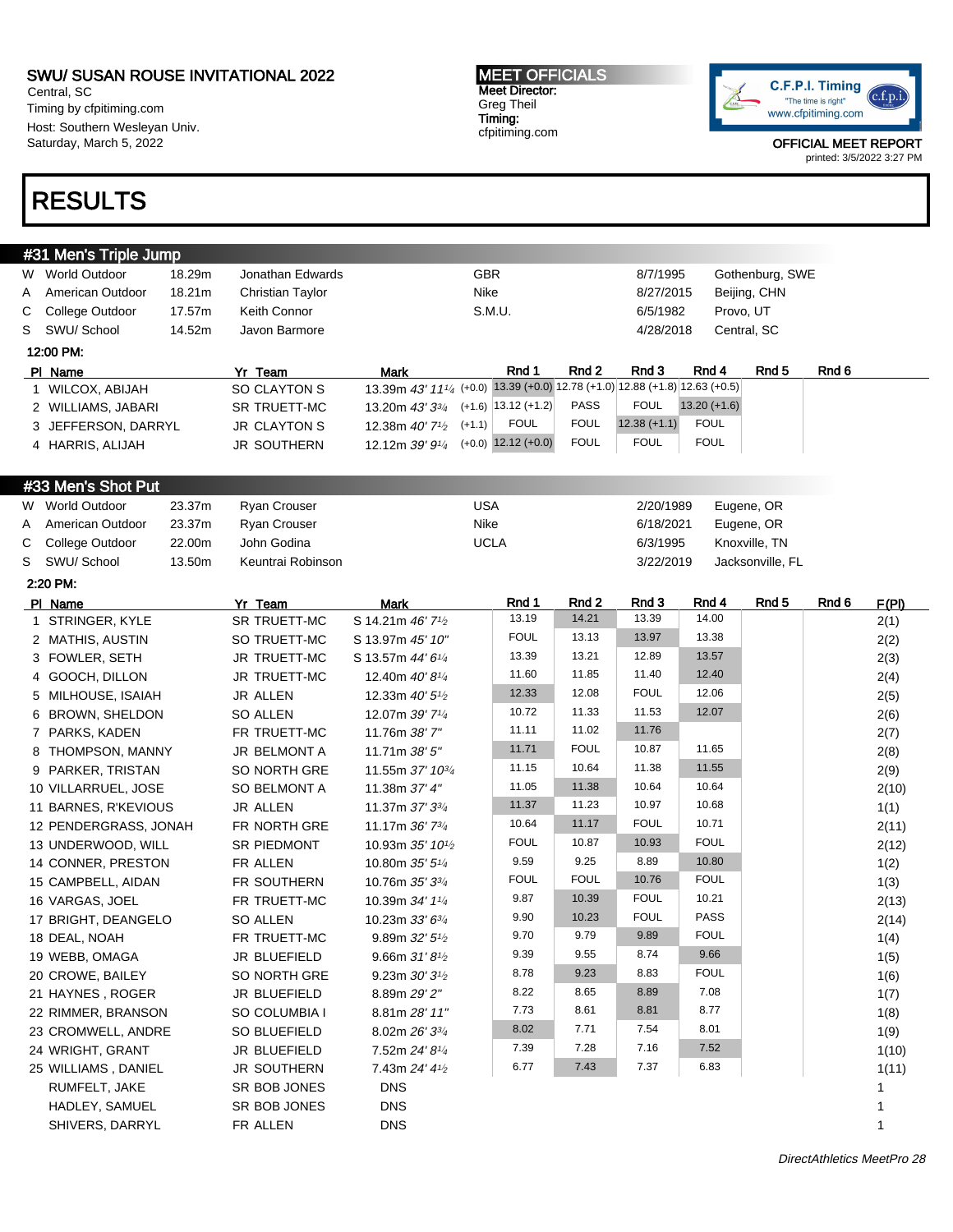Central, SC Timing by cfpitiming.com Host: Southern Wesleyan Univ. Saturday, March 5, 2022

# RESULTS

#### #33 Men's Shot Put (cont'd) FLIGHT RESULTS PI Name Yr Team Mark Rnd 1 Rnd 2 Rnd 3 Rnd 4 Rnd 5 Rnd 6 Flight 1 of 2 1 BARNES, R'KEVIOUS JR ALLEN 11.37m 37' 33/<sup>4</sup> 11.37 11.23 10.97 10.68 2 CONNER, PRESTON FR ALLEN 10.80m 35' 51/<sup>4</sup> 9.59 9.25 8.89 10.80 3 CAMPBELL, AIDAN FR SOUTHERN 10.76m 35' 33/4 FOUL FOUL 10.76 FOUL 4 DEAL, NOAH FR TRUETT-MC 9.89m 32' 5<sup>1</sup>/2 9.70 9.79 9.89 FOUL 5 WEBB, OMAGA **JR BLUEFIELD** 9.66m 31' 8<sup>1</sup>/<sub>2</sub> 9.39 9.55 8.74 9.66 6 CROWE, BAILEY SO NORTH GRE 9.23m 30' 3<sup>1/2</sup> 8.78 9.23 8.83 FOUL 7 HAYNES, ROGER JR BLUEFIELD 8.89m 29' 2" 8.22 8.65 8.89 7.08 8 RIMMER, BRANSON SO COLUMBIA I 8.81m 28' 11" 7.73 8.61 8.81 8.77 9 CROMWELL, ANDRE SO BLUEFIELD 8.02m 26' 33/4 8.02 7.71 7.54 8.01 10 WRIGHT, GRANT JR BLUEFIELD 7.52m 24' 8<sup>1/4</sup> 7.39 7.28 7.16 7.52 11 WILLIAMS, DANIEL JR SOUTHERN 7.43m 24' 41/2 6.77 7.43 7.37 6.83 RUMFELT, JAKE SR BOB JONES DNS HADLEY, SAMUEL SR BOB JONES DNS SHIVERS, DARRYL FR ALLEN DNS Flight 2 of 2 1 STRINGER, KYLE SR TRUETT-MC S 14.21m 46' 7<sup>1/2</sup> 13.19 14.21 13.39 14.00 2 MATHIS, AUSTIN SO TRUETT-MC S 13.97m 45' 10" FOUL 13.13 13.97 13.38 3 FOWLER, SETH JR TRUETT-MC S 13.57m 44' 61/<sup>4</sup> 13.39 13.21 12.89 13.57 4 GOOCH, DILLON JR TRUETT-MC 12.40m 40' 81/<sup>4</sup> 11.60 11.85 11.40 12.40 5 MILHOUSE, ISAIAH JR ALLEN 12.33m 40' 5<sup>1</sup>/2 12.33 12.08 FOUL 12.06 6 BROWN, SHELDON SO ALLEN 12.07m 39' 71/<sup>4</sup> 10.72 11.33 11.53 12.07 7 PARKS, KADEN FR TRUETT-MC 11.76m 38' 7" 11.11 11.02 11.76 8 THOMPSON, MANNY JR BELMONT A 11.71m 38' 5" 11.71 FOUL 10.87 11.65 9 PARKER, TRISTAN SO NORTH GRE 11.55m 37' 103/4 11.15 10.64 11.38 11.55 10 VILLARRUEL, JOSE SO BELMONT A 11.38m 37' 4" 11.05 11.38 10.64 10.64 11 PENDERGRASS, JONAH FR NORTH GRE 11.17m 36' 73/<sup>4</sup> 10.64 11.17 FOUL 10.71 12 UNDERWOOD, WILL SR PIEDMONT 10.93m 35' 10<sup>1</sup>/2 FOUL 10.87 10.93 FOUL 13 VARGAS, JOEL FR TRUETT-MC 10.39m 34' 11/4 9.87 10.39 FOUL 10.21 14 BRIGHT, DEANGELO SO ALLEN 10.23m 33' 63/4 9.90 10.23 FOUL PASS #35 Men's Discus W World Outdoor and 74.08m Jurgen Schult GUR GUR GOR GIG 6/6/1986 Neubrandenburg, A American Outdoor 72.34m Ben Plucknett SoCal Striders SoCal Striders 7/7/1981 Stockholm , SWE C College Outdoor 68.16m Julian Wruck C COLLA. U.C.L.A. 6/1/2013 Claremont, CA S SWU/ School 44.14m Kaiser Pickney 4/19/2014 Columbia, SC 12:15 PM: Pl Name **Yr Team Mark Rnd 1 Rnd 2 Rnd 3 Rnd 4 Rnd 5** Rnd 6 F(PI) 1 STRINGER, KYLE SR TRUETT-MC S 44.32m 145' 5' 42.97 38.39 42.50 44.32 2(1) 2 THOMPSON, MANNY JR BELMONT A 43.91m 144' 1" 43.91 40.92 38.54 FOUL 2(2) 3 MATHIS, AUSTIN SO TRUETT-MC  $39.10$ m  $128'3''$  FOUL FOUL 39.10 FOUL 39.10  $10^{10}$ 4 FOWLER, SETH JR TRUETT-MC 38.50m 126' 4" 38.38 38.50 38.03 34.51 2(4) 5 MIDDLETON, MAX FR BELMONT A 36.77m 120' 8" 34.32 36.64 36.77 36.01 1(1)

6 MILHOUSE, ISAIAH JR ALLEN 36.46m 119' 7" FOUL FOUL 36.46 FOUL 1(2)

7 VILLARRUEL, JOSE SO BELMONT A 35.65m 116' 11"

MEET OFFICIALS Meet Director: Greg Theil Timing: cfpitiming.com



OFFICIAL MEET REPORT printed: 3/5/2022 3:27 PM

34.71 29.40 35.65 FOUL 2(5)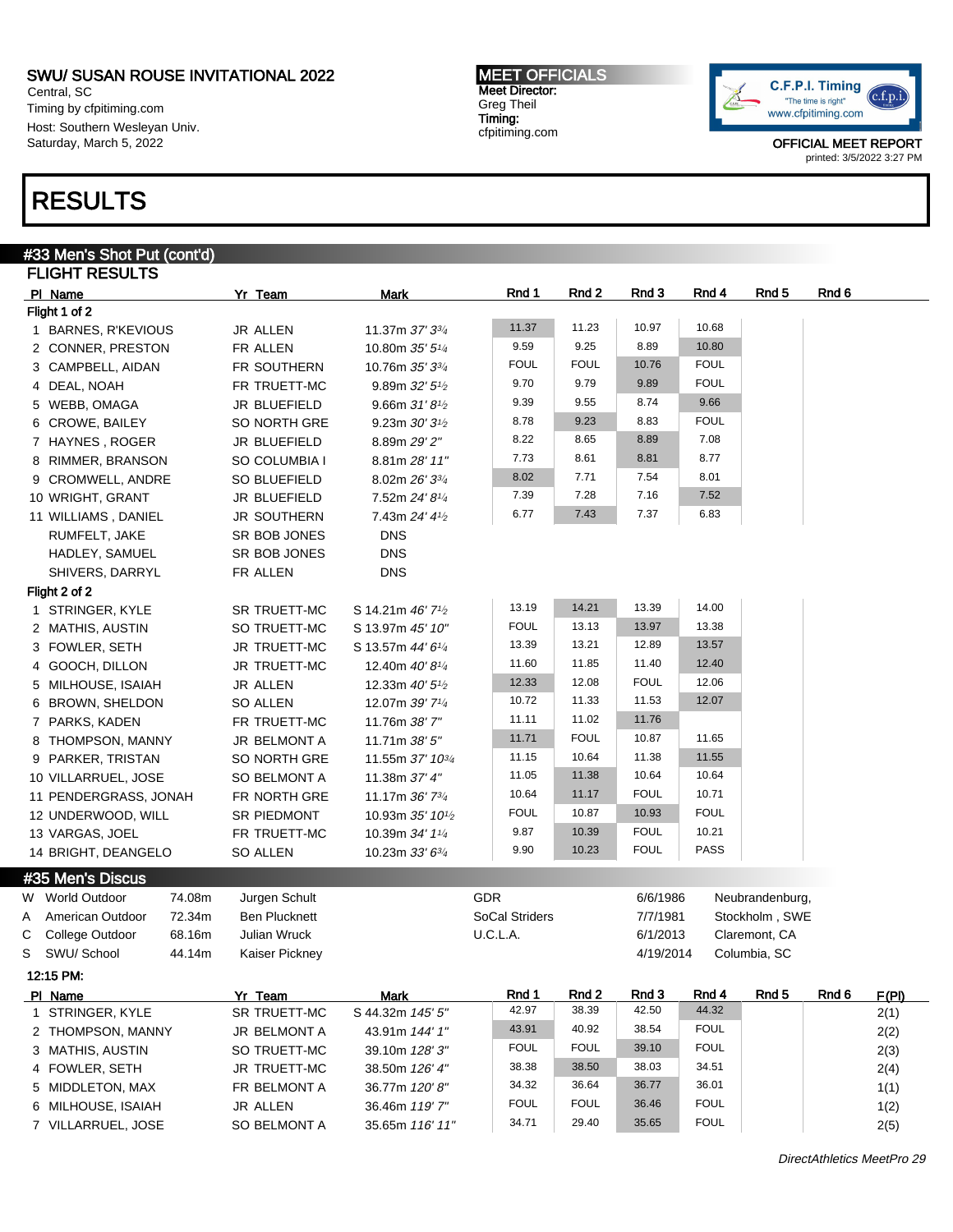Central, SC Timing by cfpitiming.com Host: Southern Wesleyan Univ. Saturday, March 5, 2022

# RESULTS

### #35 Men's Discus (cont'd)

| 12:15 PM:             |                    |                |             |             |             |             |       |       |       |
|-----------------------|--------------------|----------------|-------------|-------------|-------------|-------------|-------|-------|-------|
| PI Name               | Yr Team            | Mark           | Rnd 1       | Rnd 2       | Rnd 3       | Rnd 4       | Rnd 5 | Rnd 6 | F(PI) |
| 8 GOOCH, DILLON       | JR TRUETT-MC       | 34.92m 114' 7" | 33.57       | 32.61       | 34.53       | 34.92       |       |       | 2(6)  |
| 9 GORDY, LUKE         | SO SOUTHERN        | 34.57m 113' 5" | 32.55       | 34.57       | <b>FOUL</b> | <b>FOUL</b> |       |       | 2(7)  |
| 10 PARKS, KADEN       | FR TRUETT-MC       | 33.75m 110' 9" | <b>FOUL</b> | 29.19       | 33.75       | 32.39       |       |       | 2(8)  |
| 11 BROWN, SHELDON     | SO ALLEN           | 33.27m 109' 2" | <b>FOUL</b> | 32.99       | <b>FOUL</b> | 33.27       |       |       | 1(3)  |
| 12 PARKER, TRISTAN    | SO NORTH GRE       | 33.23m 109' 0" | <b>FOUL</b> | 33.23       | <b>FOUL</b> | 29.06       |       |       | 2(9)  |
| 13 DEAL, NOAH         | FR TRUETT-MC       | 31.86m 104'6"  | 31.86       | 27.85       | 31.60       | 31.08       |       |       | 2(10) |
| 14 VARGAS, JOEL       | FR TRUETT-MC       | 30.08m 98'8"   | 21.22       | 26.23       | 29.13       | 30.08       |       |       | 1(4)  |
| 15 BARNES, R'KEVIOUS  | <b>JR ALLEN</b>    | 29.79m 97' 9"  | 29.53       | 29.79       | <b>FOUL</b> | <b>FOUL</b> |       |       | 1(5)  |
| 16 PENDERGRASS, JONAH | FR NORTH GRE       | 28.76m 94' 4"  | 25.81       | 26.68       | 28.76       | <b>FOUL</b> |       |       | 1(6)  |
| 17 CROWE, BAILEY      | SO NORTH GRE       | 26.86m 88' 1"  | <b>FOUL</b> | <b>FOUL</b> | 18.20       | 26.86       |       |       | 1(7)  |
| 18 WEBB, OMAGA        | JR BLUEFIELD       | 26.43m 86'8"   | <b>FOUL</b> | <b>FOUL</b> | 26.43       | 25.34       |       |       | 2(11) |
| 19 STEURER, GABRIEL   | FR BOB JONES       | 23.89m 78' 4"  | 22.96       | 23.89       | 22.46       | <b>FOUL</b> |       |       | 1(8)  |
| 20 CROMWELL, ANDRE    | SO BLUEFIELD       | 19.35m 63' 6"  | 17.80       | 18.07       | 19.35       | 18.50       |       |       | 1(9)  |
| 21 WILLIAMS, DANIEL   | <b>JR SOUTHERN</b> | 18.48m 60' 7"  | 18.27       | 14.28       | 17.51       | 18.48       |       |       | 1(10) |

### FLIGHT RESULTS

| PI Name              | Yr Team            | <b>Mark</b>      | Rnd 1       | Rnd 2       | Rnd 3       | Rnd 4       | Rnd 5 | Rnd 6 |
|----------------------|--------------------|------------------|-------------|-------------|-------------|-------------|-------|-------|
| Flight 1 of 2        |                    |                  |             |             |             |             |       |       |
| 1 MIDDLETON, MAX     | FR BELMONT A       | 36.77m 120'8"    | 34.32       | 36.64       | 36.77       | 36.01       |       |       |
| 2 MILHOUSE, ISAIAH   | JR ALLEN           | 36.46m 119' 7"   | <b>FOUL</b> | <b>FOUL</b> | 36.46       | <b>FOUL</b> |       |       |
| 3 BROWN, SHELDON     | SO ALLEN           | 33.27m 109' 2"   | <b>FOUL</b> | 32.99       | <b>FOUL</b> | 33.27       |       |       |
| 4 VARGAS, JOEL       | FR TRUETT-MC       | 30.08m 98'8"     | 21.22       | 26.23       | 29.13       | 30.08       |       |       |
| 5 BARNES, R'KEVIOUS  | JR ALLEN           | 29.79m 97' 9"    | 29.53       | 29.79       | <b>FOUL</b> | <b>FOUL</b> |       |       |
| 6 PENDERGRASS, JONAH | FR NORTH GRE       | 28.76m 94' 4"    | 25.81       | 26.68       | 28.76       | <b>FOUL</b> |       |       |
| 7 CROWE, BAILEY      | SO NORTH GRE       | 26.86m 88' 1"    | <b>FOUL</b> | <b>FOUL</b> | 18.20       | 26.86       |       |       |
| 8 STEURER, GABRIEL   | FR BOB JONES       | 23.89m 78' 4"    | 22.96       | 23.89       | 22.46       | <b>FOUL</b> |       |       |
| 9 CROMWELL, ANDRE    | SO BLUEFIELD       | 19.35m 63' 6"    | 17.80       | 18.07       | 19.35       | 18.50       |       |       |
| 10 WILLIAMS, DANIEL  | <b>JR SOUTHERN</b> | 18.48m 60' 7"    | 18.27       | 14.28       | 17.51       | 18.48       |       |       |
| Flight 2 of 2        |                    |                  |             |             |             |             |       |       |
| 1 STRINGER, KYLE     | SR TRUETT-MC       | S 44.32m 145' 5" | 42.97       | 38.39       | 42.50       | 44.32       |       |       |
| 2 THOMPSON, MANNY    | JR BELMONT A       | 43.91m 144' 1"   | 43.91       | 40.92       | 38.54       | <b>FOUL</b> |       |       |
| 3 MATHIS, AUSTIN     | SO TRUETT-MC       | 39.10m 128'3"    | <b>FOUL</b> | <b>FOUL</b> | 39.10       | <b>FOUL</b> |       |       |
| 4 FOWLER, SETH       | JR TRUETT-MC       | 38.50m 126' 4"   | 38.38       | 38.50       | 38.03       | 34.51       |       |       |
| 5 VILLARRUEL, JOSE   | SO BELMONT A       | 35.65m 116' 11"  | 34.71       | 29.40       | 35.65       | <b>FOUL</b> |       |       |
| 6 GOOCH, DILLON      | JR TRUETT-MC       | 34.92m 114' 7"   | 33.57       | 32.61       | 34.53       | 34.92       |       |       |
| 7 GORDY, LUKE        | SO SOUTHERN        | 34.57m 113' 5"   | 32.55       | 34.57       | <b>FOUL</b> | <b>FOUL</b> |       |       |
| 8 PARKS, KADEN       | FR TRUETT-MC       | 33.75m 110' 9"   | <b>FOUL</b> | 29.19       | 33.75       | 32.39       |       |       |
| 9 PARKER, TRISTAN    | SO NORTH GRE       | 33.23m 109' 0"   | <b>FOUL</b> | 33.23       | <b>FOUL</b> | 29.06       |       |       |
| 10 DEAL, NOAH        | FR TRUETT-MC       | 31.86m 104'6"    | 31.86       | 27.85       | 31.60       | 31.08       |       |       |
| 11 WEBB, OMAGA       | JR BLUEFIELD       | 26.43m 86' 8"    | <b>FOUL</b> | <b>FOUL</b> | 26.43       | 25.34       |       |       |

MEET OFFICIALS Meet Director: Greg Theil Timing: cfpitiming.com

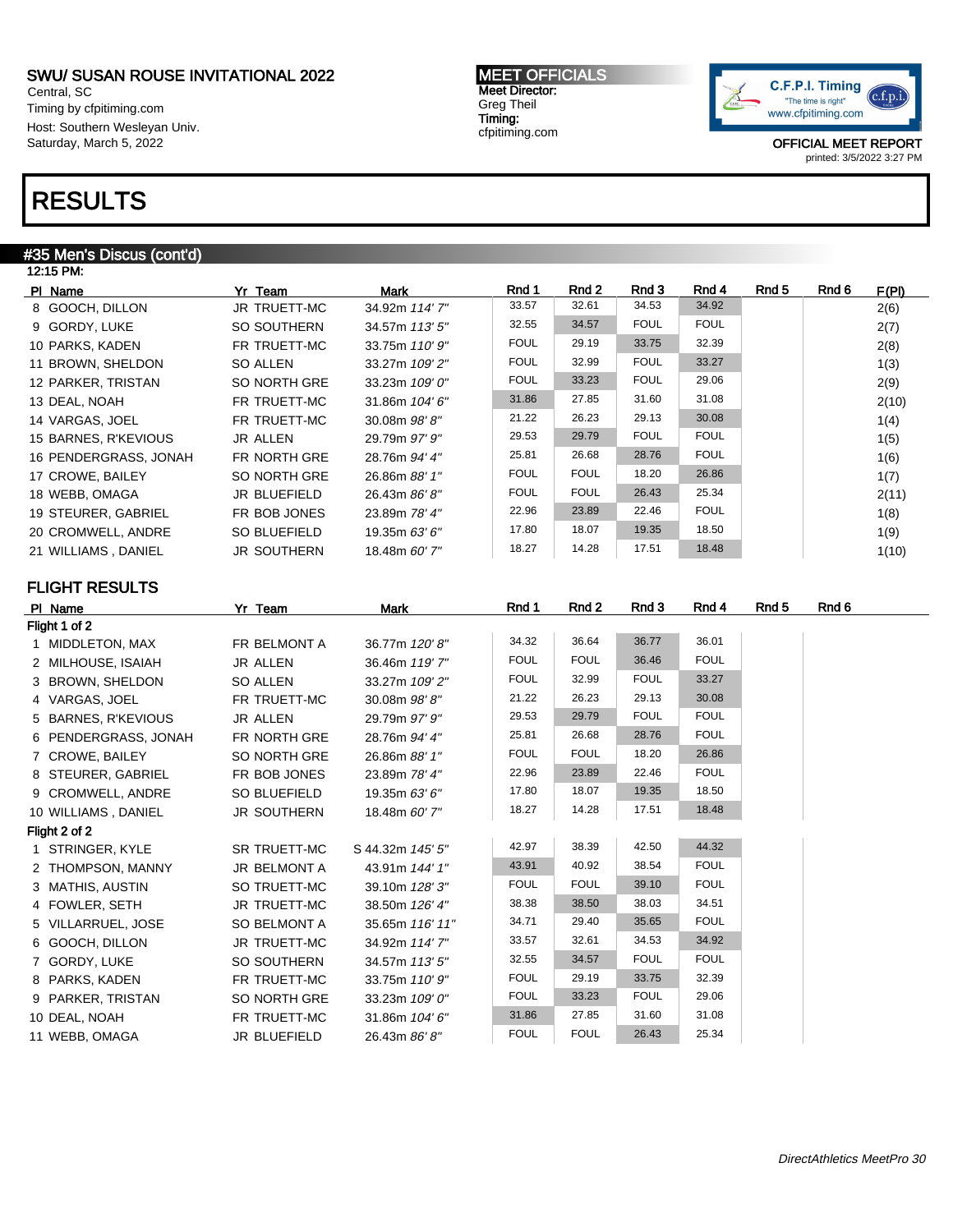Central, SC Timing by cfpitiming.com Host: Southern Wesleyan Univ. Saturday, March 5, 2022

# RESULTS

#### MEET OFFICIALS Meet Director: Greg Theil Timing: cfpitiming.com



|                 | #37 Men's Hammer        |        |                     |                   |                 |                |             |             |             |                  |       |  |
|-----------------|-------------------------|--------|---------------------|-------------------|-----------------|----------------|-------------|-------------|-------------|------------------|-------|--|
| 4 attempts only |                         |        |                     |                   |                 |                |             |             |             |                  |       |  |
| W World Outdoor |                         | 86.74m | Yuriy Sedykh        |                   | <b>RUS</b>      |                |             | 8/30/1986   |             | Stuttgart, GER   |       |  |
| Α               | American Outdoor        | 82.71m | <b>Rudy Winkler</b> |                   | Tracksmith/NYAC |                |             | 6/20/2021   |             | Eugene, OR       |       |  |
| С               | College Outdoor         | 81.94m | <b>Balazs Kiss</b>  |                   |                 | So. California |             | 5/19/1995   |             | Tucson, AZ       |       |  |
| S               | SWU/ School             | 48.66m | Keuntrai Robinson   |                   |                 |                |             | 3/22/2019   |             | Jacksonville, FL |       |  |
| 9:00 AM:        |                         |        |                     |                   |                 |                |             |             |             |                  |       |  |
| PI Name         |                         |        | Yr Team             | <b>Mark</b>       |                 | Rnd 1          | Rnd 2       | Rnd 3       | Rnd 4       | Rnd <sub>5</sub> | Rnd 6 |  |
|                 | 1 JIRGENS, NOAH         |        | <b>UNATTACHE</b>    | S 51.80m 169' 11" |                 | <b>FOUL</b>    | 50.81       | 51.80       | <b>FOUL</b> |                  |       |  |
|                 | 2 CAMPBELL, AIDAN       |        | FR SOUTHERN         | 43.27m 141' 11"   |                 | 43.27          | 38.10       | 42.48       | <b>FOUL</b> |                  |       |  |
|                 | 3 HICKS, JONATHAN       |        | JR COLUMBIA I       | 40.85m 134' 0"    |                 | <b>FOUL</b>    | 40.85       | 39.67       | 40.38       |                  |       |  |
|                 | 4 BROWN, SHELDON        |        | <b>SO ALLEN</b>     | 32.33m 106' 1"    |                 | <b>FOUL</b>    | 28.40       | 32.33       | <b>FOUL</b> |                  |       |  |
|                 | 5 THOMPSON, MANNY       |        | JR BELMONT A        | 31.84m 104' 5"    |                 | 30.62          | 29.33       | 28.99       | 31.84       |                  |       |  |
|                 | 6 BRIGHT, DEANGELO      |        | <b>SO ALLEN</b>     | 27.20m 89' 3"     |                 | 27.20          | 25.31       | <b>FOUL</b> | <b>FOUL</b> |                  |       |  |
|                 | 7 ANDERSON, DAVID       |        | FR PIEDMONT         | 25.83m 84' 9"     |                 | 23.71          | 25.83       | <b>FOUL</b> | 25.43       |                  |       |  |
|                 | 8 VILLARRUEL, JOSE      |        | SO BELMONT A        | 25.78m 84' 7"     |                 | 25.78          | <b>FOUL</b> | 23.28       | <b>FOUL</b> |                  |       |  |
|                 | SHIVERS, DARRYL         |        | FR ALLEN            | <b>DNS</b>        |                 |                |             |             |             |                  |       |  |
|                 |                         |        |                     |                   |                 |                |             |             |             |                  |       |  |
|                 | #39 Men's Javelin       |        |                     |                   |                 |                |             |             |             |                  |       |  |
| W               | World Outdoor           | 98.48m | Jan Zelezny         |                   | <b>CZE</b>      |                |             | 5/25/1996   |             | Jena, GER        |       |  |
| A               | American Outdoor        | 91.29m | <b>Breaux Greer</b> |                   | adidas          |                |             |             |             | Indianapolis, IN |       |  |
| С               | College Outdoor         | 89.10m | Patrik Boden        |                   | Texas           |                |             | 3/24/1990   |             | Austin, TX       |       |  |
| S               | SWU/ School             | 60.65m | Robbie Bryant       |                   |                 |                |             | 4/29/2017   |             | Central, SC      |       |  |
| 11:30 AM:       |                         |        |                     |                   |                 |                |             |             |             |                  |       |  |
| PI Name         |                         |        | Yr Team             | <b>Mark</b>       |                 | Rnd 1          | Rnd 2       | Rnd 3       | Rnd 4       | Rnd 5            | Rnd 6 |  |
|                 | 1 THIERFELDER, LUKE     |        | FR BELMONT A        | 57.95m 190' 1"    |                 | 50.02          | 43.83       | 57.95       | 53.23       |                  |       |  |
|                 | 2 FERNANDEZ, CALVIN     |        | SO SOUTHERN         | 53.91m 176' 10"   |                 | 50.12          | 53.91       | <b>PASS</b> | <b>PASS</b> |                  |       |  |
|                 | 3 GORDY, LUKE           |        | SO SOUTHERN         | 51.21m 168' 0"    |                 | 49.05          | 51.07       | 50.20       | 51.21       |                  |       |  |
| 4 HALL, JAKE    |                         |        | SR TRUETT-MC        | 43.99m 144' 4"    |                 | 43.99          | 41.39       | 35.76       | 39.42       |                  |       |  |
|                 | 5 LIPSEY, SIMEON        |        | SR TRUETT-MC        | 40.64m 133' 4"    |                 | 40.64          | 39.59       | 35.39       | 37.58       |                  |       |  |
|                 | 6 RIMMER, BRANSON       |        | SO COLUMBIA I       | 38.80m 127' 3"    |                 | 33.02          | 35.48       | 38.80       | 36.86       |                  |       |  |
|                 | 7 RUMFELT, JAKE         |        | SR BOB JONES        | 37.53m 123' 1"    |                 | 37.53          | 34.54       | 32.40       | 36.34       |                  |       |  |
|                 | 8 UNDERWOOD, WILL       |        | SR PIEDMONT         | 37.30m 122' 4"    |                 | 36.58          | 37.30       | <b>FOUL</b> | <b>FOUL</b> |                  |       |  |
|                 | 9 WRIGHT, DAVID         |        | FR ALLEN            | 33.92m 111'3"     |                 | <b>FOUL</b>    | 23.22       | <b>FOUL</b> | 33.92       |                  |       |  |
|                 | 10 HAYNES, ROGER        |        | JR BLUEFIELD        | 33.08m 108' 6"    |                 | 32.22          | 32.10       | 32.53       | 33.08       |                  |       |  |
|                 | 11 CONNER, PRESTON      |        | FR ALLEN            | 32.01m 105' 0"    |                 | 32.01          | 28.63       | 21.83       | 26.62       |                  |       |  |
|                 | 12 THOMPSON, MANNY      |        | JR BELMONT A        | 31.58m 103'7"     |                 | <b>FOUL</b>    | 23.61       | 31.58       | <b>FOUL</b> |                  |       |  |
|                 | 13 ANDERSON, DAVID      |        | FR PIEDMONT         | 30.96m 101'7"     |                 | 30.74          | 29.59       | 30.43       | 30.96       |                  |       |  |
|                 | 14 MILHOUSE, ISAIAH     |        | JR ALLEN            | 29.81m 97' 10"    |                 | 22.74          | 28.96       | <b>FOUL</b> | 29.81       |                  |       |  |
|                 | 15 WRIGHT, GRANT        |        | JR BLUEFIELD        | 28.51m 93' 6"     |                 | 22.42          | 24.46       | 26.82       | 28.51       |                  |       |  |
|                 | 16 BRIGHT, DEANGELO     |        | SO ALLEN            | 26.75m 87' 9"     |                 | 21.28          | 23.60       | 26.75       | <b>FOUL</b> |                  |       |  |
|                 | 17 WHITAKER, EDMOND     |        | FR ALLEN            | 25.48m 83'7"      |                 | 22.45          | 22.45       | <b>FOUL</b> | 25.48       |                  |       |  |
|                 | 18 DAVIS, JAHMARYZ      |        | <b>ALLEN</b>        | 23.16m 76' 0"     |                 | 16.12          | 23.16       | 20.59       | <b>FOUL</b> |                  |       |  |
|                 | 19 HADLEY, SAMUEL       |        | SR BOB JONES        | 22.93m 75' 3"     |                 | 17.05          | 22.93       | 21.20       | 20.54       |                  |       |  |
|                 | 20 BLANKENSHIP, MATTHEW |        | SO BLUEFIELD        | 19.89m 65'3"      |                 | 18.74          | 14.31       | 18.99       | 19.89       |                  |       |  |
|                 | MCCAW, ANDREW           |        | FR BELMONT A        | <b>DNS</b>        |                 |                |             |             |             |                  |       |  |